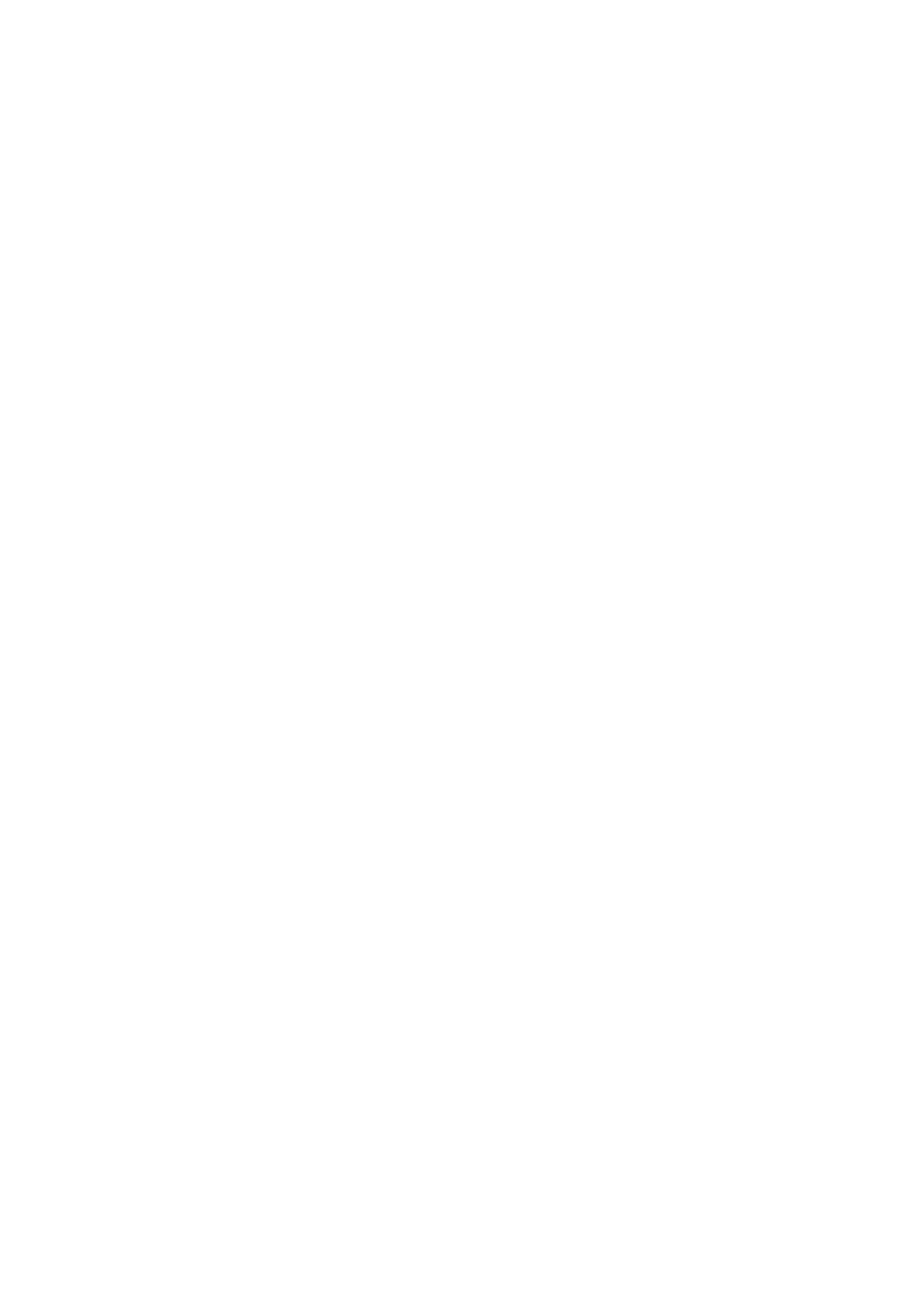The function of the European Committee of Social Rights is to rule on the conformity of the situation in States with the European Social Charter. In respect of national reports, it adopts conclusions; in respect of collective complaints, it adopts "decisions".

A presentation of this treaty as well as statements of interpretation formulated by the Committee appear in the General Introduction to the Conclusions.<sup>1</sup>

The Revised European Social Charter was ratified by Albania on 14 November 2002. The time limit for submitting the 10th report on the application of this treaty to the Council of Europe was 31 October 2018 and Albania submitted it on 28 February 2019.

This report concerned the accepted provisions of the following articles belonging to the thematic group "Children, families and migrants":

- the right of children and young persons to protection (Article 7),
- the right of employed women to protection of maternity (Article 8),
- the right of the family to social, legal and economic protection (Article 16),
- the right of mothers and children to social and economic protection (Article 17),
- the right of migrant workers and their families to protection and assistance (Article 19),
- the right of workers with family responsibilities to equal opportunity and treatment (Article 27),
- the right to housing (Article 31).

Albania has accepted all provisions from the above-mentioned group except Articles 16, 17, 27 and 31.

The reference period was 1 January 2014 to 31 December 2017.

The present chapter on Albania concerns 27 situations and contains:

– 8 conclusions of conformity: Articles 8§3, 8§4, 8§5, 19§2, 19§5, 19§7, 19§8 and 19§9;

– 17 conclusions of non-conformity: Articles 7§1, 7§2, 7§3, 7§4, 7§5, 7§6, 7§7, 7§8, 7§9, 7§10, 8§1, 8§2, 19§3, 19§4, 19§6, 19§10 and 19§12.

In respect of the other 2 situations concerning Articles 19§1 and 19§11, the Committee needs further information in order to assess the situation.

The Committee considers that the absence of the information required amounts to a breach of the reporting obligation entered into by Albania under the Revised Charter. The Government consequently has an obligation to provide this information in the next report from Albania on the articles in question.

The next report from Albania deals with the accepted provisions of the following articles belonging to the thematic group "Employment, training and equal opportunities":

- the right to work (Article1),
- the right to vocational guidance (Article 9),
- the right to vocational training (Article 10).
- the right of persons with disabilities to independence, social integration and participation in the life of the community (Article 15),
- the right to engage in a gainful occupation in the territory of other States Parties (Article 18),
- the right of men and women to equal opportunities (Article 20),
- the right to protection in cases of termination of employment (Article 24),
- the right to workers to the protection of claims in the event of insolvency of the employer (Article 25).

The deadline for the report was 31 December 2019.

 $1$  The conclusions as well as state reports can be consulted on the Council of Europe's Internet site (www.coe.int/socialcharter).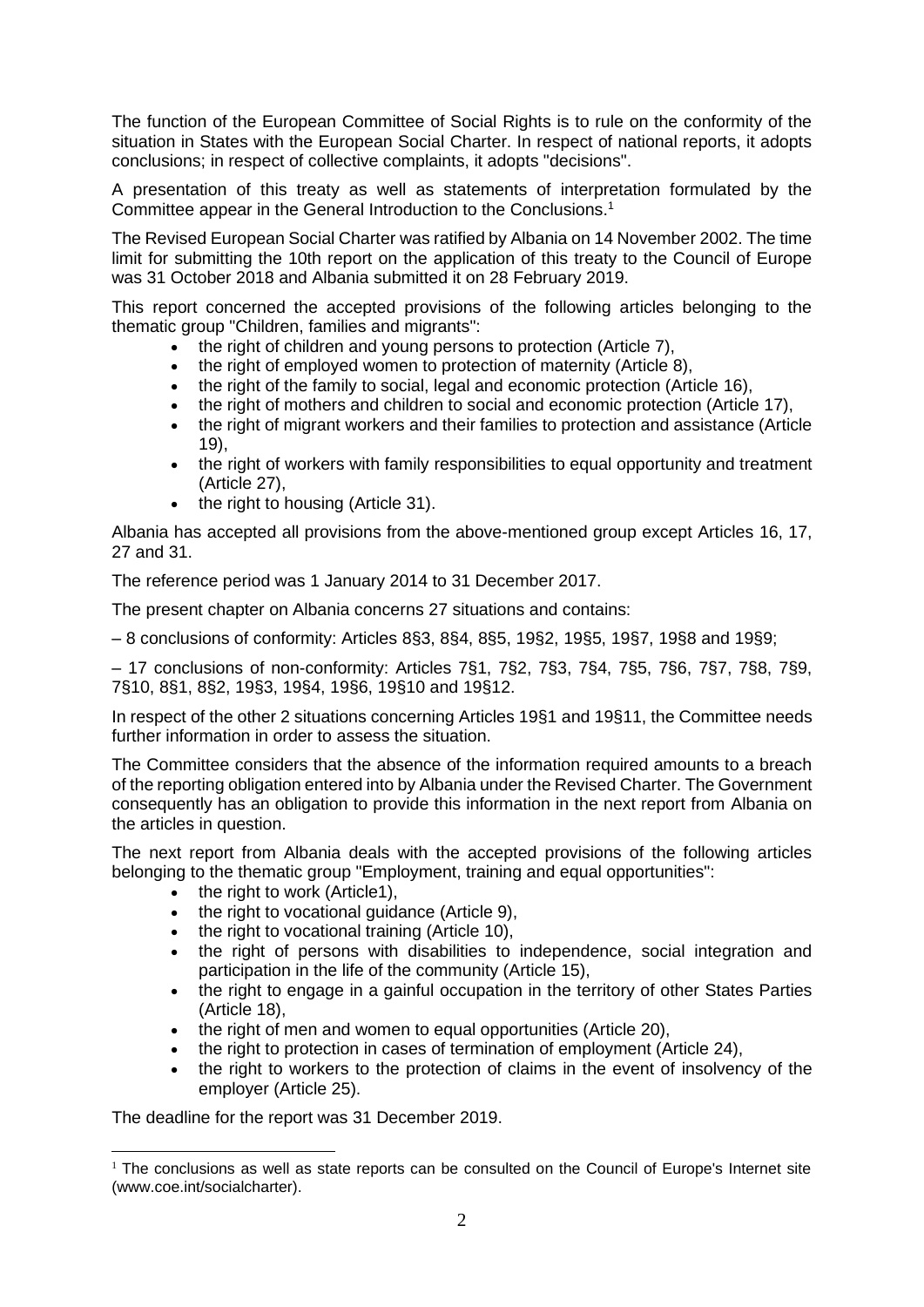*Paragraph 1 - Prohibition of employment under the age of 15*

The Committee takes note of the information contained in the report submitted by Albania.

In its last Conclusion (2011), the Committee concluded that the situation in Albania was not in conformity with Article 7§1 of the Charter on the grounds that: definition of light work authorised by legislation was not sufficiently precise and prohibition of employment under the age of 15 was not guaranteed in practice.

The Government report indicates that since the 2015 Amendments of the Labour Code, the minimum age of admission to employment is set at 16 years. A regulation sets out requirements for protecting the safety and health of children under 18 years of age, providing a list of forbidden hazardous occupations for children. The Labour Code offers special protection of children subject to compulsory education and imposes restrictions on their employment. Article 102 of the Labour Code provides for the opportunity of employment of children under the age of 15, who are attending compulsory full-time education with a view of carrying out cultural, artistic, sports or advertising activities. Children aged 16-18 years may work but are restricted from work performed at night or deemed harmful to their health or growth. Young persons aged 15-16 years can be employed during school holidays only in light work that does not harm their health and education.

According to Article 99 of the Labour Code, a "light work" is considered the work that due to the inherent nature of the particular duties and conditions in which it is performed, i.e. the accompanying elements during its performance does not affect the safety, health or development of children or school attendance, participation in vocational guidance or training programs approved by responsible institutions or the capacity of children to take advantage of this training.

In addition, Law "On the Rights and Protection of the Child" strengthened the protection of children from economic exploitation. In all cases, their engagement should be authorised by the Central Labour Inspectorate. The Criminal Code offers protection from, and prosecution for, economic exploitation of children. The Council of Ministers' decision No. 108/2017 "On the Protection of Children at Work" sets out detailed requirements for protecting the safety and health of children under the age of 18 from economic exploitation and any labour that may harm their safety and health, or physical, mental, moral and social development, and intervene with their education or participation in cultural and commercial activities.

The Government's report does not provide any detailed data on child labour and in particular, figures on children under the age of 16 in child labour, attending school; children under the age of 16 in child labour, not attending school; children in hazardous works and household chores, children engaged illegally or in illegal activities.

The Committee took note of the report adopted by the Office of the Albanian Ombudsperson (adopted in November 2018) on the situation of child labour in Albania, where it is found that about 200 children are exploited for work in the energy sector, mainly in the mines of Bulqiza, one of the poorest regions in Albania. The report makes a series of recommendations for improving the legal framework and institutional measures that should be taken by the responsible state mechanisms, at central and local level, on this issue. The report also indicates that there are no sufficient statistics on children exploited in Albania.

The European Commission's country reports of 2017 and 2018 indicate that, in Albania, child labour remains a concern, with more effective measures needed to prevent it. The same reports point out that there is also a need to improve the system of monitoring child labour and labour inspectorate capacity and performance should be further increased, investigations of suspected cases of fraud and misconduct by social inspectors strengthened.

According to national NGO-s (The Albanian Coalition against Child Trafficking and Sexual Exploitation of Children (ACTSEC) supported by the Children's Human Rights Centre of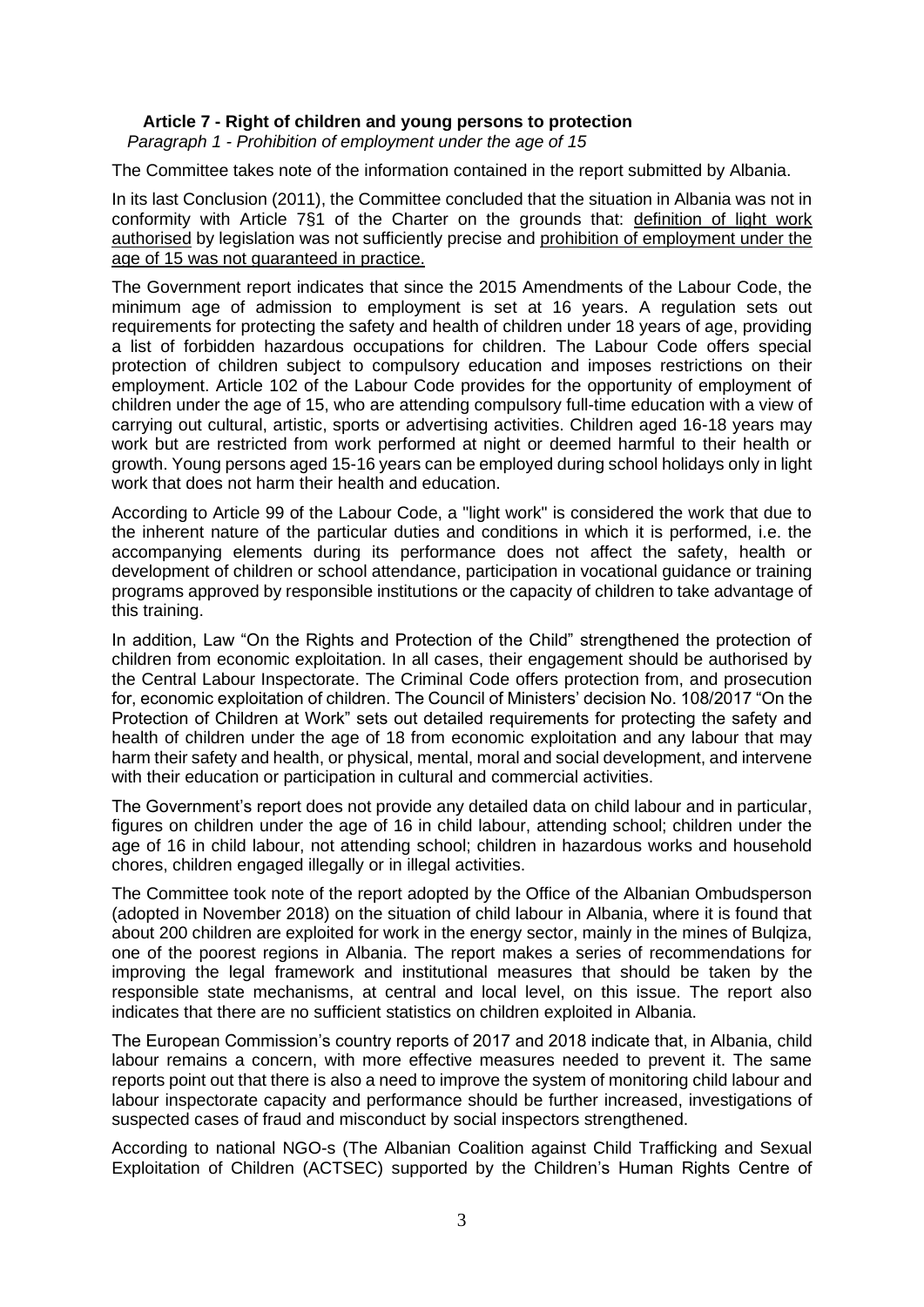Albania (CRCA)), over 50 000 children work on light and heavy work to ensure the survival of their families. A 2017 UNICEF study on Albania's investment in education noted that about 15 000 children are out of school, many of them engaged in child labour<sup>[1]</sup>. Over 2500 children in Albania beg and live on the streets according to a National Study on Children in Street Situation by UNICEF.

The Committee recalls that the effective protection from child labour cannot be ensured solely by legislation; the legislation must be effectively applied in practice (Article 7§1). EU reports have identified flaws in labour inspectorates functioning and the above-mentioned figures of children engaged in labour published by national NGO-s suffice to show that protection from child labour is not guaranteed in practice. The mere statement in the report that during the inspections conducted by labour inspectorates for the years 2014-2017, no children under the age of 15 were reported as employed; other fragmented data submitted could not satisfy the requirements of Article 7§1.

The report does not contain enough evidence showing that adequate safeguards such as social services and effective supervision structures are put in place to protect children from work which could deprive them of the full benefit of their education. Therefore, the situation is not in conformity with Article 7§1 of the Charter.

Moreover, it is not clear from the report whether the minimum age of admission to the employment of 16 applies to children employed by close relatives.

In this regard, the Government's report indicates that some measures have been taken to protect children in street situation and that new legislative measures are ongoing. However, the fact that a significant number of children are begging on the streets in the country shows that the Government has not taken the necessary measures to guarantee these minors the special protection against physical and moral hazards, as required by Article 7§1, thereby causing a serious threat to their enjoyment of the most fundamental rights, such as the right to life, to psychological and physical integrity and to respect for human dignity. This situation violates article 7§1 of the Charter.

Taking stock of the situation in Albania regarding child labour, the Committee asks that the next report provides:

- data and figures of children in child labour (children under the age of 16 in child labour, attending school; children under the age of 16 in child labour, not attending school; children in hazardous works and household chores);
- information on the measures taken to ensure that the Labour Inspectorates and social services are effectively supervising the implementation of the national legislation on child labour;

# *Conclusion*

The Committee concludes that the situation in Albania is not in conformity with Article 7§1 of the Charter on the ground that the protection of children from child labour exploitation is not guaranteed in practice

[\[1\]](file://///Einstein-Share/home.Tumulty$/Art.%207/COMPILATION%207.1_EN_CLEAN.docx%23_ftnref1) [Report](https://rm.coe.int/report-on-the-visit-to-albania-from-21-to-25-may-2018-by-dunja-mijatov/16808d2e22) by the Commissioner for Human Rights of the Council of Europe following her visit to Albania from 21 to 25 May 2018, §40.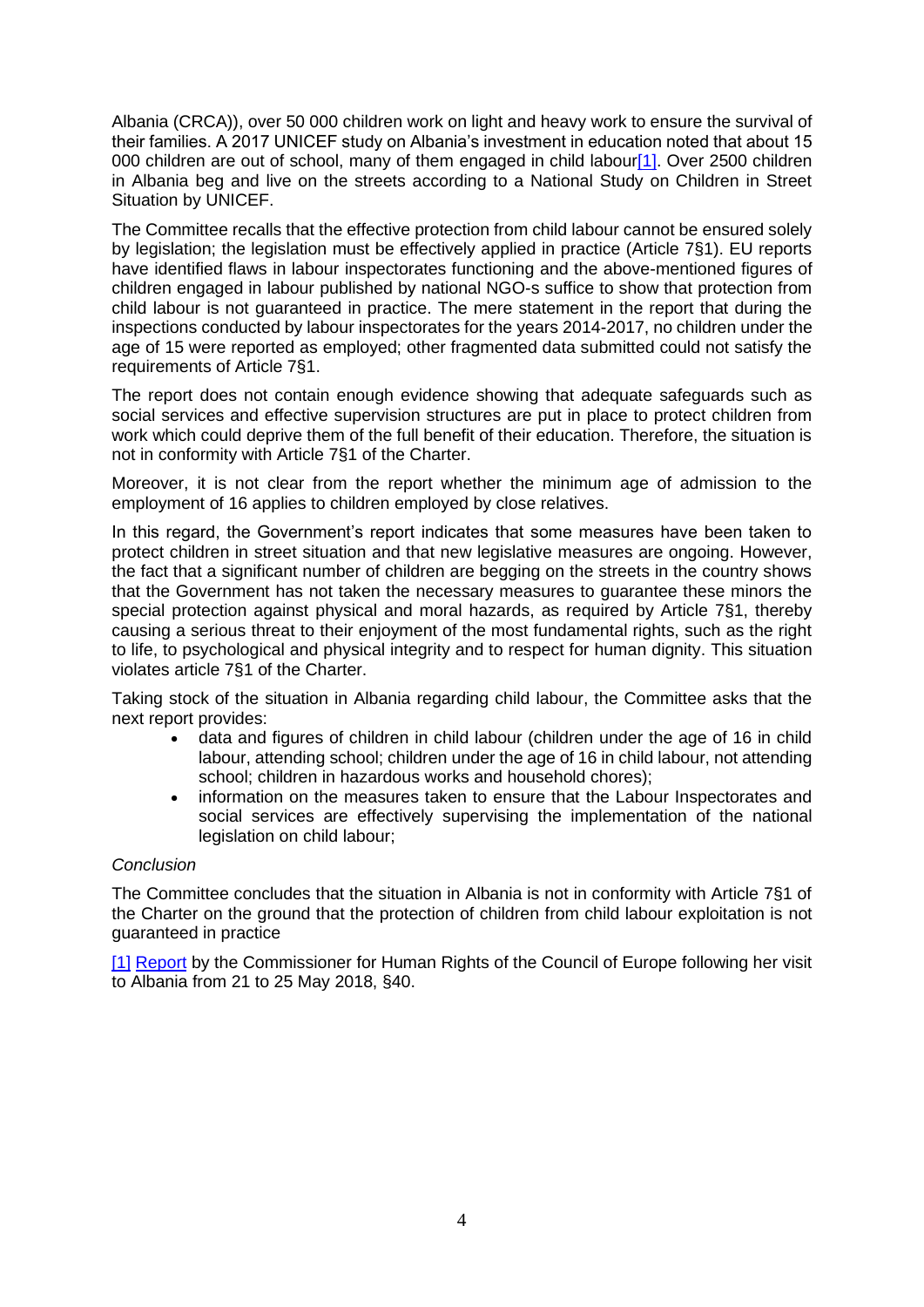*Paragraph 2 - Prohibition of employment under the age of 18 for dangerous or unhealthy activities*

The Committee takes note of the information contained in the report submitted by Albania.

In its last conclusion (2011) the Committee concluded that the situation in Albania was not in conformity with Article 7§2 of the Charter on the ground that the prohibition of employment under the age of 18 for dangerous or unhealthy activities is not guaranteed in practice.

The Committee points out that domestic law should lay down age 18 as the minimum age for employment in occupations regarded as dangerous or unhealthy. The only possible exceptions are where work of this type is strictly necessary for the young persons' vocational training, and only where they are supervised by a competent person, or where young people under the age of 18 have completed their training for carrying out dangerous tasks.

Under Article 100 of the labour code, it is forbidden to employ workers under the age of 18 on certain categories of work which could endanger their health, safety or morals, or work of which they are physically incapable. Detailed rules for the protection of children at work are provided for in the Decision of Council of Ministers No. 108/2017. Annex 1 of this regulation provides for a non-exhaustive list of agents, processes and work in cases where exposure to related risks is prohibited.

The report adopted by the Office of the Albanian Ombudsperson (see article 7§1) states that about 200 young children are exploited for work in the energy sector, mainly in the mines of Bulqiza, one of the poorest regions in Albania. The report makes a series of recommendations for improving the legal framework and institutional measures that should be taken by the responsible state mechanisms, at central and local level, on this issue. The report also indicates that there are no sufficient statistics on children exploited in Albania. The Committee asks information on whether immediate action has been taken to remove the children from the hazardous work.

#### *Conclusion*

The Committee concludes that the situation in Albania is not in conformity with Article 7§2 of the Charter on the ground that:children are exploited for work in the energy sector, mainly in the mines of Bulqiza; the prohibition of employment under the age of 18 for dangerous or unhealthy activities is not guaranteed in practice.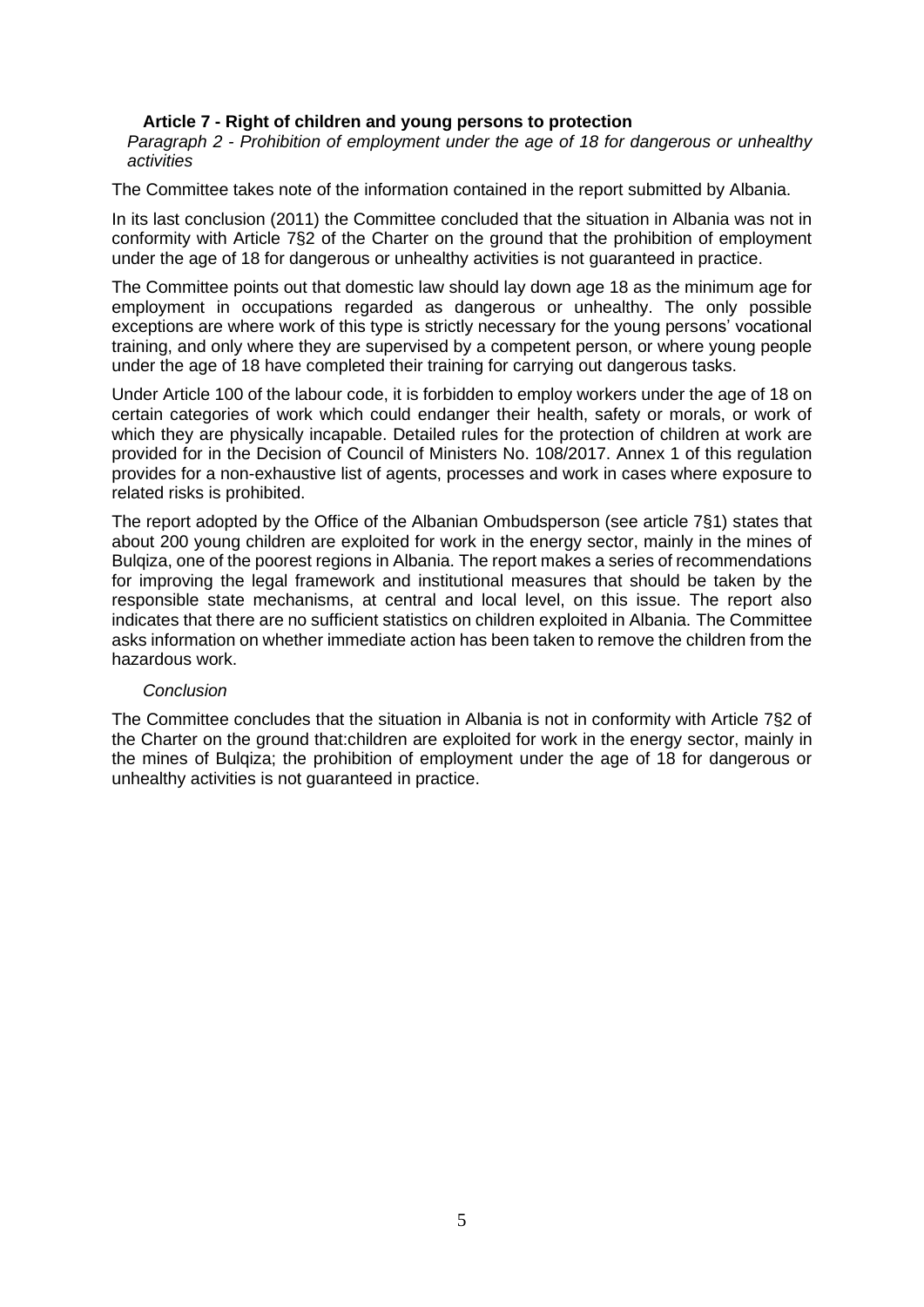### *Paragraph 3 - Prohibition of employment of children subject to compulsory education*

The Committee takes note of the information contained in the report submitted by Albania.

In its last Conclusions (2011) the Committee concluded that the situation in Albania was not in conformity with Article 7§3 of the Charter on the ground that the effective protection against work which would deprive children subject to compulsory schooling of the full benefit of their education wass not guaranteed in practice.

In the case of states that have set the same age, which must be over 15 years, for admission to employment and the end of compulsory education, the Committee examines questions related to light work under Article 7§1. Albania has set the age for admission to employment at 16 and the age of end of compulsory education at 16. For this reason, the Committee refers to its findings and conclusion under Article 7§1. However, since Article 7§3 is concerned with the effective exercise of the right to compulsory education, the Committee will examine relevant matters under this article.

With respect to work during school holidays, the Committee notes that under Articles 98§1 to 102 of the Labour Code, 14-16 years old children may exceptionally be employed during school holidays in light work which do not affect their health and growth. In the case of children under 16 years old, there should not be more than 6 hours of work per day. Children of 14-16 years of age must have 4 weeks leave per year from school and from any kind of employment.

According to its Findings under Article 7§1, the Committee recalls that many children, especially in rural areas, are exploited in hazardous works or work with their families during the compulsory education period, a practice that is contrary to Article 7§3.

#### *Conclusion*

The Committee concludes that the situation in Albania is not in conformity with Article 7§3 of the Charter on the ground that the protection of children subject to compulsory schooling is not guaranteed in practice.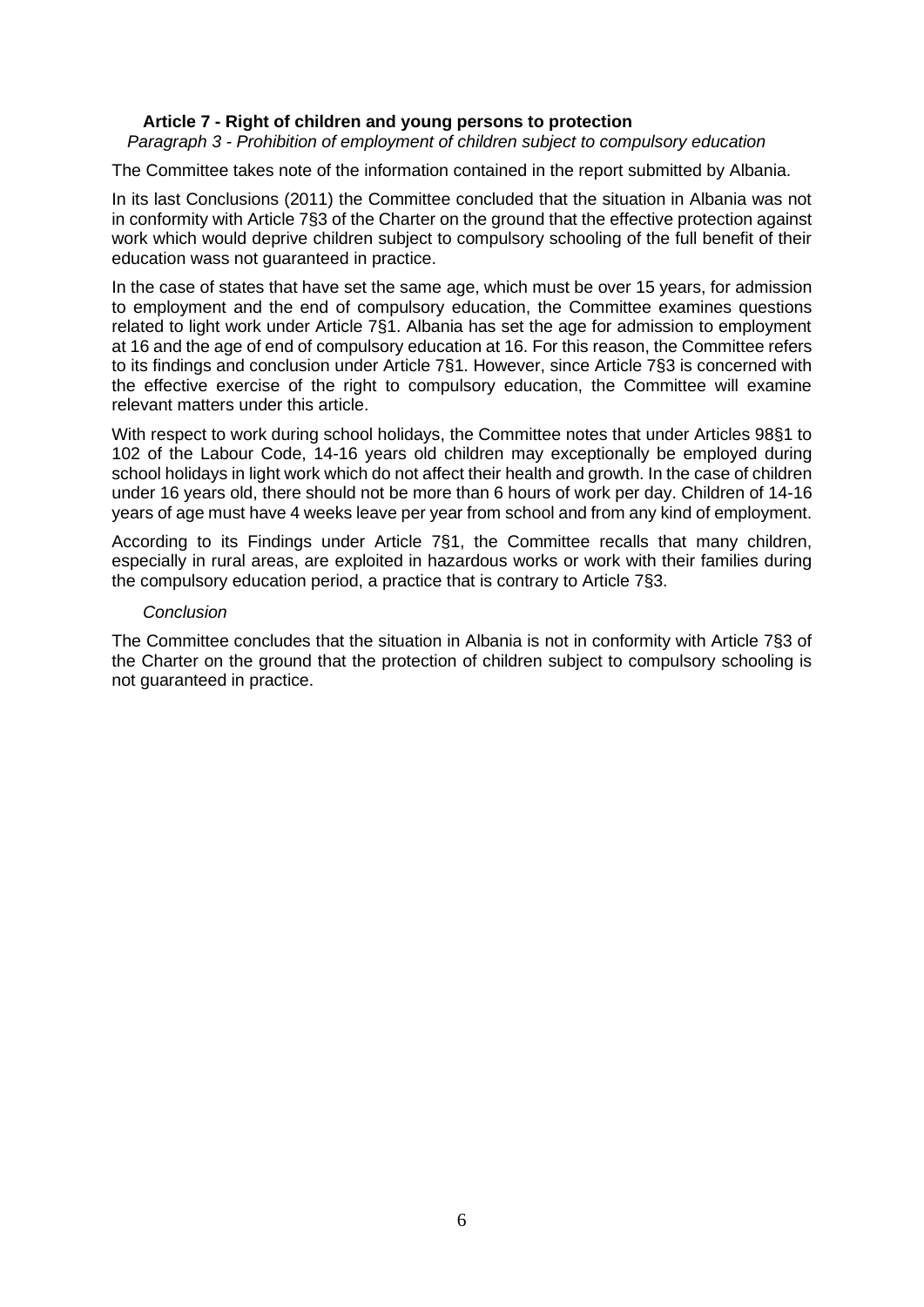*Paragraph 4 - Working time*

The Committee takes note of the information contained in the report submitted by Albania.

The Committee recalls that under Article 7§4, domestic law must limit the working hours of persons under 18 years of age who are no longer subject to compulsory schooling. The limitation may be the result of legislation, regulations, contracts or practice (Conclusions 2006, Albania). For persons under 16 years of age, a limit of eight hours a day or forty hours a week is contrary to the article. However, for persons over 16 years of age, the same limits are in conformity with the article (Conclusions 2002, Italy).

In its last conclusion (2011) the Committee concluded that the situation in Albania was in conformity with Article 7§4 of the Charter.

The Council of Ministers' decision No. 108/2017 "On protection of children at work" DCM No. 108/2017 sets out detailed requirements on working time. Working time for children from 16 to 18 years old is limited up to 6 hours a day and 30 hours a week and up to 2 hours in a school day and 12 hours a week for work performed over a period beyond hours specified for school attendance. This limit may be increased to 8 hours in the case of children who have reached the age of 16. They are entitled to at least 4 weeks of annual holidays. The maximum working time for a child under 16 years old attending compulsory education shall not exceed 2 hours per day over a period of 24 hours, during school days or 10 hours overtime in a 7-day period, while the daily working time in such a case shall not exceed 6 hours in total; or 6 hours in a period of 24 hours or 30 hours in a total period of 7 days during school holidays. At least once per year, children under 16 years old must have a break period of 4 weeks free from any schooling activities and from any kind of work.

However the report does not contain enough evidence showing that adequate safeguards such as supervision structures are effectively operating to monitor children's working time. The Ombudsperson's report, the EU reports that have already identified flaws in labour inspectorates functioning and the important number of children engaged in labour as indicated by national NGO-s suffice to show that protection from child labour is not guaranteed in practice. Therefore the situation is not in conformity with Article 7§4 of the Charter.

# *Conclusion*

The Committee concludes that the situation in Albania is not in conformity with Article 7§4 of the Charter on the ground that the effective implementation of the law is not guaranteed in practice.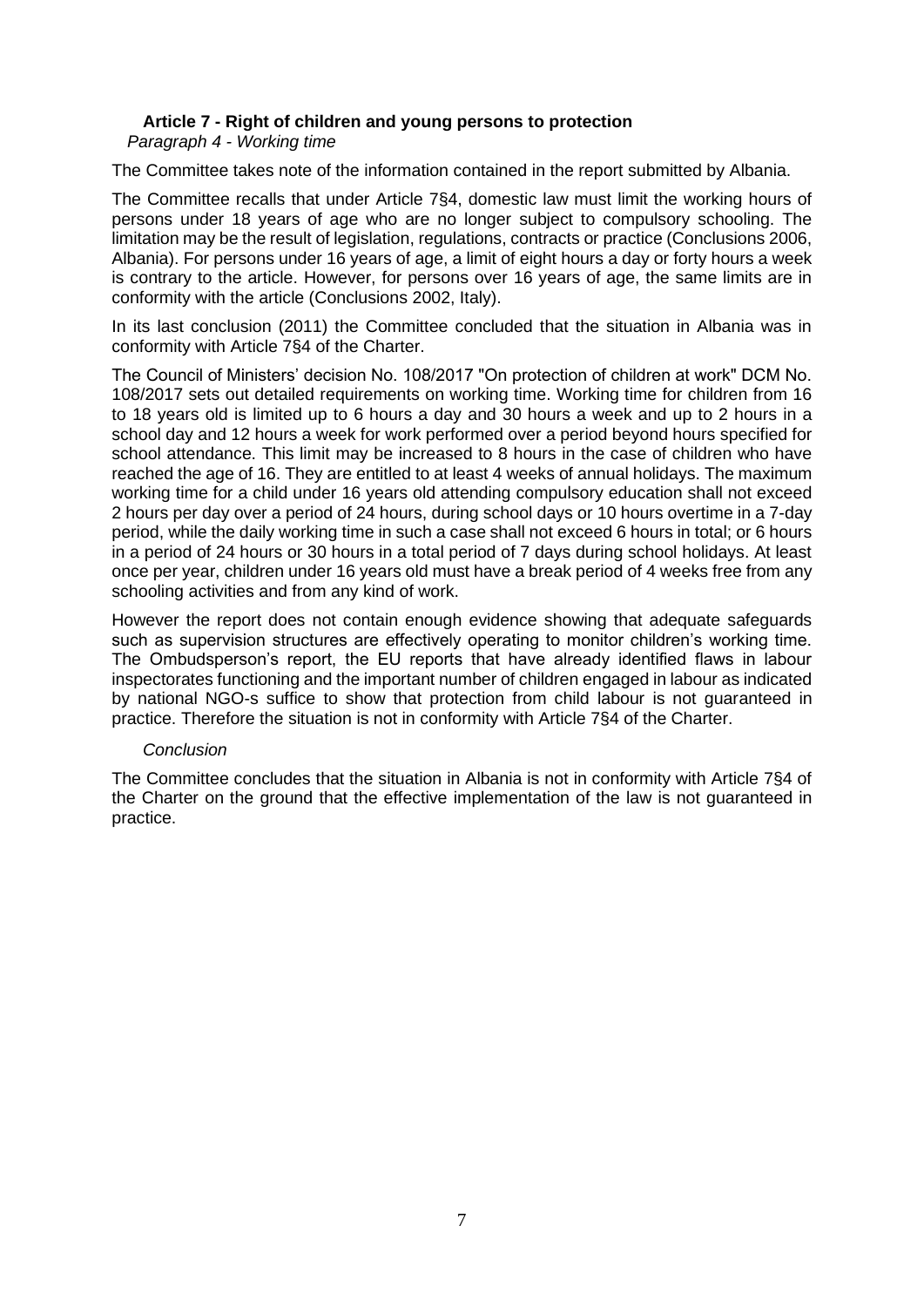*Paragraph 5 - Fair pay*

The Committee takes note of the information contained in the report submitted by Albania.

Pursuant to Article 7§5, domestic law must provide for the right of young workers to a fair wage and of apprentices to appropriate allowances. This right may be derived from statutory law, collective agreements or other sources.

The "fair" or "appropriate" nature of the wage is assessed by comparing young workers' remuneration with the starting wage or minimum wage paid to adults (aged eighteen or above) (Conclusions XI-1 (1991), United-Kingdom). In accordance with the methodology adopted under Article 4§1, wages taken into consideration are those paid after deduction of taxes and social security contributions.

# *Young workers*

Young workers' wages may be less than adults' starting wages, but any difference must be reasonable and the gap must close quickly (Conclusions II (1971), Statement of Interpretation on Article 7§5). For 15-16 year-olds, a wage 30% lower than the adult starting wage is acceptable. For 16-18 year-olds, the difference may not exceed 20% (Conclusions 2006, Albania).

The adult reference wage must in all cases be sufficient to comply with Article 4§1 of the Charter. If the reference wage is too low, even a young worker's wage which respects these percentage differentials is not considered fair (Conclusions XII-2 (1992), Malta).

The Committee points out that to be considered fair, a net minimum wage should amount to no less than 60% of a net average wage. If the wage lies between 50% and 60%, a state is asked to demonstrate that the wage is sufficient for a decent standard of living, e.g. by providing detailed information on the cost of living. In its last conclusion (2010) the Committee found the situation not to be in conformity with Article 4§1 regarding fair pay for adult workers, since the net minimum wage is less than 60% of the net median wage. There has been no change in this situation. During the reference period the net median wage varied from 385 to 432 EUR, (in 2019, 393 EUR) and net minimum wage varied from 180 to 200 EUR (210 EUR in 2019). As the net minimum wage is between 50 and 60%, the Committee must determine whether this wage is sufficient to ensure a decent standard of living. There is no information in the report on this subject. (negative finding adopted in 2010 with regard to Albania under Article 4§1). In the absence of information, the Committee considers that the net minimum wage remains manifestly unfair.

There is no information in the report on young workers' wages. Since the net minimum wage in Albania is manifestly unfair, young persons' wages cannot be considered fair, even if they differ from adult wages by no more than the percentage mentioned above (Conclusions XII-2 (1992), Malta).

Consequently, the Committee finds that the situation is not in conformity with Article 7§5 of the 1961 Charter on the ground that the wages paid to young workers are unfair.

# *Apprentices*

Apprentices may be paid lower wages, since the value of the on-the-job training they receive must be taken into account. However, the apprenticeship system must not be deflected from its purpose and be used to underpay young workers. Accordingly, the terms of apprenticeships should not last too long and, as skills are acquired, the allowance should be gradually increased throughout the contract period (Conclusions II (1971), Statement of Interpretation on Article 7§5), starting from at least one-third of the adult starting wage or minimum wage at the commencement of the apprenticeship, and arriving at least at two-thirds at the end (Conclusions 2006, Portugal).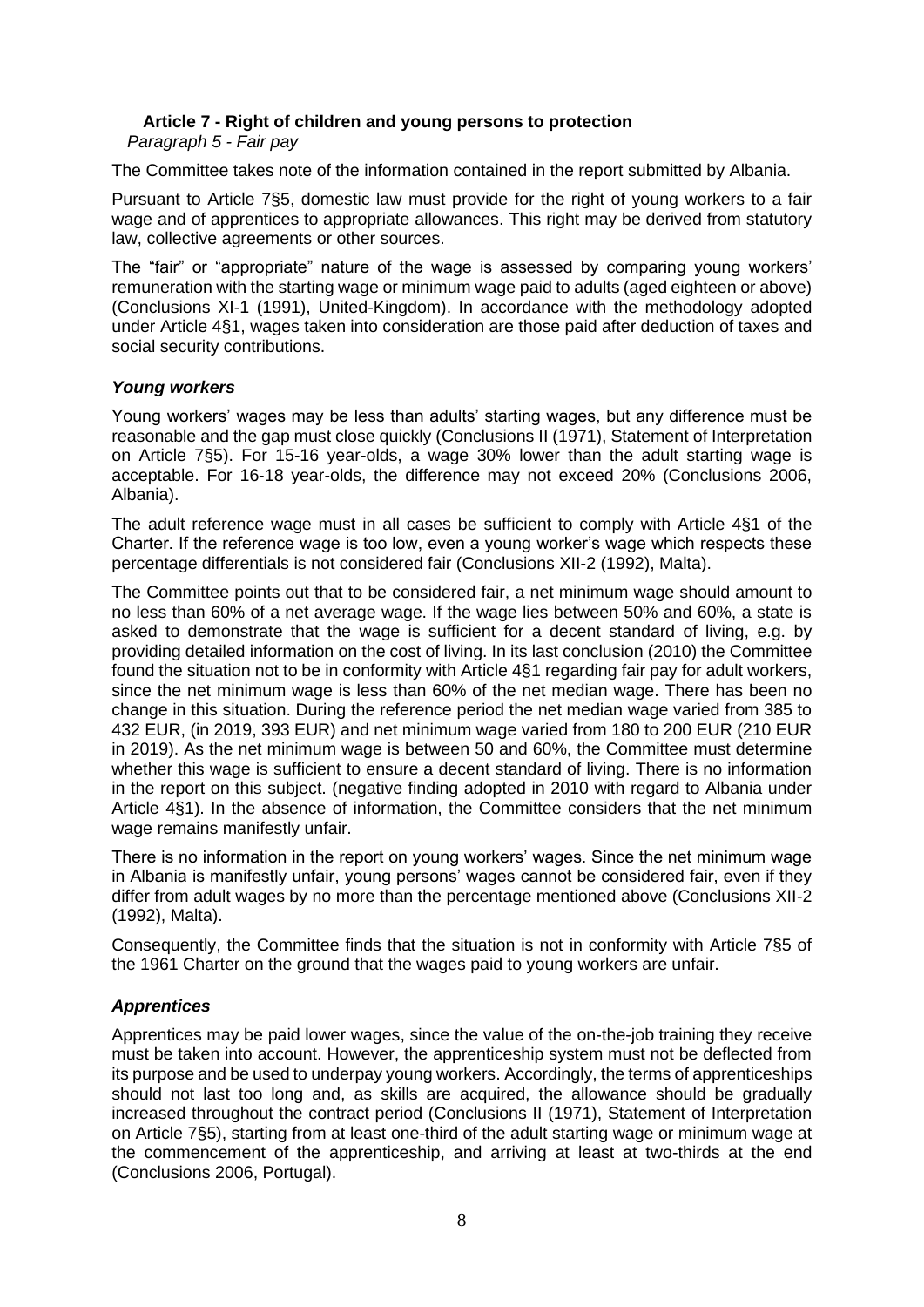The report states that anyone carrying out an apprenticeship is entitled to be paid for the duration thereof.

Under Article 111, point 3, of the Labour Code the Council of Ministers may set a lower wage than the national minimum wage for apprentices. However, the Committee sees no reason to depart from its previous conclusion and reiterates its argument that, since the net minimum wage in Albania is manifestly unfair, young persons' wages cannot be considered fair, even if they differ from adult wages by no more than the percentage mentioned above (Conclusions XII-2 (1992), Malta).

The Committee asks for information in the next report on the net wages paid to young workers and apprentices (after deduction of social security contributions) at the beginning and the end of their apprenticeships.

#### *Conclusion*

The Committee concludes that the situation in Albania is not in conformity with Article 7§5 of the Charter on the ground that: •the wages paid to young workers and apprentices are not fair.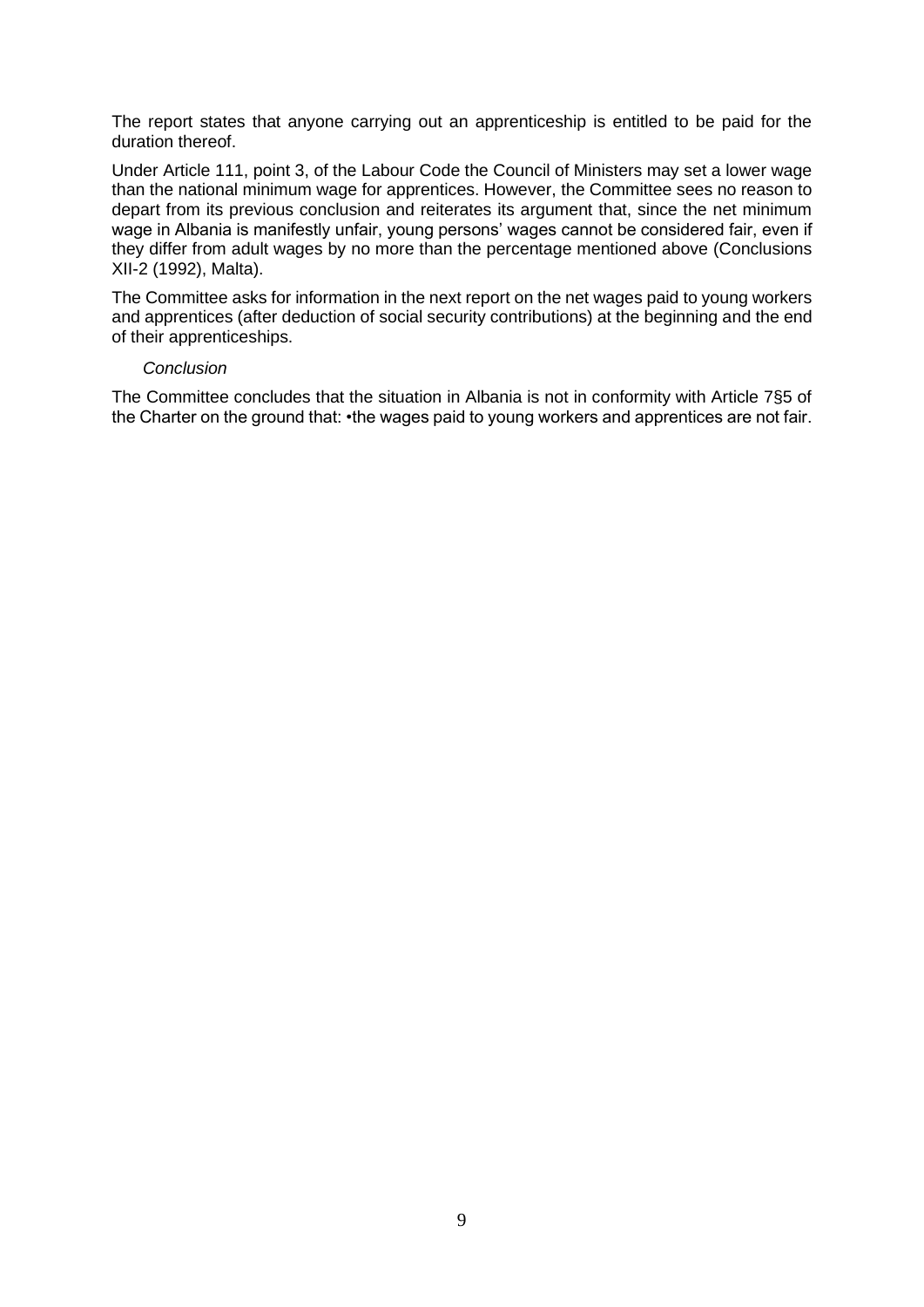*Paragraph 6 - Inclusion of time spent on vocational training in the normal working time*

The Committee takes note of the information contained in the report submitted by Albania.

In Conclusions 2011, the Committee found that the situation in Albania was not in conformity with Article 7§6 of the Charter on the ground that it had not been established that time spent on vocational training would be considered to be working time and remunerated as such.

The report confirms that any time spent by a young person on a combined work/training scheme with the consent of the employer is deemed to be working time in accordance with Article 76 of the Labour Code.

However, the Ombudsperson's report and the European Commission's annual reports have already identified shortcomings in the functioning of labour inspections. The Committee points out that, under Article 7, conformity cannot be achieved solely by the operation of legislation if it is not effectively applied and rigorously monitored. The Committee also points out that the situation in practice should be regularly monitored and asks for information in the next report on the labour inspectorate's monitoring activities and findings (violations detected and sanctions applied) in cases where the relevant regulations have not been applied to young workers.

The Committee also asks whether these provisions apply to young persons employed by a close relative.

#### *Conclusion*

The Committee concludes that the situation in Albania is not in conformity with Article 7§6 of the Charter on the ground that the effective implementation of the law is not guaranteed in practice.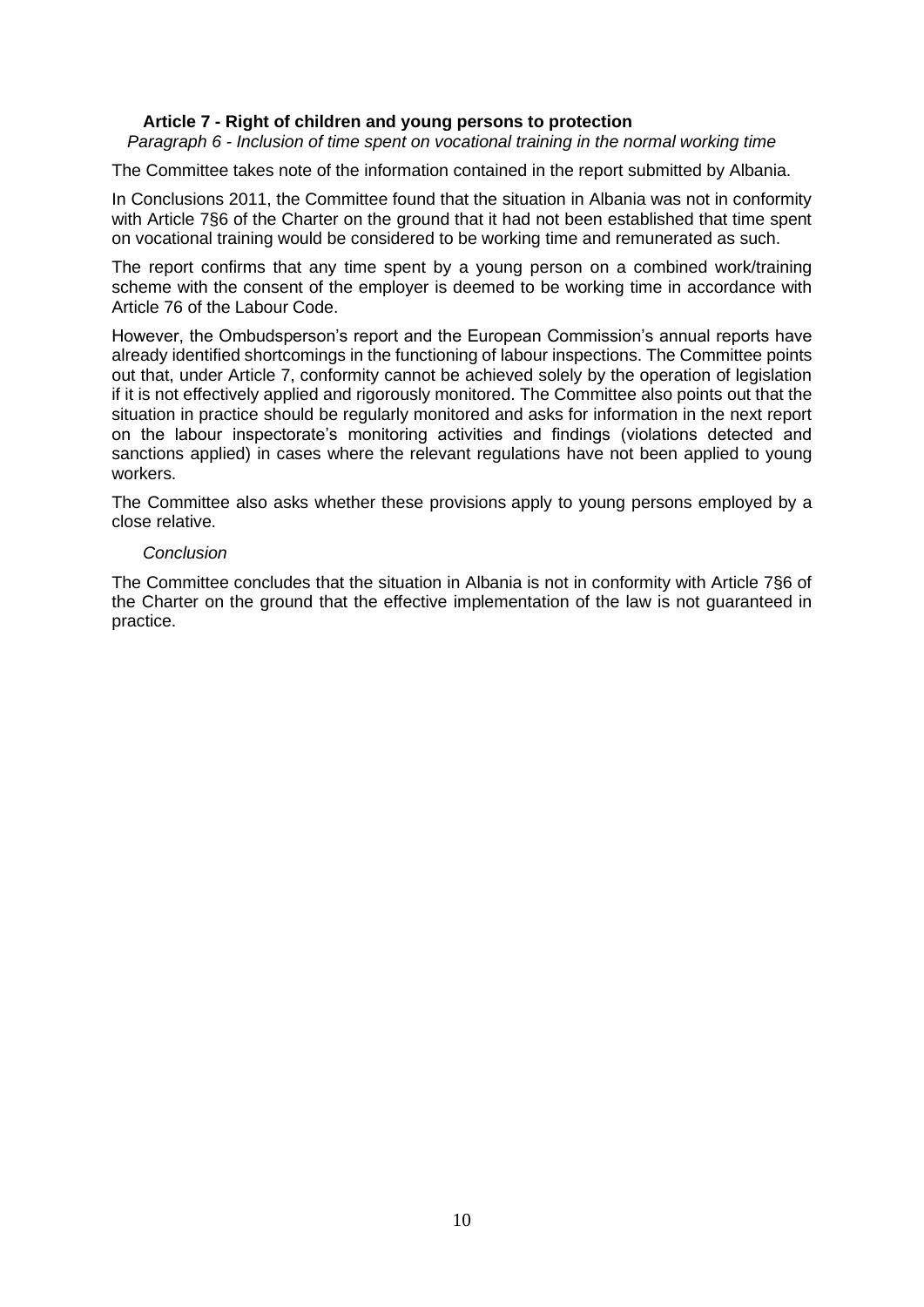*Paragraph 7 - Paid annual holidays*

The Committee takes note of the information contained in the report submitted by Albania.

In Conclusions 2011, the Committee concluded that the situation in Albania was not in conformity with Article 7§7 of the Charter on the ground that it had not been established that young workers may not waive annual leave in return for increased remuneration.

It points out that under Article 7§7, employers must grant young persons under 18 at least four weeks' paid annual holiday. The arrangements are the same as those that apply to annual paid leave for adults (Article 2§3). Employed persons under 18 should not have the option of waiving their annual paid holiday; in the event of an illness or accident during the holidays, they must have the right to take the leave lost at some other time.

Under Article 92 of the Labour Code, workers have a right to paid annual holiday and cannot waive this right. The duration of this holiday is set out in the employment contract but must be no less than four calendar weeks. Workers who are temporarily unable to work during their annual leave must be able to prolong their leave at the end of the period of incapacity. In view of the fact that the purpose of annual leave is the employee's physical and intellectual recovery, Article 94, point 5, of the Labour Code provides that annual leave cannot be replaced by remuneration.

However, the Ompbudsperson's report and the European Commission's annual reports have identified shortcomings in the functioning of labour inspections. The Committee points out that the satisfactory application of Article 7 cannot be achieved solely by the operation of legislation if it is not effectively applied and rigorously monitored. It further points out that the situation in practice should be regularly monitored and asks for information in the next report on the labour inspectorate's monitoring activities, their findings, and the sanctions applied for breaches of the applicable regulations regarding paid annual holidays for young workers.

The Committee also asks whether these provisions apply to young persons employed by a close relative.

# *Conclusion*

The Committee concludes that the situation in Albania is not in conformity with Article 7§7 of the Charter on the ground that the effective implementation of the law is not guaranteed in practice.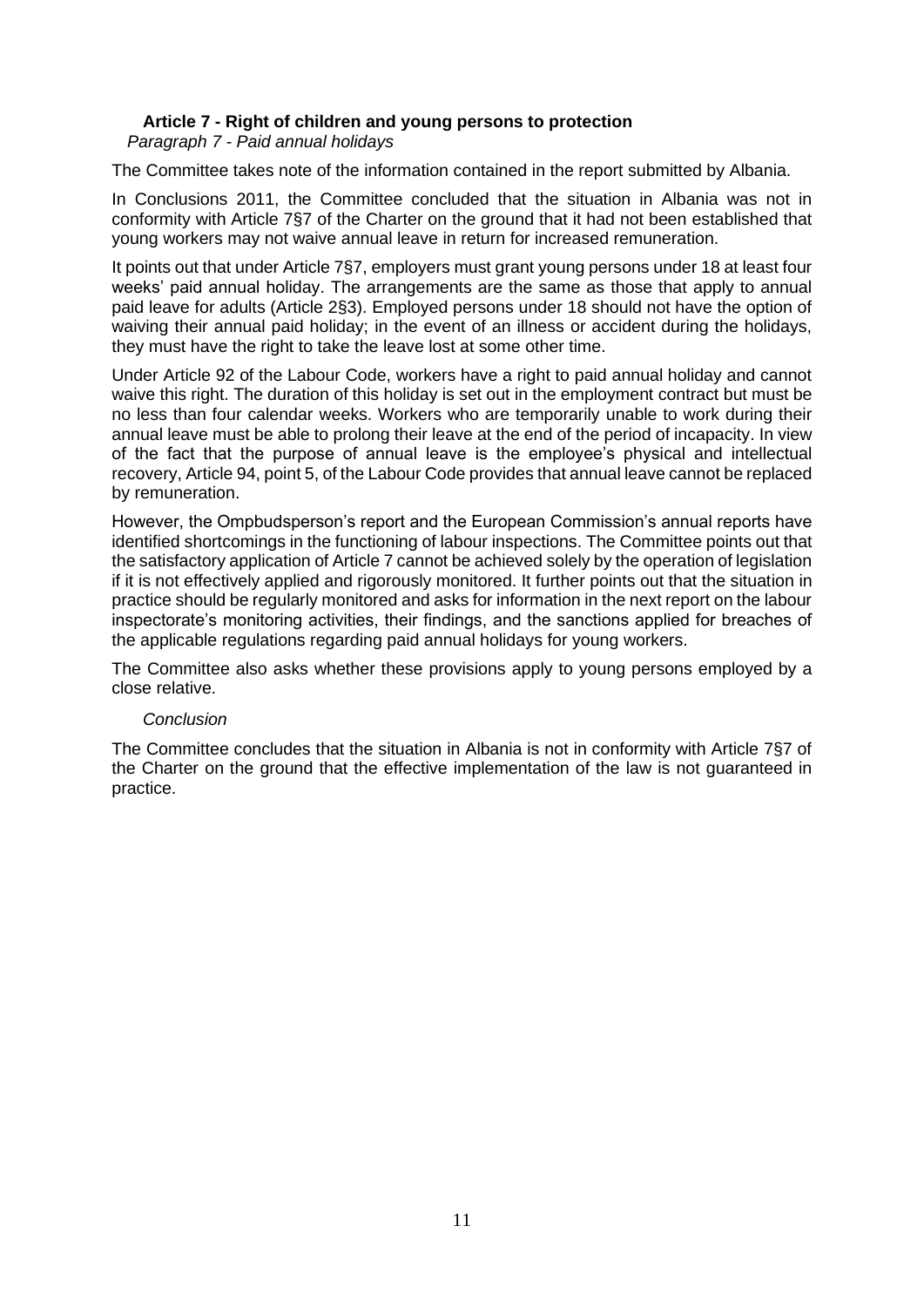*Paragraph 8 - Prohibition of night work*

The Committee takes note of the information contained in the report submitted by Albania.

It found previously that the situation in Albania was in conformity with Article 7§8 of the Charter.

Article 101 of the Labour Code prohibits night work for persons under the age of 18, and this prohibition is confirmed by Decision No. 108 of 15 February 2017 on the protection of children at work.

The Committee points out that the situation in practice should be regularly monitored and asks for information in the next report on the labour inspectorate's monitoring activities, the infringements identified and the sanctions applied for breaches of the regulations concerning persons under the age of 18. The Committee also asks for information on the number of young persons employed by close relatives.

The report does not contain sufficient proof that adequate safeguards such as effective monitoring mechanisms have been set up to protect young people from night work.

The Committee is unable to assess whether it is prohibited for the great majority of persons under 18 to work at night and considers that the situation is not in conformity in this respect.

# *Conclusion*

The Committee concludes that the situation in Albania is not in conformity with Article 7§8 of the Charter on the ground that the effective implementation of the law is not guaranteed in practice.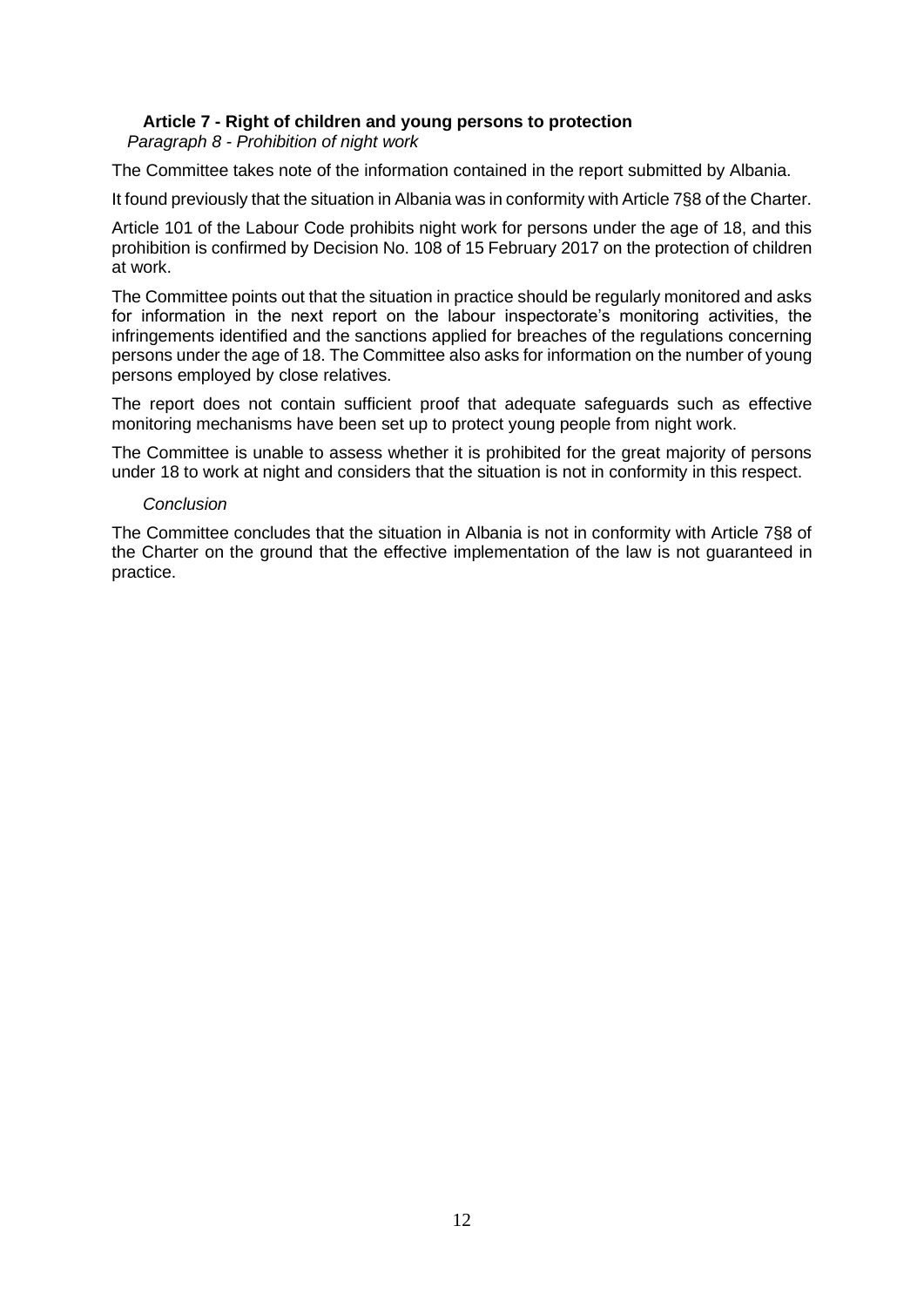*Paragraph 9 - Regular medical examination*

The Committee takes note of the information contained in the report submitted by Albania.

In its previous conclusion (Conclusions 2011), the Committee deferred its decision owing to a lack of information.

The report states that under Article 103 of the Labour Code, persons under the age of 18 are required to undergo a full medical examination before being hired, to assess their ability for work. Article 5 of Council of Ministers' Decision No. 108 of 15 February 2017 on health monitoring strengthens this obligation by requiring that young workers "submit to the doctor a report from the forensic commission stating that they are able to work".

During the employment relationship, employers must ensure that the employee's health is properly monitored in keeping with the risks associated with the work he/she performs. Examinations shall be carried out at least once a year.

Employers must cover the expenses of young workers' periodical medical examinations and ensure that any data relating to their condition remains confidential. Employers must notify children or young persons of the results of medical examinations or health check-ups; for minors, this information must also be communicated to their parents or guardian.

For the period from January to December 2017, during inspections conducted by the labour inspectorate, 309 young persons were identified as workers and only 27 of these persons under the age of 18 had not undergone a medical examination. In these cases, the inspectors issued warnings or imposed administrative sanctions or suspensions until such examinations were carried out.

However, the situation of children exploited to work in the energy sector, mainly in the Bulqiza mines, does not allow to conclude that the law is effectively implemented.

#### *Conclusion*

The Committee concludes that the situation in Albania is not in conformity with Article 7§9 of the Charter on the ground that the effective implementation of the law is not guaranteed in practice.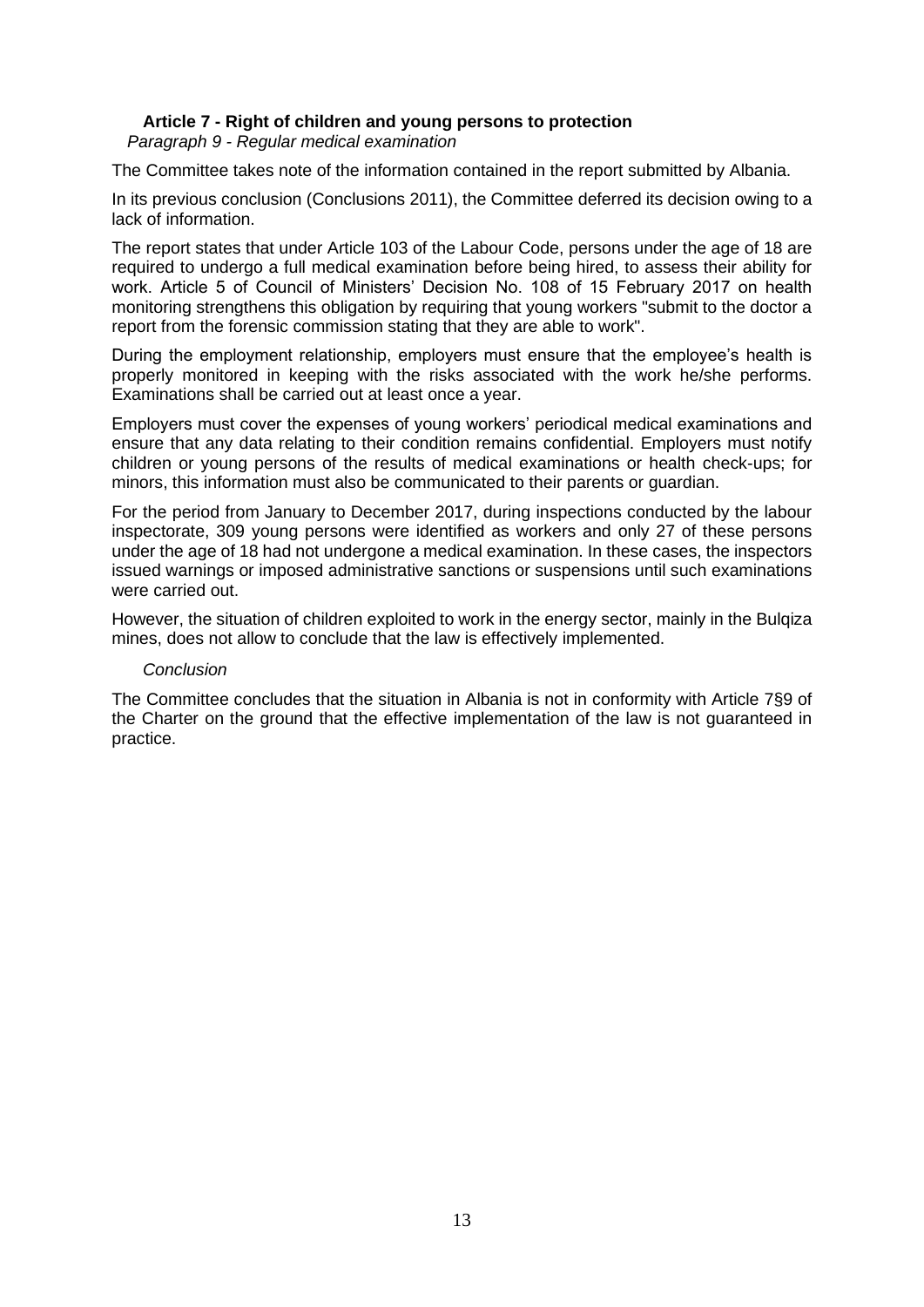*Paragraph 10 - Special protection against physical and moral dangers*

The Committee takes note of the information contained in the report submitted by Albania.

# *Protection against sexual exploitation*

In its previous conclusion (Conclusions 2011), the Committee required more detailed information about measures undertaken in practice to reduce and prevent the sexual exploitation of children.

According to the report Law No. 18/2017 on the Rights and Protection of the Child improves the child protection system. In particular, article 23 of the Law provides for the protection of children from all forms of violence, and includes measures to protect children who are abused, raped, neglected, children who are economically exploited and children accused of committing criminal offences but who have not reached the age of criminal responsibility.

Article 26 of Law No. 18/2017 provides that a child shall be protected from trafficking and sale as well as all from all forms of sexual exploitation and abuse, including child prostitution or other unlawful sexual practices, exposure, to or participation in pornographic material, in accordance with the provisions of the Criminal Code and other laws in force.

The Committee notes that the Criminal Code criminalises the possession of child pornography.

The Committee asks the next report to provide updated information regarding the incidence of sexual abuse and sexual exploitation as well information on prosecutions and convictions for the sexual exploitation of children. **It also requests information on measures taken to address the problem such as awareness raising and the existence of a national action plan combating the sexual exploitation of children .**

# *Protection against the misuse of information technologies*

The report does not provide information on this point.

The Committee requests that the next report provide detailed information on the measures taken to protect children against the misuse of information technologies in paricular as according to ECPAT's report on Albania (2018), traffickers are increasingly using social media to recruit victims.

#### *Protection from other forms of exploitation*

The Committee previously considered that the situation was not in conformity with the Charter on the grounds that measures taken to combat the trafficking of children were not sufficient.

According to the report the National Action Plan to Combat Trafficking in Persons 2018-2020, building on previous plans, aims to improve the identification, protection and reintegration of victims of trafficking. The Committee notes that the Ministry of Interior adopted the National Strategy on Integrated Border Management 2014-2020 .

The Committee notes from the report that the National Reception Centre for Victims of Trafficking has dealt with approximately 198 victims or potential victims of trafficking since 2012 and that in 71 cases the victims were under the age of 18. When a child is accommodated in the centre, he or she is provided with the services of a psychologist and medical and legal services.

The Committee notes from GRETA's report on the implementation of the Council of Europe Convention on Action against Trafficking in Human Beings by Albania (2016) that trafficking and exploitation for different purposes of women, men and children within Albania has increased and that there have been more identified victims of internal trafficking than of transnational trafficking. The risks of human trafficking increases during the tourist season, particularly for the purposes of sexual exploitation and forced begging. In recent years,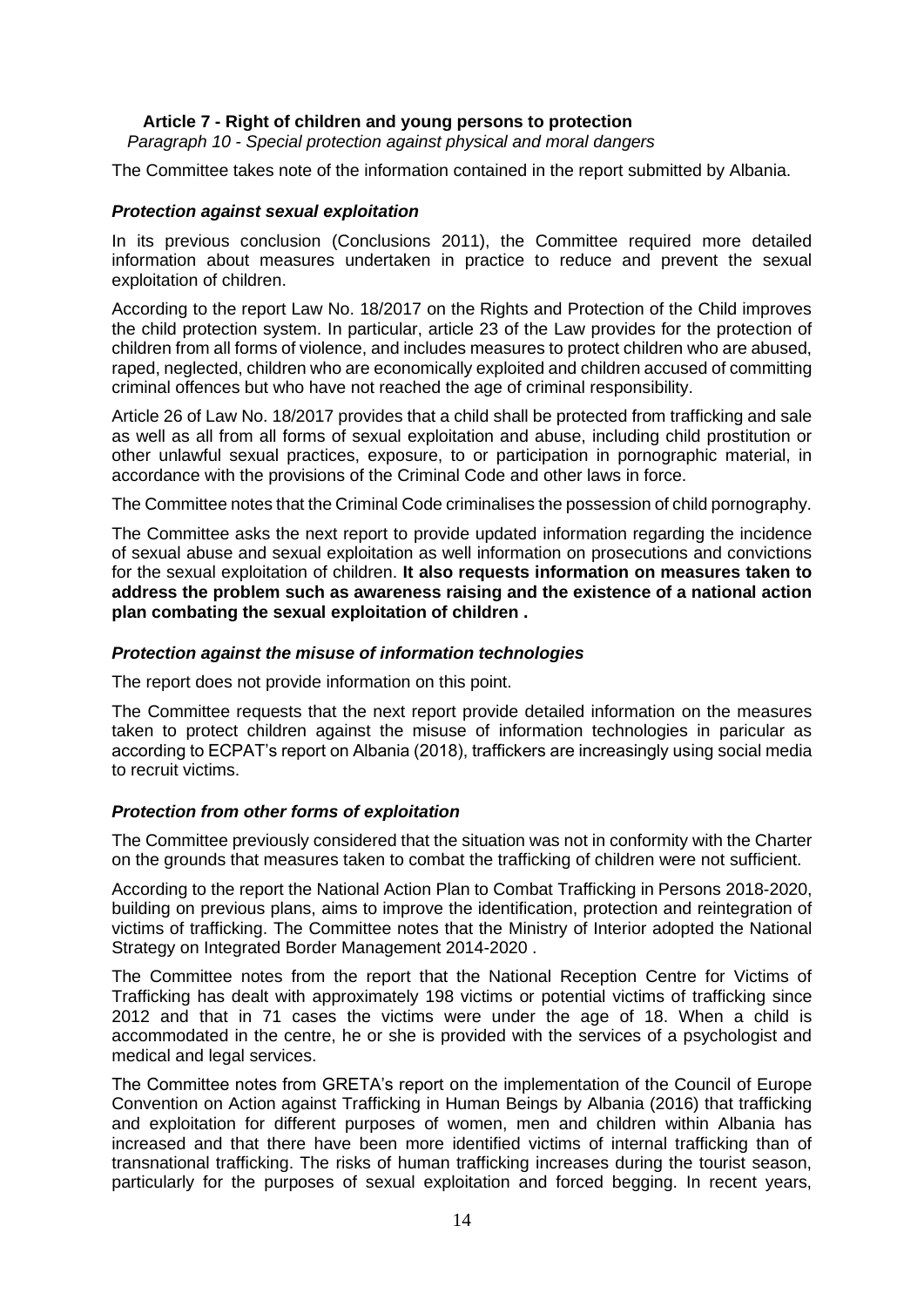hundreds of children of Albanian origin have been detected as potential victims of human trafficking in the United Kingdom. The Committee asks that the next report include information on the measures taken by the state to respond to these findings.

In light of the information available the Committee reiterates its previous finding of non conformity on the grounds that it has not been demonstrated that measures taken to combat trafficking in children are sufficient.

The Committee previously concluded that the situation was not inconformity with the Charter on the grounds that measures taken to assist and protect children in street situations were not sufficient (Conclusions 2011).

The Committee notes from the report that, based on the national study on children in street situation in Albania (2012), the National Action Plan « On identification and protection of children in street situation 2015-2017 » was drafted to protect children from all forms of abuse, exploitation and neglect through a comprehensive and integrated inter-sectoral approach. In addition, the Action Plan for the Protection of Children from Economic Exploitation and Street Children 2018-2020 is being developed. The Committee asks that the next report provide information on the implementation of these plans in practice.

The State Agency for Children's Rights and Protection, with the support of the OSCE Presence in Albania and Save the Children has coordinated the process of developing local plans for children in street situations and is monitoring their implementation in the municipalities of Durrës, Elbasan, Fier, Shkodër, Korçë and Vlore.

The Committee also notes that in accordance with Law No. 18/2017, a draft decision on procedures for the identification, immediate assistance and referral of economically exploited children, including street children, has been prepared. The draft decision aims to establish rules and procedures for the identification, immediate assistance and referral of the children concerned to appropriate structures. The Committee asks that the next report should provide information on developments in relation to this draft decision.

According to the report, in 2017, 29 field teams active in Albania identified 484 street children, 251 of whom are being assisted. Child protection units and not-for-profit organisations help get 70 to 80 identified street children back to school each year.

The Committee notes from the ECPAT Albania report (2018), that over 2500 children in Albania beg and live on the streets, while over 50 000 children are reportedly working in domestic labour to ensure the survival of their families.

Recalling that children in street situations are particularly exposed to trafficking and worst forms of child labour, the Committee refers to the General Comment No. 21 of the UN Committee on the Rights of the Child which provides authoritative guidance to States on developing comprehensive, long-term national strategies on children in street situations using a holistic, child rights approach and addressing both prevention and response in line with the Convention on the Rights of the Child, which has been ratified by Albania.

As regards children subject to economic exploitation the Committee recalls that it found that the situation under Articles 7.1 and 7.3 of the Charter not to be in conformity on the grounds that the protection of children from labour exploitation was not guaranteed in practice, in particular it noted a report of the Office of the Albanian Ombudsperson (2108) where it identified aproximately 200 children working in mines. The Committee considers that this situation also gives rise to a violation of Article 7.10.

The Committee notes from an ILO Individual Case (CAS) Discussion: 2015 (Publication: 104th ILC session) the high number of children in street situations and Roma children with low levels of education involved in the worst forms of child labour including trafficking, begging and work on the streets.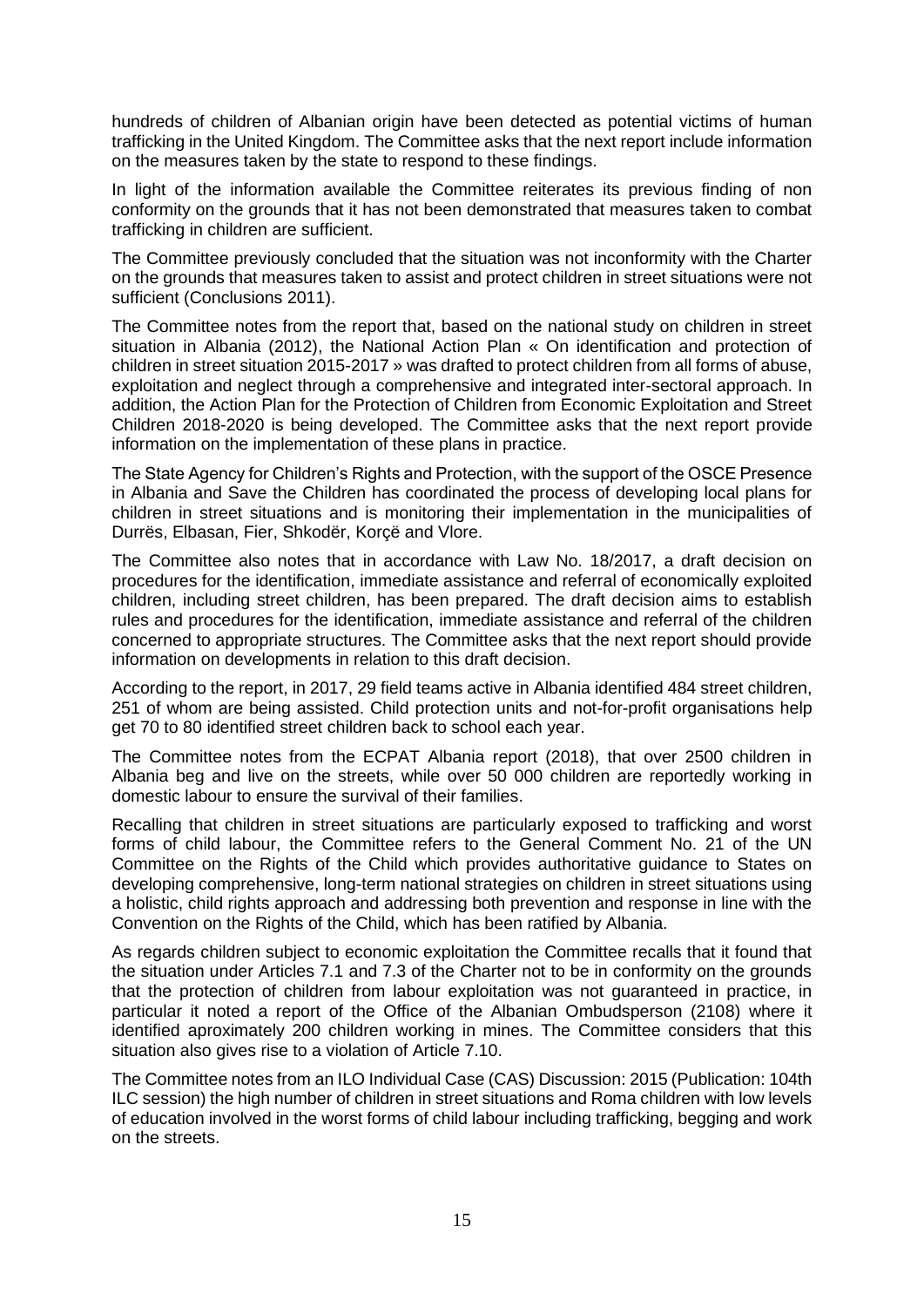The Committee also refers to refers to the Concluding Observations of the UN Committee on the Rights of the Child on the combined second to fourth periodic reports of Albania [2012, CRC/C/ALB/CO/2-4, 2012] according to which a large number of children are subjected to economic exploitation in Albania and some are involved in hazardous occupations. The Committee notes that this report falls outside the reference period and is dated but notes that the Governments report provides no information on improvements in the situation.

The Committee requests that the next report provide information on the extent of the problem and the results of the implementation of action plans and other programmes or measures taken to protect children in vulnerable situations from all forms of exploitation, with particular attention to children in street situations and children at risk of child labour, including those in rural areas.

It considers that, although the various projects and action plans are ambitious and promise improvement, the current situation does not demonstrate that Albania meets the requirements of Article 7§10 of the Charter with regard to the protection of children against such forms of exploitation, in this respect the Committee refers to the number of children in street situations and the number of children subject to economic exploitation.

The Committee recalls that under the Charter, the prohibition of all forms of corporal punishment of children is a measure that avoids discussions and concerns as to where the borderline would be between what might be acceptable form of corporal punishment and what is not (General Introduction to Conclusions XV-2(2001)). The Committee has clearly stated that all forms of corporal punishment must be prohibited in the home, in schools and in institutions. The sanctions available must be adequate, dissuasive and proportionate (Complaint No 18/2003, World Organisation against Torture (OMCT) v. Ireland, decision on the merits of 7 December 2004).

The Committee recalls that the Charter was conceived as a whole and in some cases its provisions complement each other, as well as overlap in part (Mental Disability Advocacy Center (MDAC) v. Bulgaria; Complaint No. 41/2007; decision on admissibility of 26 June 2007, §8). This is the case with the protection of children from ill-treatment and abuse. The Committee considers that the fact that the right of children and young persons to social, legal and economic protection is guaranteed under Article 17 of the Charter does not exclude the examination of certain relevant issues relating to the protection of children under Article 7§10. In this connection, the Committee recalls having held the scope of the said two provisions to overlap to a large extent (Conclusions XV-2 (2001), Statement of interpretation on Article 7§10).

Therefore, since Albania has not accepted Article 17§1 of the Charter, the Committee will examine the issue relating to corporal punishment under this provision. According to the report Article 23§4 of the Law No. 18/2017 on the Rights and Protection of the Child stipulates that corporal punishment or any other form of punishment that affects the physical and mental development of the child is prohibited. The Committee notes from the Global Initiative to End All Corporal Punishment of Children that Albania has prohibited all forms of corporal punishment in all settings.

# *Conclusion*

The Committee concludes that the situation in Albania is not in conformity with Article 7§10 of the Charter on the grounds that:

- it has not been established that measures taken to combat trafficking of children are sufficient;
- measures taken to assist children in street situations are not sufficient;
- measures taken to protect children from economic exploitation are not sufficient.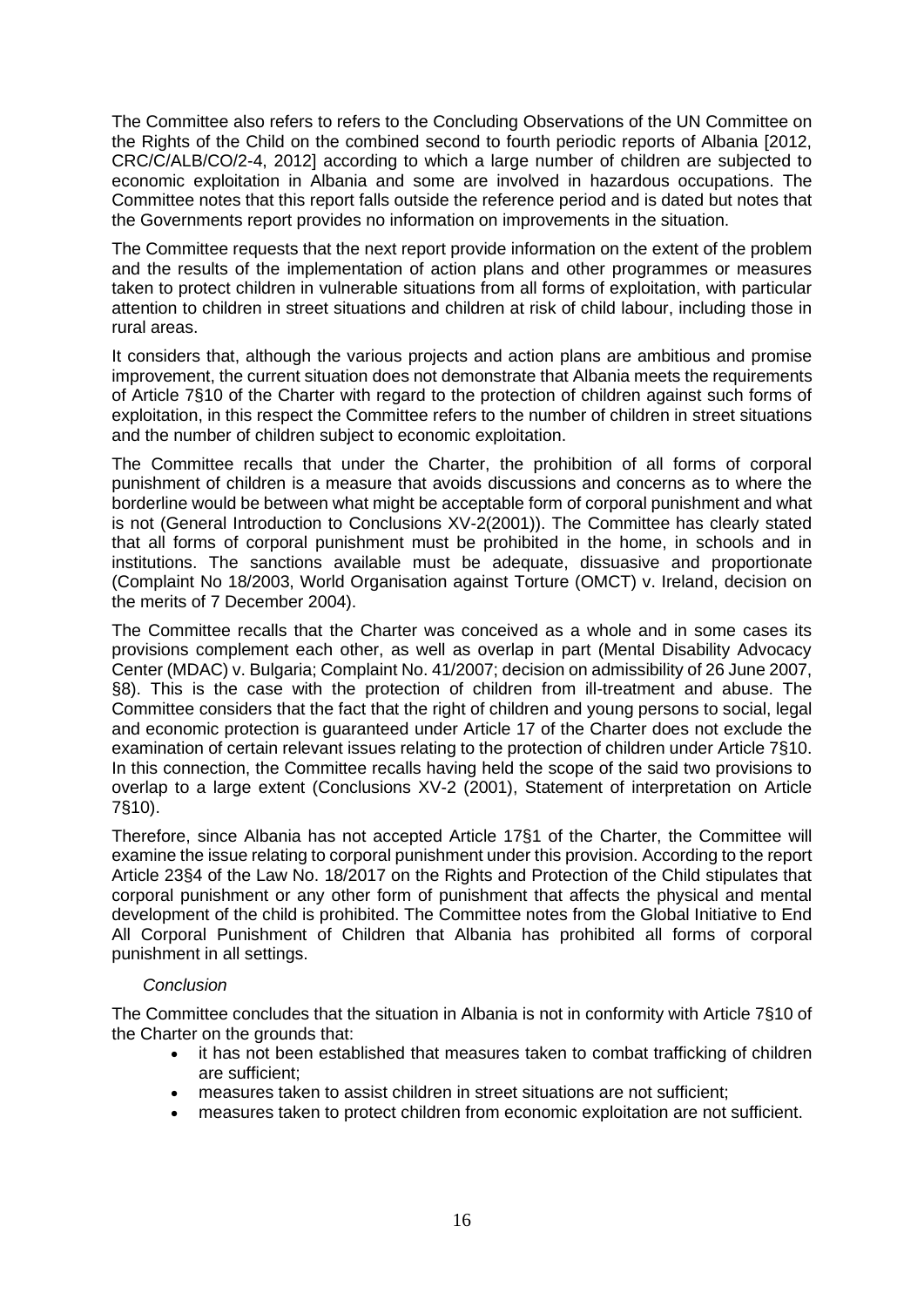*Paragraph 1 - Maternity leave*

The Committee takes note of the information contained in the report submitted by Albania.

# *Right to maternity leave*

In its previous conclusions (Conclusions 2011 and 2007), the Committee found that the situation regarding the right to maternity leave was in conformity with Article 8§1 of the Charter. The report states that women employees are entitled to 365 days' maternity leave. The Committee also notes from the MISSCEO database that women employees are entitled to 365 days' maternity leave, including 35 compulsory days of prenatal leave and 63 compulsory days of postnatal leave. Maternity leave is longer in the event of multiple births (total duration of 390 calendar days with at least 60 days before and 63 days after childbirth). The Committee noted previously that the same rules applied to women employed in the public sector.

# *Right to maternity benefits*

The report states that maternity benefit is awarded to insured women for pregnancy and childbirth as long as they have been insured for at least 12 months prior to each pregnancy. This restriction does not apply where the insured woman's eligibility for another maternity benefit occurs within 24 months from the date of birth of the previous child.

The Committee found previously (Conclusions 2011) that the situation was not in conformity with Article 8§1 of the Charter on the grounds that the period of 12 months was too long, the ones for which women were required to have contributed to the social security scheme prior to pregnancy. It asked therefore whether the women who did not meet the qualifying conditions for maternity benefit were entitled to other benefits.

In reply, the report states that the social insurance scheme does not provide benefits when the person has not paid social security contributions for 12 months. Non-contributing persons are not entitled to maternity benefits, but their case is dealt with under the social assistance scheme if they meet the related conditions. The Committee asks for more detailed information on this scheme in the next report and concludes that the situation is not yet in conformity with Article 8§1 of the Charter on the ground that the period of 12 months is too long, the ones for which women are required to contribute to the social security scheme prior to pregnancy to be entitled to maternity benefits.

The report does not provide any information on the level of maternity benefits.

The Committee refers to its Statement of Interpretation on Article 8§1(Conclusions 2015) and asks whether the minimum rate of maternity benefits corresponds to at least 50% of the median equivalised income. The Committee recalls that, under Article 8§1, the level of incomereplacement benefits should be fixed so as to stand in reasonable proportion to the previous salary (these shall be equal to the previous salary or close to its value, and not be less than 70% of the previous wage) and it should never fall below 50% of the median equivalised income (Statement of Interpretation on Article 8§1, Conclusions 2015). If the benefit in question stands between 40% and 50% of the median equivalised income, other benefits, including social assistance and housing, will be taken into account. On the other hand, if the level of the benefit is below 40% of the median equivalised income, it is manifestly inadequate and its combination with other benefits cannot bring the situation into conformity with Article 8§1. It points out that, should the necessary information not be provided in the next report, nothing will enable the Committee to establish that the situation in Albania is in conformity with Article 8§1 of the Charter in this respect.

*Conclusion*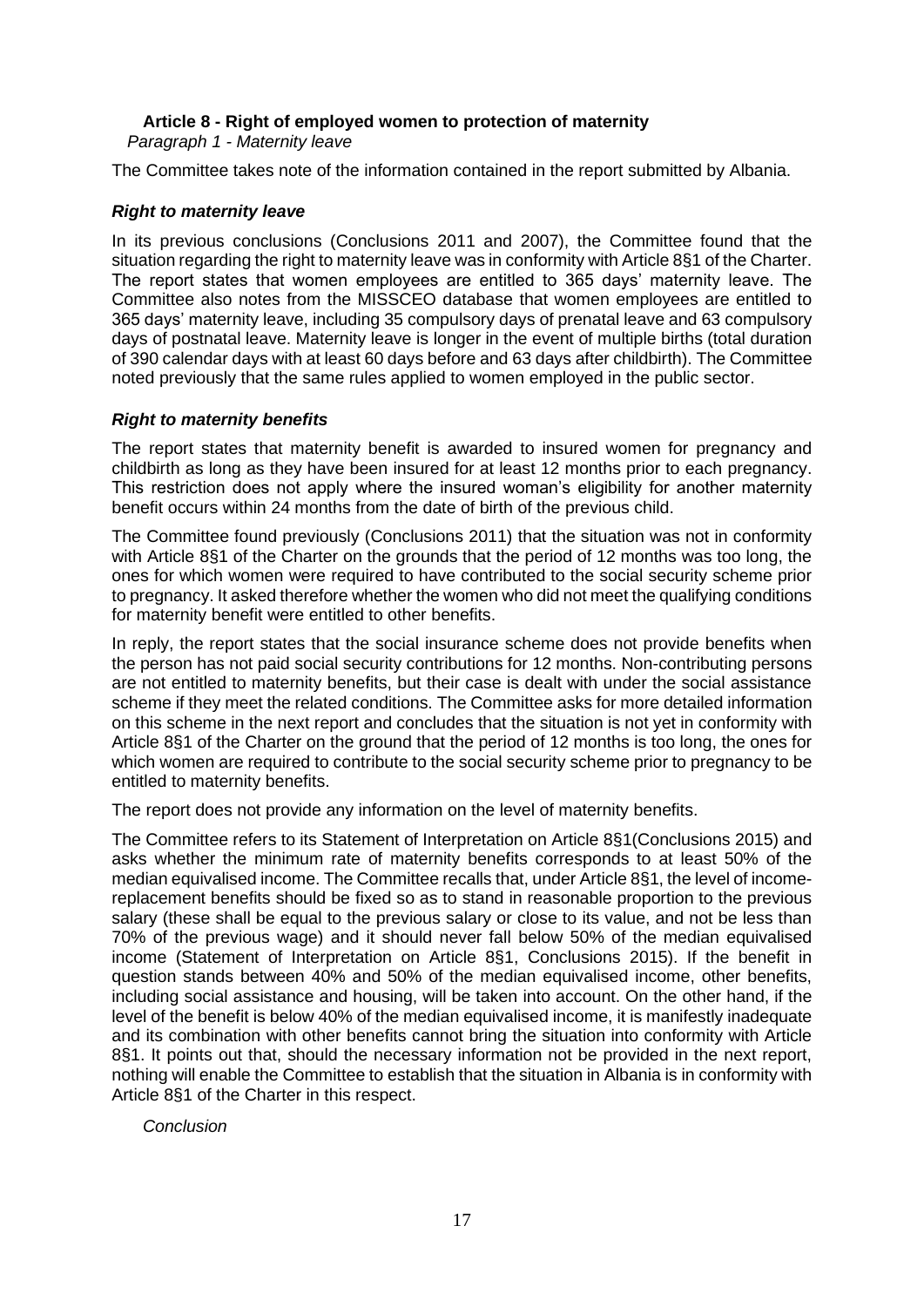The Committee concludes that the situation in Albania is not in conformity with Article 8§1 of the Charter on the ground that the required period of twelve months of contribution to the social security scheme prior to pregnancy to be entitled to maternity benefits is too long.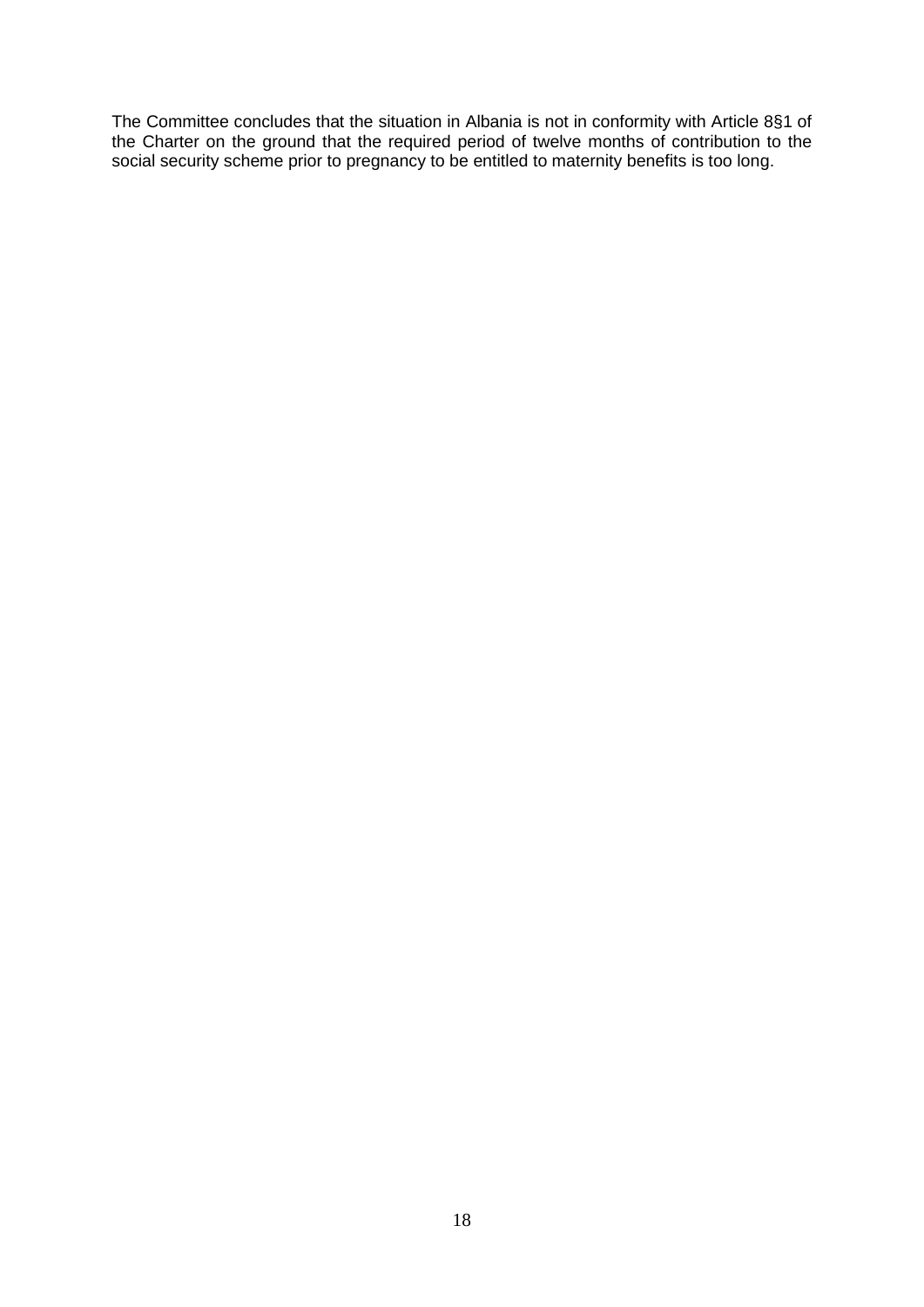*Paragraph 2 - Illegality of dismissal during maternity leave*

The Committee takes note of the information contained in the report submitted by Albania.

# *Prohibition of dismissal*

The report states that under Article 107 of the Labour Code, the dismissal of a woman on maternity leave is considered void. It is for employers to prove that the dismissal is not based on pregnancy or birth (Article 105). Any dismissal occuring from the moment the employee has claimed maternity benefits is considered void. Article 146 of the Code stipulates that dismissals justified, for example, by the pregnancy of an employee are not by reasonable grounds, are void.

The Committee recalls that Article 8§2 of the Charter allows the dismissal of a worker during her pregnancy or maternity leave only in certain cases, in particular, if an employed woman has been guilty of misconduct which justifies breaking off the employment relationship; if the undertaking ceases to operate or if the period described in the employment contract has expired. However, these exceptions are strictly interpreted by the Committee.

Given that dismissal is possible during pregnancy (before claiming maternity benefits), the Committee considers that this situation is not in conformity with Article 8§2 of the Charter on the ground that the existence of adequate protection against unlawful dismissal during pregnancy has not been established.

# *Redress in case of unlawful dismissal*

In its previous conclusion, the Committee noted that Article 146 of the Labour Code provided for a ceiling on the amount paid as compensation for unlawful dismissal based on pregnancy, set at one year's salary. It asked whether compensation covered both pecuniary and nonpecuniary damage and whether unlimited compensation for non-pecuniary damage could also be sought by the victim through other legal avenues (e.g. anti-discrimination legislation). It also asked whether both types of compensation were awarded by the same courts, and how long it took on average for courts to decide. It points out that, should the necessary information not be provided in the next report, nothing will enable the Committee to establish that the situation in Albania is in conformity with Article 8§2 of the Charter in this respect.

The report does not answer these questions; nevertheless, it indicates that the Labour Code was amended by Law No. 136/2015 with regard to special protection for pregnant and nursing mothers. According to Article 146 of the Labour Code, compensation for unlawful dismissal is limited to one year's salary. Courts may award compensation within this limit taking various factors into account (age, social status, dependants, the possibility of finding a new job, economic situation, financial obligations, psychological state, length of service).

The Committee recalls that compensation for unlawful dismissal must be both proportionate to the loss suffered by the victim and sufficiently dissuasive for employers. Any ceiling on compensation that may preclude damages from being commensurate with the loss suffered and sufficiently dissuasive is proscribed. If there is such a ceiling on compensation for pecuniary damage, the victim must be able to seek compensation for non-pecuniary damage through other legal avenues (e.g. anti-discrimination legislation), and the courts competent for awarding compensation for pecuniary and non-pecuniary damage must decide within a reasonable time (Conclusions 2011, Statement of interpretation of Article 8§2). In the light of the above, the Committee finds that the situation is not in conformity with Article 8§2 on the ground that the compensation awarded in the event of unlawful dismissal during pregnancy or maternity leave is inadequate.

In its previous conclusion (Conclusions 2011), the Committee found that the situation was not in conformity with Article 8§2 of the Charter on the ground that reinstatement was not the rule in case of unlawful dismissal on the ground of pregnancy. The report states that under Article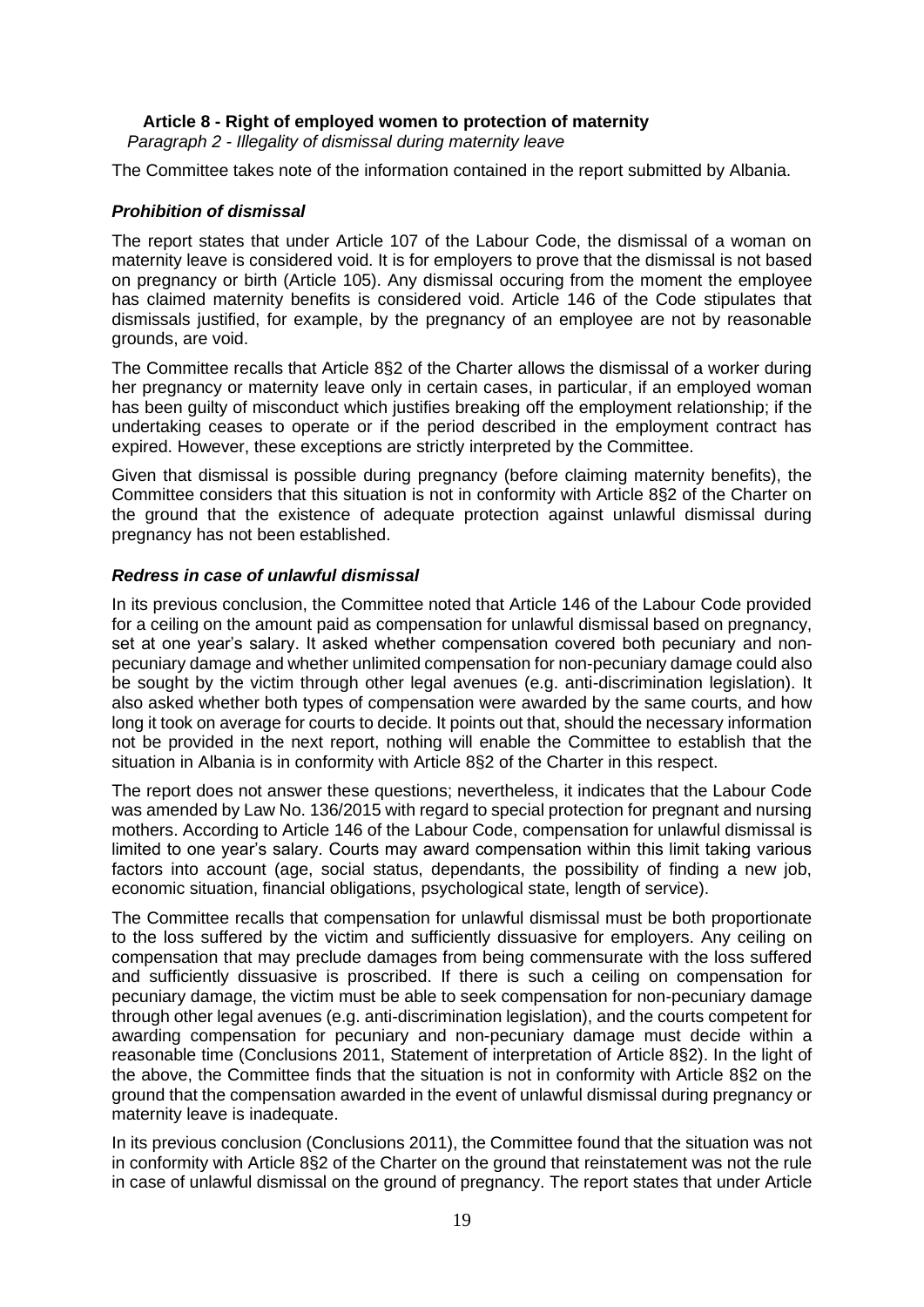146§3 of the Labour Code, public sector employees must be reinstated when the court decision concerning unlawful dismissal is final, and when the employer is required to execute it. The Committee asks for more details on the reinstatement of public sector employees to be included in the next report. In the meantime, it reserves its position on this point. However, it considers that the situation is not in conformity with Article 8§2 of the Charter on the ground that reinstatement is not the rule in cases of dismissals on the grounds of pregnancy or maternity leave (after childbirth) in the private sector.

# *Conclusion*

The Committee concludes that the situation in Albania is not in conformity with Article 8§2 of the Charter on the grounds that:

- it has not been established that there is adequate protection against unlawful dismissal during pregnancy,
- the compensation awarded in the event of unlawful dismissal during pregnancy and maternity leave is inadequate, and
- reinstatement is not the rule in cases of dismissals on the grounds of pregnancy or maternity leave (after childbirth) in the private sector.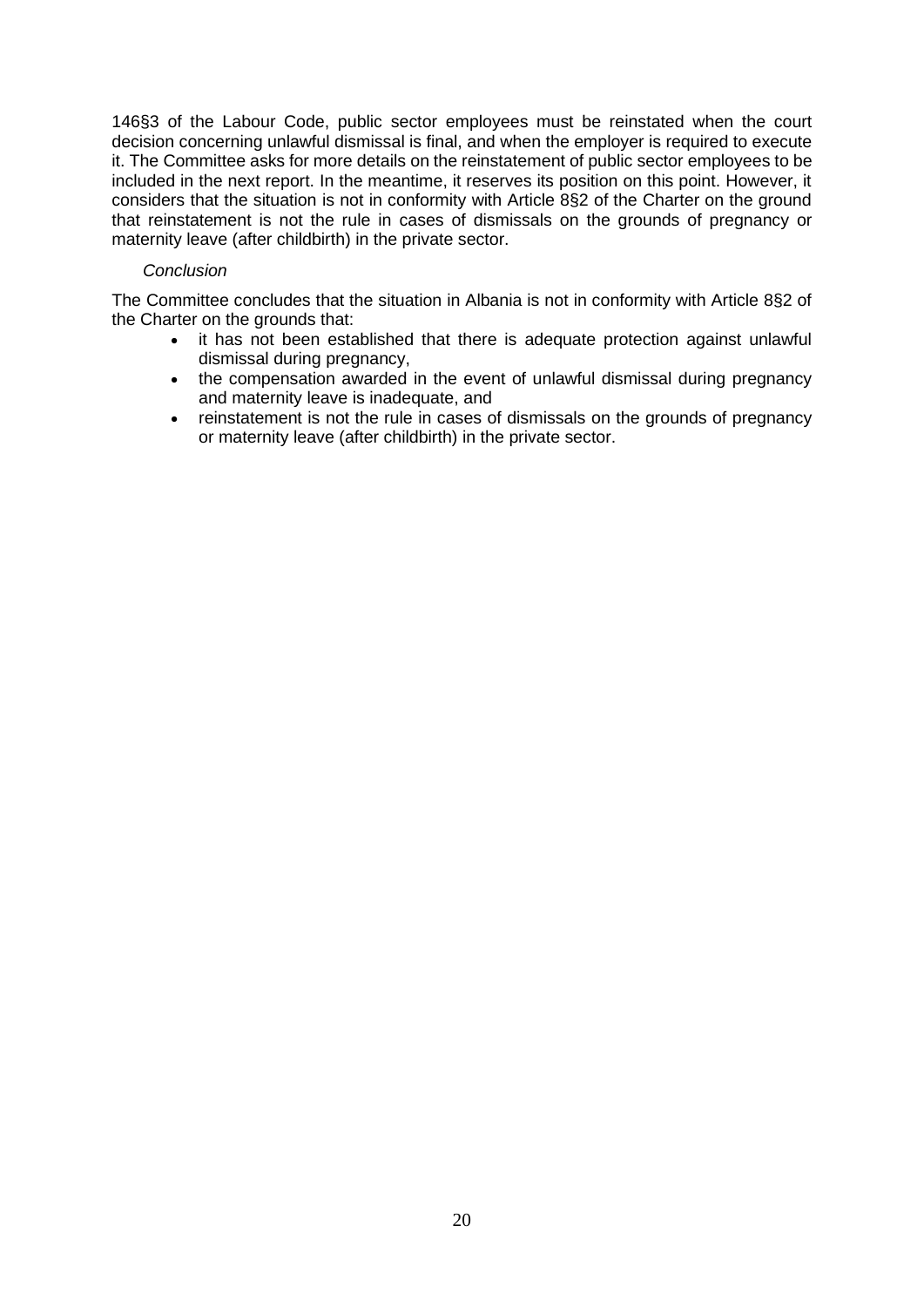*Paragraph 3 - Time off for nursing mothers*

The Committee takes note of the information contained in the report submitted by Albania.

The report indicates that there has been no change in the situation which the Committee found previously to be in conformity with Article 8§3 of the Charter (Conclusions 2011): women who are breastfeeding have the right to paid work breaks of no less than 20 minutes every three continuous working hours. This applies until the child is one year old. The report also confirms that the same provisions apply to employees in the public sector.

Le Comité demande quelles règles s'appliquent aux femmes travaillant à temps partiel.

# *Conclusion*

The Committee concludes that the situation in Albania is in conformity with Article 8§3 of the Charter.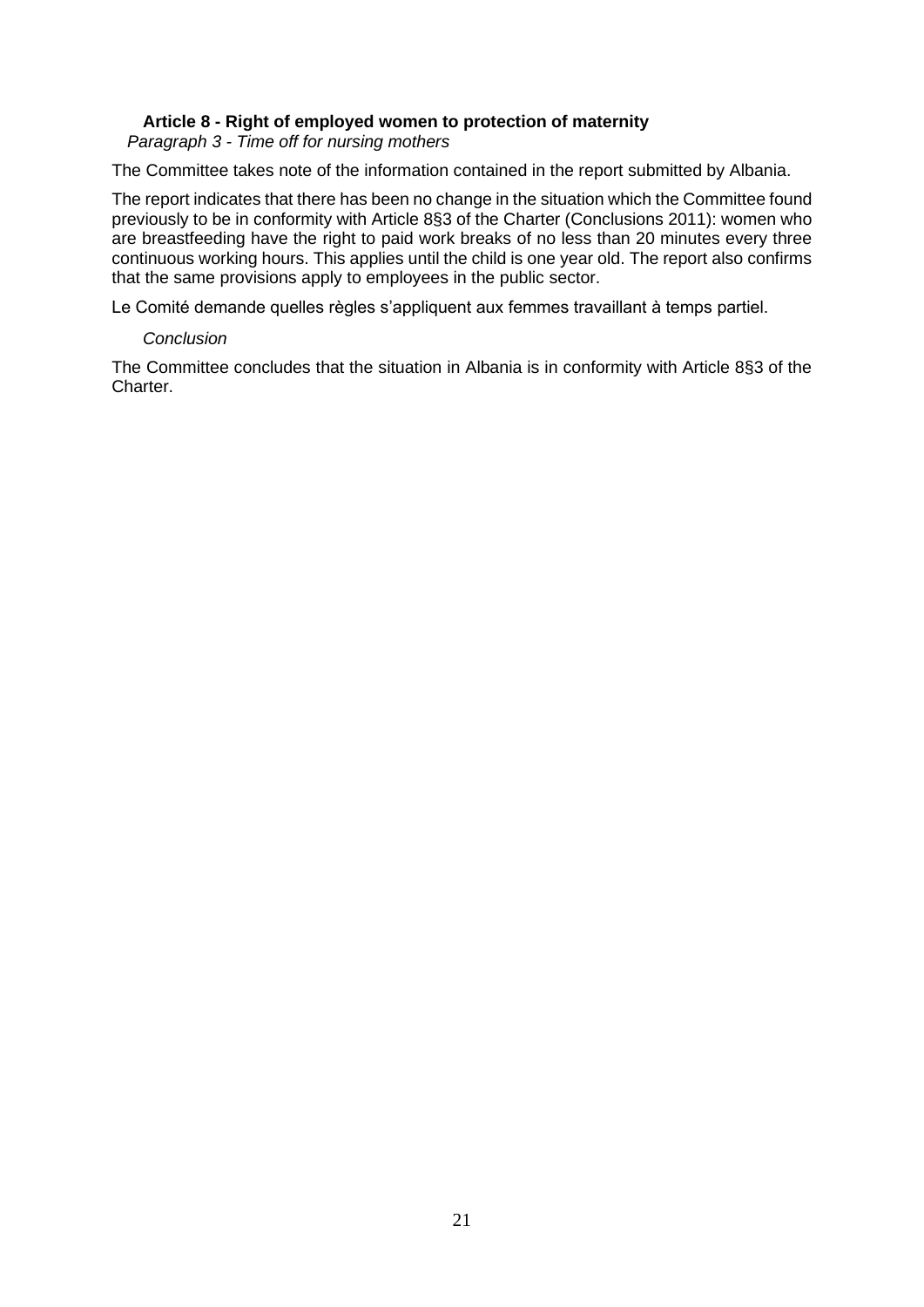*Paragraph 4 - Regulation of night work*

The Committee takes note of the information contained in the report submitted by Albania.

In its previous conclusion (Conclusions 2011), the Committee found that the situation was in conformity with Article 8§4 of the Charter and asked whether special conditions were imposed regarding, for example, working hours breaks and rest period where women who had recently given birth or were breastfeeding decided to undertake night work.

The report indicates that the Labour Code was amended by Law No. 136/2015 of 5 December 2015 to transpose Council Directive 92/85/EEC on the introduction of measures to encourage improvements in the safety and health at work of pregnant workers and workers who have recently given birth or are breastfeeding. According to the report, Article 108 of the Labour Code now sets out the requirements and conditions relating to night work for pregnant women and mothers until their children are one year old. In this regard, employers may not require a mother to work at night if a medical certificate states that this type of work is likely to endanger the health of the mother and the child. The Committee notes that the new provision does not prohibit night work for this category of women.

The report also indicates that for the assessment of risks and the impact of night work on the health and safety of a woman and a child is provided but these must be carried out by a competent doctor and not by an employer.

Article 108(2) provides that if a pregnant or breastfeeding woman decides to resume work 63 days after giving birth (after compulsory postnatal leave), but produces a medical certificate declaring her incapable of night work but capable of work during daytime, the employer must transfer her to similar daytime work while taking into account her qualifications, professional skills and family circumstances. If the employer is unable to meet the requirement of transferring the employee to daytime work as this is not technically and/or objectively feasible, the employee has the right to continue to benefit from the advantages provided for by the relevant legislation covering the entire period necessary for her protection and for the protection of the health and safety of her child. The Committee asks for more detailed information in the next report on these advantages. It also asks whether this rule applies to women who have recently given birth but are not breastfeeding or whether special working conditions have to be offered.

The Committee asks what protection is afforded to women employed in the public sector.

The Committee refers to its Statement of Interpretation on Articles 8§4 and 8§5 (Conclusions 2019) and asks the next report to confirm that no loss of pay results from the changes in the working conditions or reassignment to a different post or any exemption from work for reasons related to pregnancy and maternity, and that the women concerned retain the right to return to their previous employment at the end of the protected period.

# *Conclusion*

Pending receipt of the information requested, the Committee concludes that the situation in Albania is in conformity with Article 8§4 of the Charter.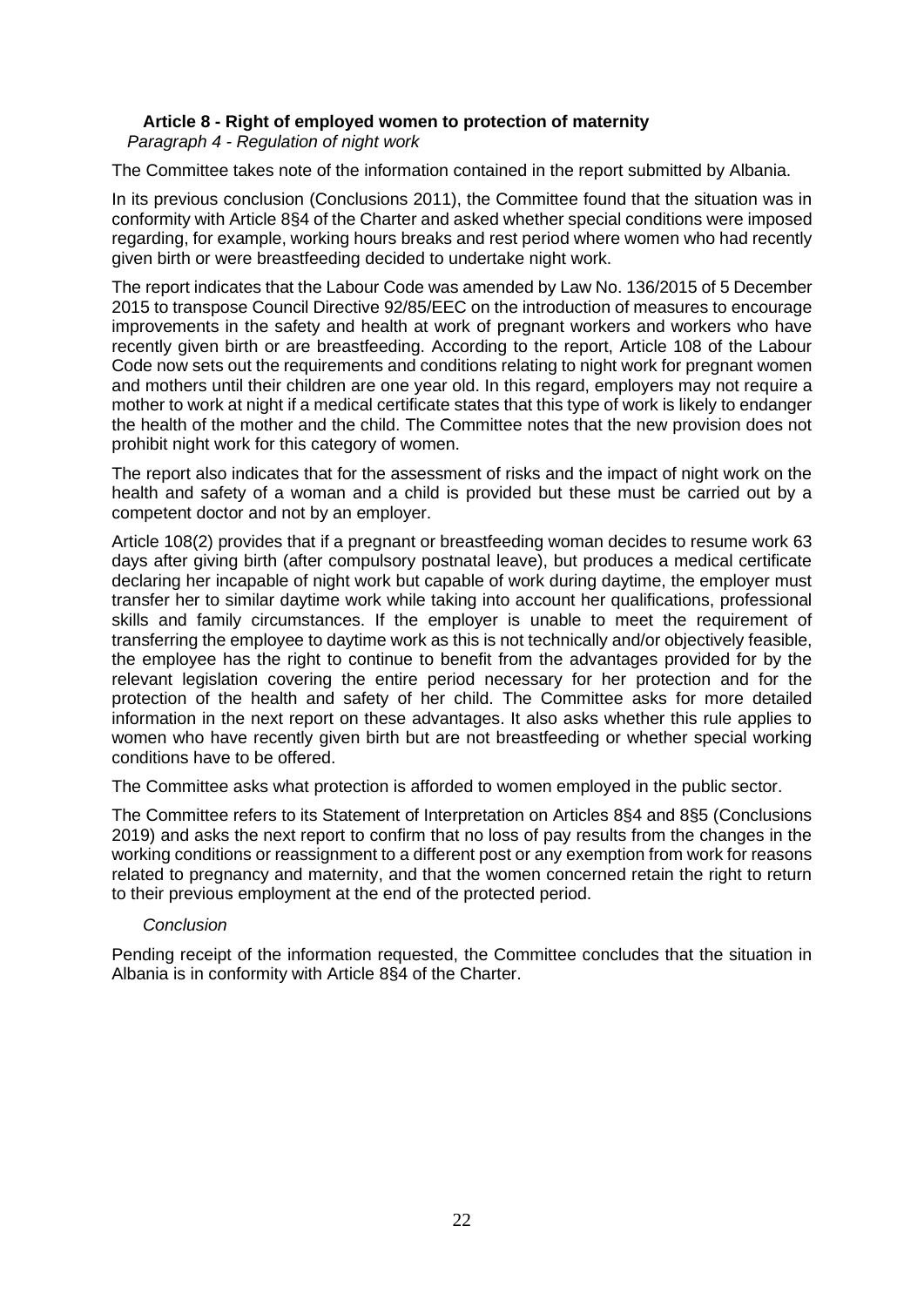*Paragraph 5 - Prohibition of dangerous, unhealthy or arduous work*

The Committee takes note of the information contained in the report submitted by Albania.

In its previous conclusion (Conclusions 2011), the Committee found that the situation was in conformity with Article 8§5 of the Charter and asked what rules applied to women employed in the public sector.

In response, the report indicates that the Labour Code was amended by Law No. 136/2015 during the reference period. The new Code provides that where there are risks for a woman's health and safety at work or other risks which may have an impact on her pregnancy or breastfeeding of the child, employers are required to take the necessary measures to eliminate the risks or temporarily adapt the working conditions and/or hours. If this is not technically or objectively possible, employers should transfer the women concerned to another position with equal pay or, if no transfer is possible, grant paid leave until the risk is eliminated. The report confirms that the same provisions apply to women employed in the public sector.

The Committee refers to its Statement of Interpretation on Articles 8§4 and 8§5 (Conclusions 2019) and asks the next report to confirm that no loss of pay results from the changes in the working conditions and that in case of exemption from work related to pregnancy and maternity the woman concerned is entitled to paid leave.

In its previous conclusion (Conclusions 2015), the Committee also asked whether women's right to return to their previous employment was guaranteed by law when their state of health permitted it. The report does not contain any information on this subject. Therefore, the Committee reiterates its question. It points out that, should the necessary information not be provided in the next report, nothing will enable the Committee to establish that the situation in Albania is in conformity with Article 8§5 of the Charter in this respect.

#### *Conclusion*

Pending receipt of the information requested, the Committee concludes that the situation in Albania is in conformity with Article 8§5 of the Charter.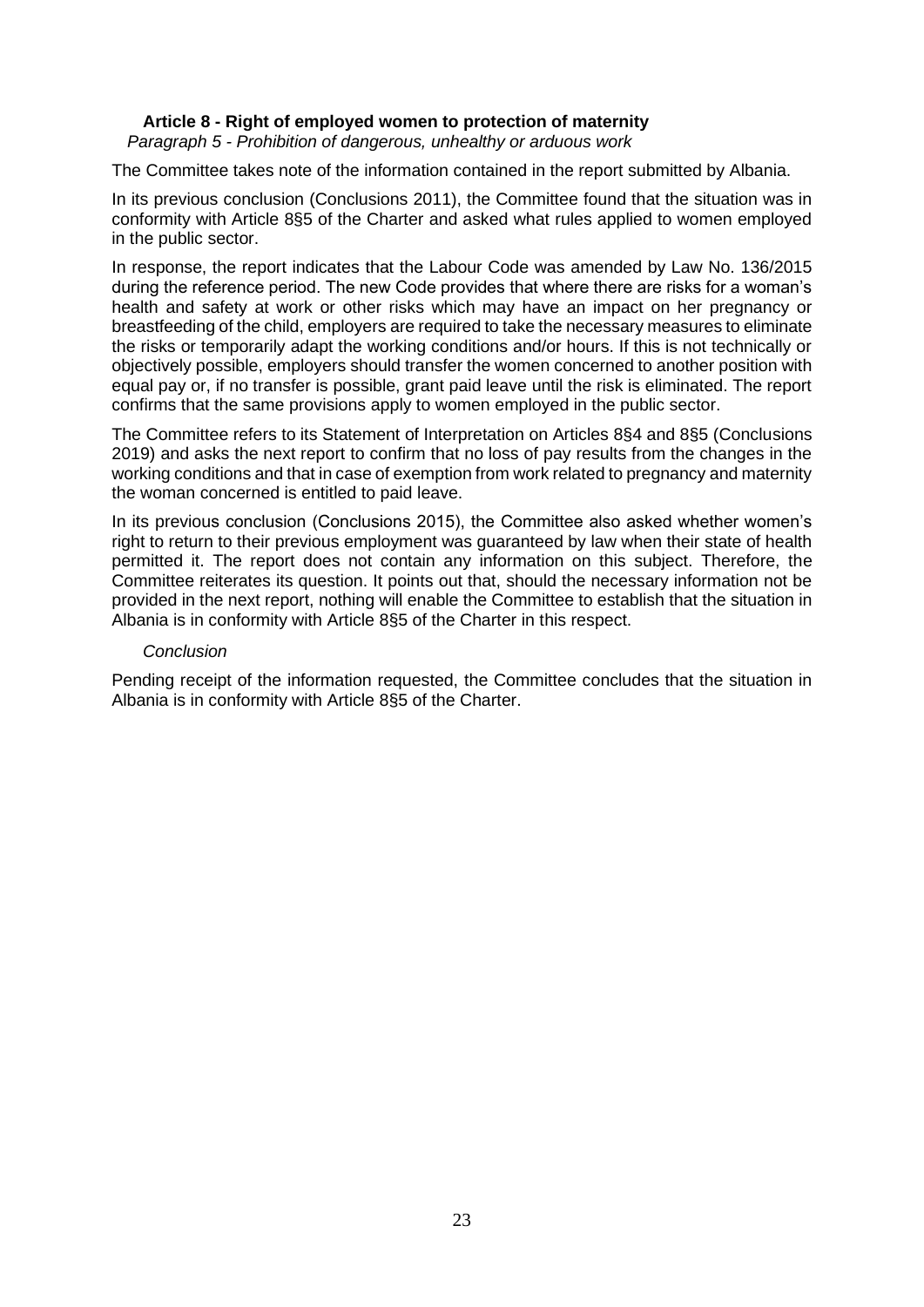# **Article 19 - Right of migrant workers and their families to protection and assistance** *Paragraph 1 - Assistance and information on migration*

The Committee takes note of the information contained in the report submitted by Albania.

# *Migration trends*

The Committee has assessed the migration trends in Albania in its previous conclusion [\(Conclusions 2011\)](http://hudoc.esc.coe.int/eng/?i=2011/def/ALB/19/1/EN). The report does not provide any new information in this regard. The Committee asks that the next report includes an up-to-date description of the developments in the migration trends.

# *Change in policy and the legal framework*

The Committee notes that it has previously assessed the policy and legal framework relating to migration matters (Conclusions 20xx). The report provides no information on any changes in this respect. The Committee asks that the next report provide up-to-date information on the framework for immigration and emigration, and any new or continued policy initiatives.

The Committee notes that it has previously assessed the policy and legal framework relating to migration matters (see for detailed description [Conclusions 2011\)](http://hudoc.esc.coe.int/eng/?i=2011/def/ALB/19/1/EN) and found it to be in conformity with the 1961 Charter. The report submits information on amendments in 2016 to the Law on foreigners, and the Law on border control, rulling, inter alia, on the cooperation of the structures of the Ministry of Interior and the Labour Inspectorate on the procedures for treatment of foreign citizens with regular residence in Albania. The relevant amendments concerned, in particular, visa procedures and boarder controls and were aimed at prevention of irregular migration.

# *Free services and information for migrant workers*

The Committee recalls that this provision guarantees the right to free information and assistance to nationals wishing to emigrate and to nationals of other States Parties who wish to immigrate (Conclusions I (1969), Statement of Interpretation on Article 19§1). Information should be reliable and objective, and cover issues such as formalities to be completed and the living and working conditions they may expect in the country of destination (such as vocational guidance and training, social security, trade union membership, housing, social services, education and health) (Conclusions III (1973), Cyprus).

The Committee considers that free information and assistance services for migrants must be accessible in order to be effective. While the provision of online resources is a valuable service, it considers that due to the potential restricted access of migrants, other means of information are necessary, such as helplines and drop-in centres (Conclusions 2015, Armenia).

The Committee has assessed this point in its previous conclusion [\(Conclusions 2011\)](http://hudoc.esc.coe.int/eng/?i=2011/def/ALB/19/1/EN) and found it to be in conformity with the 1961 Charter. It asked for examples of implementation of the relevant legal framework. In reply, the report provides that practical measures were laid down in, in particular, the Action Plan of the Strategy on Reintegration of Returned Albanian Citizens 2010-2015. The Strategy defined the reintegration mechanisms that addressed the needs of Albanian citizens returned voluntarily, to ensure a the support of the reintegration process.

Replying to the Committee's request for detailed information, the report specifies that thirtysix Migration One-Stop-Shops were established all over the country in regional and local employment offices and have the duty to inform Albanian citizens who want to emigrate for employment purposes and Albanian nationals who return from emigration to facilitate their reintegration in the country after they return. Migration OneStop-Shops interview the returned Albanian citizens, provide information on public and private services in accordance with the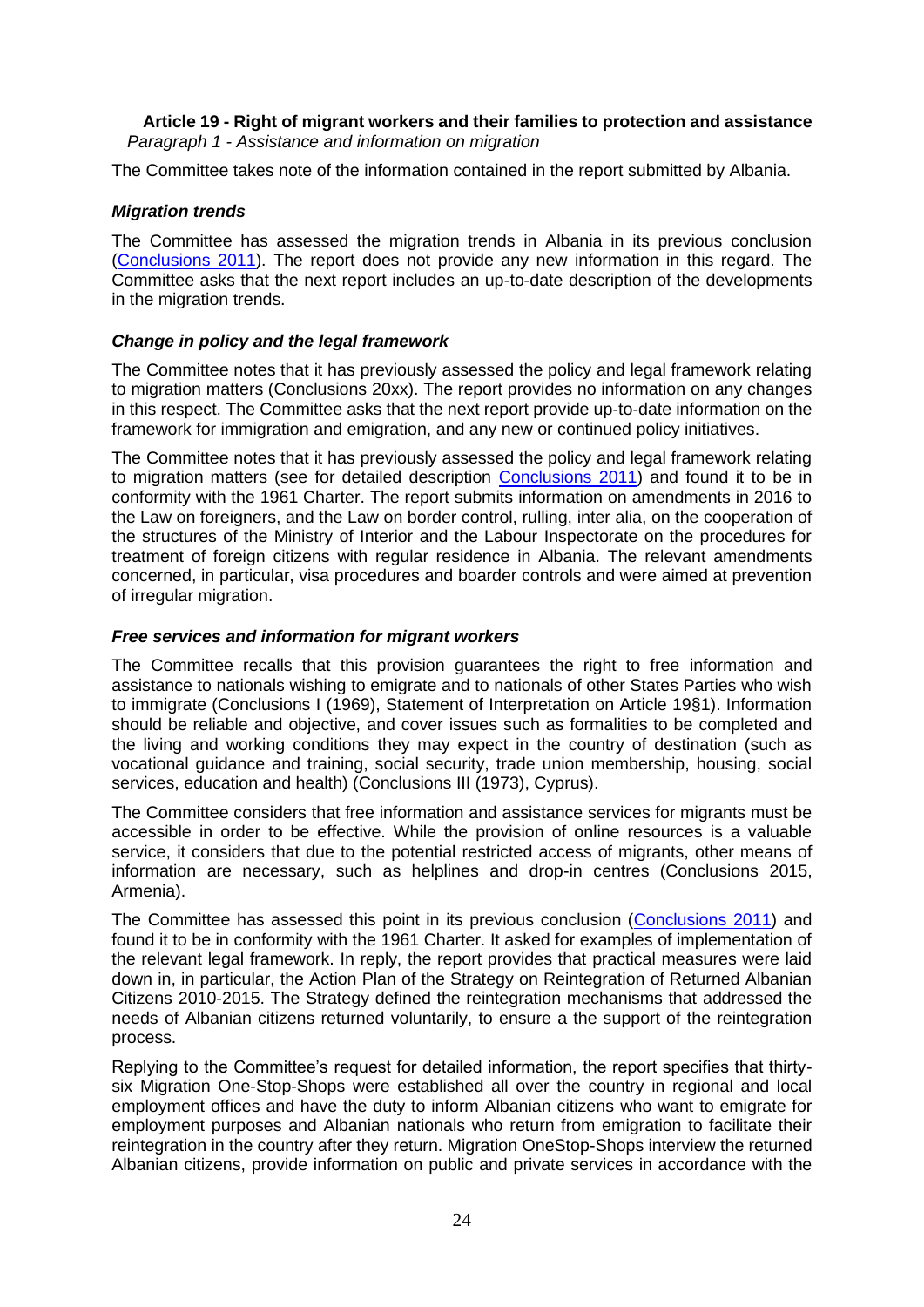needs identified and refer to public and private services, as well as specific civil society projects.

Information is also provided, mainly in the form of leaflets and posters, at border crossing points and during the interview of persons readmitted from other countries, in view of the reintegration of returnees.

The Committee considers that the situation is in conformity with the Charter on this point

#### *Measures against misleading propaganda relating to emigration and immigration*

The Committee recalls that measures taken by the government should prevent the communication of misleading information to nationals leaving the country and act against false information targeted at migrants seeking to enter (Conclusions XIV-1 (1998), Greece).

The Committee considers that in order to be effective, action against misleading propaganda should include legal and practical measures to tackle racism and xenophobia, as well as women trafficking. Such measures, which should be aimed at the whole population, are necessary inter alia to counter the spread of stereotyped assumptions that migrants are inclined to crime, violence, drug abuse or disease (Conclusion XV-1 (2000), Austria).

The Committee recalls that statements by public actors are capable of creating a discriminatory atmosphere. Racist misleading propaganda indirectly allowed or directly emanating from the state authorities constitutes a violation of the Charter (Centre on Housing Rights and Evictions (COHRE) v Italy, Complaint No. 58/2009, decision on the merits of 25 June 2010). The Committee stresses the importance of promoting responsible dissemination of information, and of deterring the promulgation of discriminatory views.

The Committee recalls that in order to combat misleading propaganda, there must be an effective system to monitor discriminatory, racist or hate-inciting speech, particularly in the public sphere.

The Committee recalls that the authorities should take action against misleading propaganda as a means of preventing illegal immigration and trafficking in human beings (Conclusions 2006, Slovenia).

The Committee recalls that States must also take measures to raise awareness amongst law enforcement officials, such as awareness training of officials who are in first contact with migrants.

The report does not address these issues. In particular, no reply was provided to the Committee's questions about measures taken to fight against misleading propaganda in relation to migrant workers, measures to tackle racism and xenophobia or on awarenessraising targeted to police forces or social servants (see questions in [Conclusions 2006](https://hudoc.esc.coe.int/eng/#{%22tabview%22:[%22document%22],%22ESCDcIdentifier%22:[%222006/def/ALB/19/1/EN%22]}) and 2011). No information is provided on combating hate speech or human trafficking and on relevant monitoring systems.

The Committee recalls its questions and underlines that should the next report not provide comprehensive information in this respect, there will be nothing to show that the situation is in conformity with the Charter on this point.

#### *Conclusion*

Pending receipt of the information requested, the Committee defers its conclusion.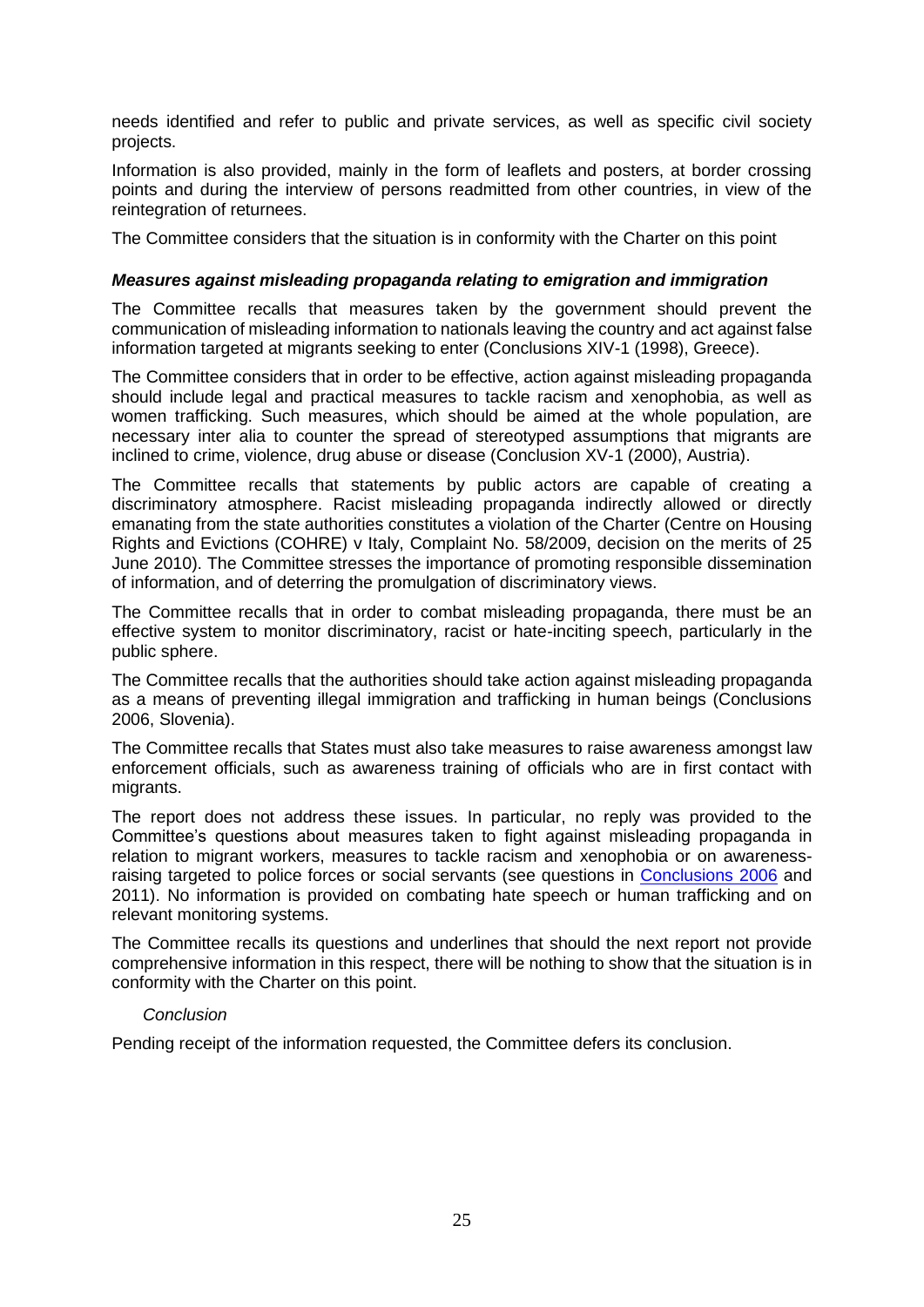### **Article 19 - Right of migrant workers and their families to protection and assistance** *Paragraph 2 - Departure, journey and reception*

The Committee takes note of the information contained in the report submitted by Albania.

# *Immediate assistance offered to migrant workers*

This provision obliges States to adopt special measures for the benefit of migrant workers, beyond those which are provided for nationals to facilitate their departure, journey and reception (Conclusions III (1973), Cyprus).

Reception means the period of weeks which follows immediately from the migrant workers' arrival, during which migrant workers and their families most often find themselves in situations of particular difficulty (Conclusions IV, (1975) Statement of Interpretation on Article 19§2). It must include not only assistance with regard to placement and integration in the workplace, but also assistance in overcoming problems, such as short-term accommodation, illness, shortage of money and adequate health measures (Conclusions IV (1975), Germany). The Charter requires States to provide explicitly for assistance in matters of basic need, or demonstrate that the authorities are adequately prepared to afford it to migrants when necessary (Conclusions XX-4 (2015), Poland).

The Committee also reiterates that equality in law does not always and necessarily ensure equality in practice. Additional action becomes necessary owing to the different situation of migrant workers as compared with nationals (Conclusions V (1977), Statement of Interpretation on Article 19).

In its previous conclusion [\(Conclusions 2011\)](http://hudoc.esc.coe.int/eng/?i=2011/def/ALB/19/2/EN) the Committee found the situation to be in conformity with the Charter. It asked for figures and/or concrete examples on the implementation of the relevant legal framework in relation to both emigrant and immigrant workers.

The report provides detailed information on the implementation of the Strategy of Reintergration of Returned Albanian Citizens 2010-2015. It lists numerous services and assistance offered to returnees; from transportation services, accomodation and emergency assistance in form of food, water and medicine. Returned Albanian citizens are intervied on their needs for reintegration and are provided with information and orientation towards governmental or non-governmental structures.

The report further provides extensive statistics on returnees and foreigners in Albania, indicating that foreigners constitute about 0.4% of the population. On the other hand, 86,500 returned Albanian citizens benefited from assistance in food, shelter and healthcare in the period 2010-2015.

The Committee acknowledges that Albania is predominantly an emigration country and views positively the scale of assistance offered to citizens who wish to return. It also notes from previous report that emergency assistance is likewise provided free of charge for nationals and immigrant workers. The Committe asks the next report that migrant workers in Albania benefit from silmilar level of assistance, in particular, as regards equal access to health care.

#### *Services during the journey*

As regards the journey, the Committee recalls that the obligation to "provide, within their own jurisdiction, appropriate services for health, medical attention and good hygienic conditions during the journey" relates to migrant workers and their families travelling either collectively or under the public or private arrangements for collective recruitment. The Committee considers that this aspect of Article 19§2 does not apply to forms of individual migration for which the state is not responsible. In such cases, the need for reception facilities would be all the greater (Conclusions V (1975), Statement of Interpretation on Article 19§2).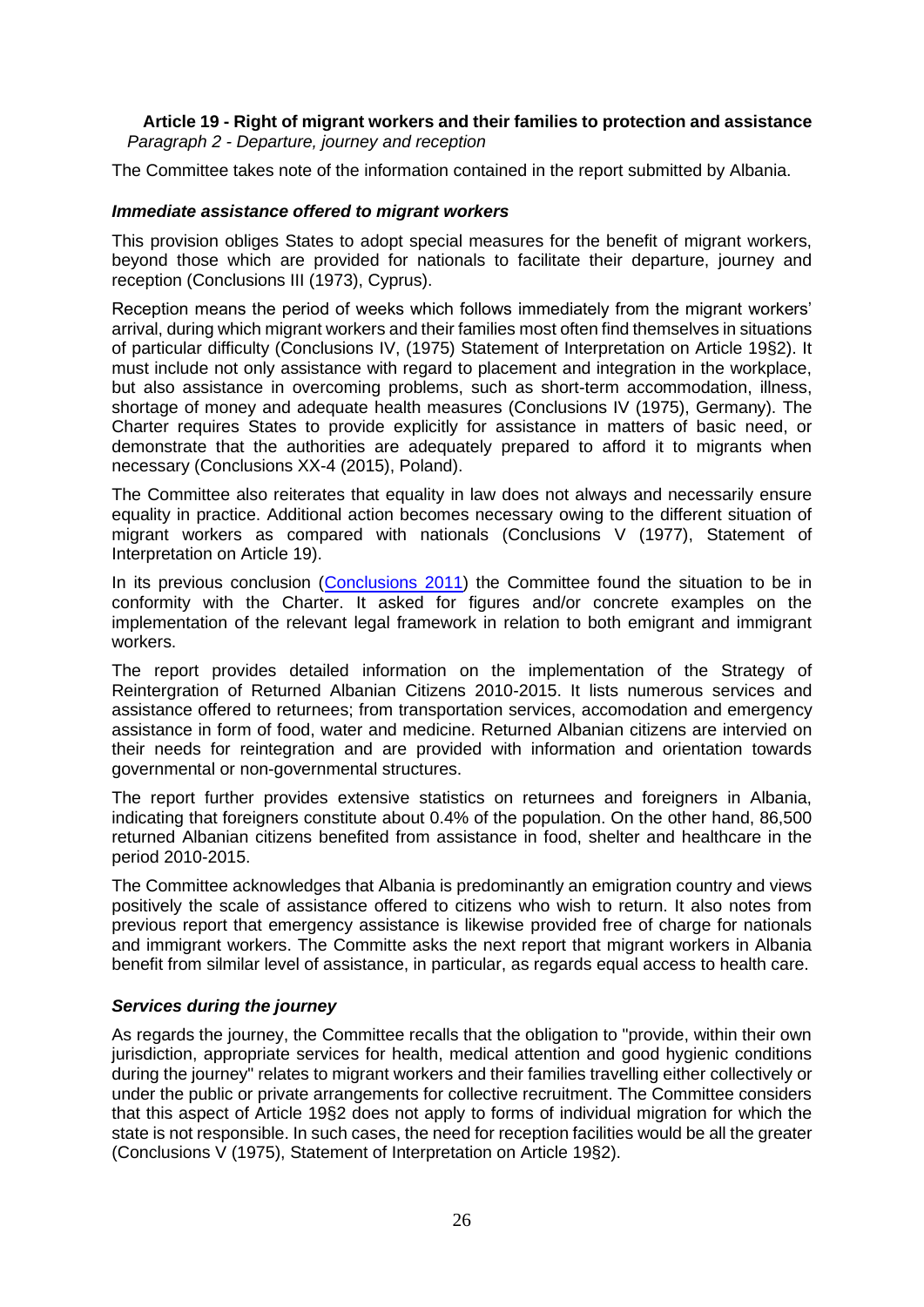The Committee notes that no large scale recruitment of migrant workers has been reported in the reference period. It asks what requirements for ensuring medical insurance, safety and social conditions are imposed on employers, shall such recruitment occur, and whether there is any mechanism for monitoring and dealing with complaints, if needed.

The Committee also asks the next report to provide information on the health services available to transit migrants.

#### *Conclusion*

Pending receipt of the information requested, the Committee concludes that the situation in Albania is in conformity with Article 19§2 of the Charter.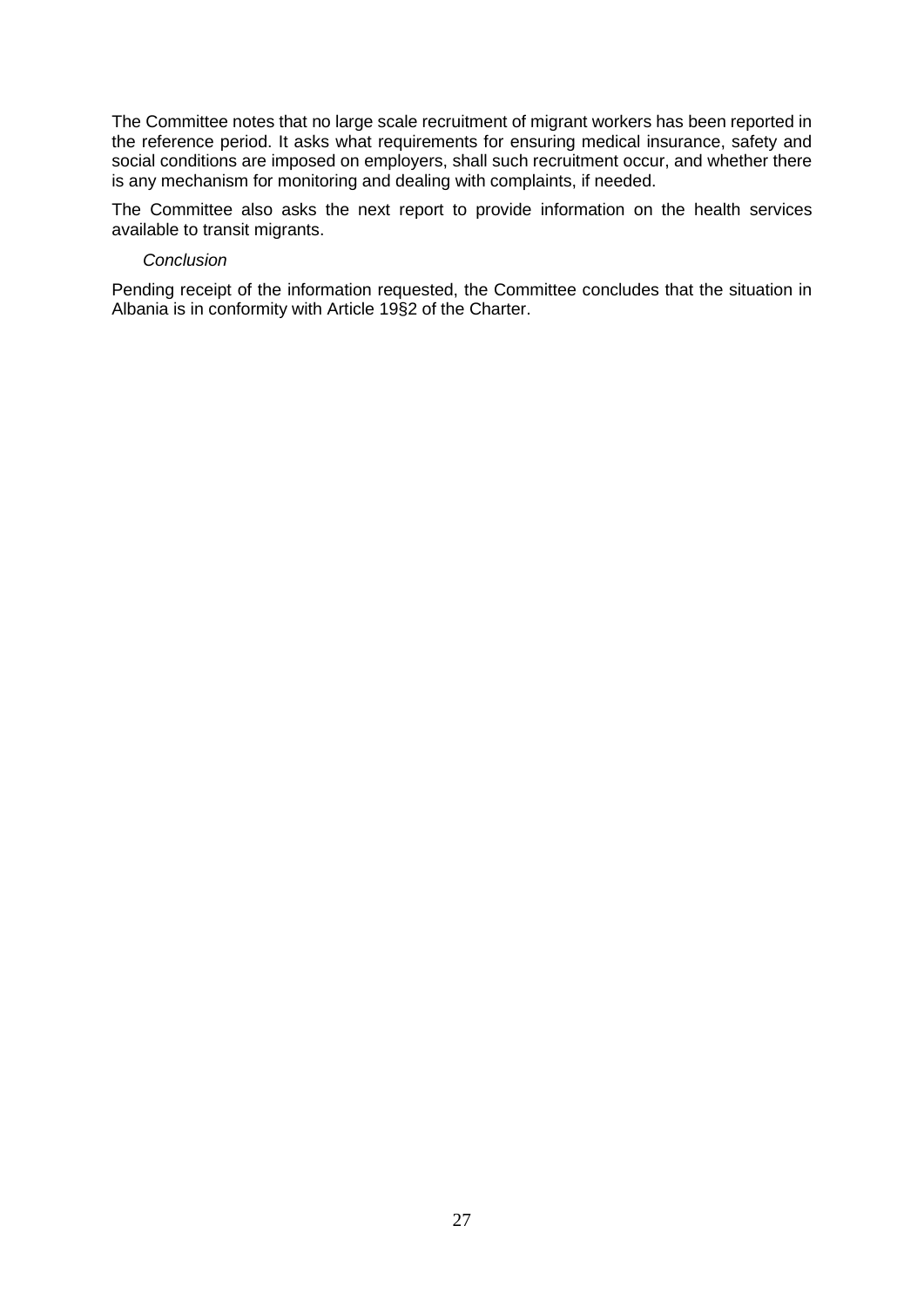#### **Article 19 - Right of migrant workers and their families to protection and assistance** *Paragraph 3 - Co-operation between social services of emigration and immigration states*

The Committee takes note of the information contained in the report submitted by Albania.

The Committee recalls that the scope of this provision extends to migrant workers immigrating as well as migrant workers emigrating to the territory of any other State. Contacts and information exchanges should be established between public and/or private social services in emigration and immigration countries, with a view to facilitating the life of emigrants and their families, their adjustment to the new environment and their relations with members of their families who remain in their country of origin (Conclusions XIV-1 (1998), Belgium).

It also recalls that formal arrangements are not necessary, especially if there is little migratory movement in a given country. In such cases, the provision of practical co–operation on a needs basis may be sufficient. Whilst it considers that collaboration among social services can be adapted in the light of the size of migratory movements (Conclusions XIV-1 (1996), Norway), it holds that there must still be established links or methods for such collaboration to take place.

The co-operation required entails a wider range of social and human problems facing migrants and their families than social security (Conclusions VII, (1981), Ireland). Common situations in which such co-operation would be useful would be for example where the migrant worker, who has left his or her family in the home country, fails to send money back or needs to be contacted for family reasons, or where the worker has returned to his or her country but needs to claim unpaid wages or benefits or must deal with various issues in the country in which he was employed (Conclusions XV-1 (2000), Finland).

The Committee has examined the situation in Albania twice, in 2006 [\(Conclusions 2006\)](http://hudoc.esc.coe.int/eng/?i=2006/def/ALB/19/3/EN) and 2011 [\(Conclusions 2011\)](https://hudoc.esc.coe.int/eng/#{%22tabview%22:[%22document%22],%22ESCDcIdentifier%22:[%222011/def/ALB/19/3/EN%22]}), and could not reach its conclusion, as the report lacked comprehensive information on cooperation between social services of emigration and immigration states.

The report provides that the State Social Service cooperates with the State Police as regards the reception of unaccompanied children returned from other countries. In the field of social insurance, bilateral agreements were ratified with a number of countries and further agreements are underway.

While positive, this information cannot yet be regarded as sufficient to enable the Committee to comprehensively assess the situation under Article 19§3 of the Charter. To this aim, the Committee needs to know, in particular:

- the form and nature of contacts and information exchanges established by social services in emigration and immigration countries;
- measures taken to establish such contacts and to promote the cooperation between social services in other countries;
- international agreements or networks, and specific examples of cooperation (whether formal or informal) which exist between the social services of the country and other origin and destination countries;
- whether the cooperation extends beyond social security alone (for example in family matters);
- examples of cooperation at a local level and any instances where such cooperation has occurred.

The Committee also notes from the International Organisation for Migration (IOM) reports that Albania is predominantly an emigration country. It requests information to be included in the next report on the assistance offered to returning migrants.

The Committee asks the next report to provide detailed reply to these questions. In the meantime, in the absence of information on these issues, the Committee finds that it has not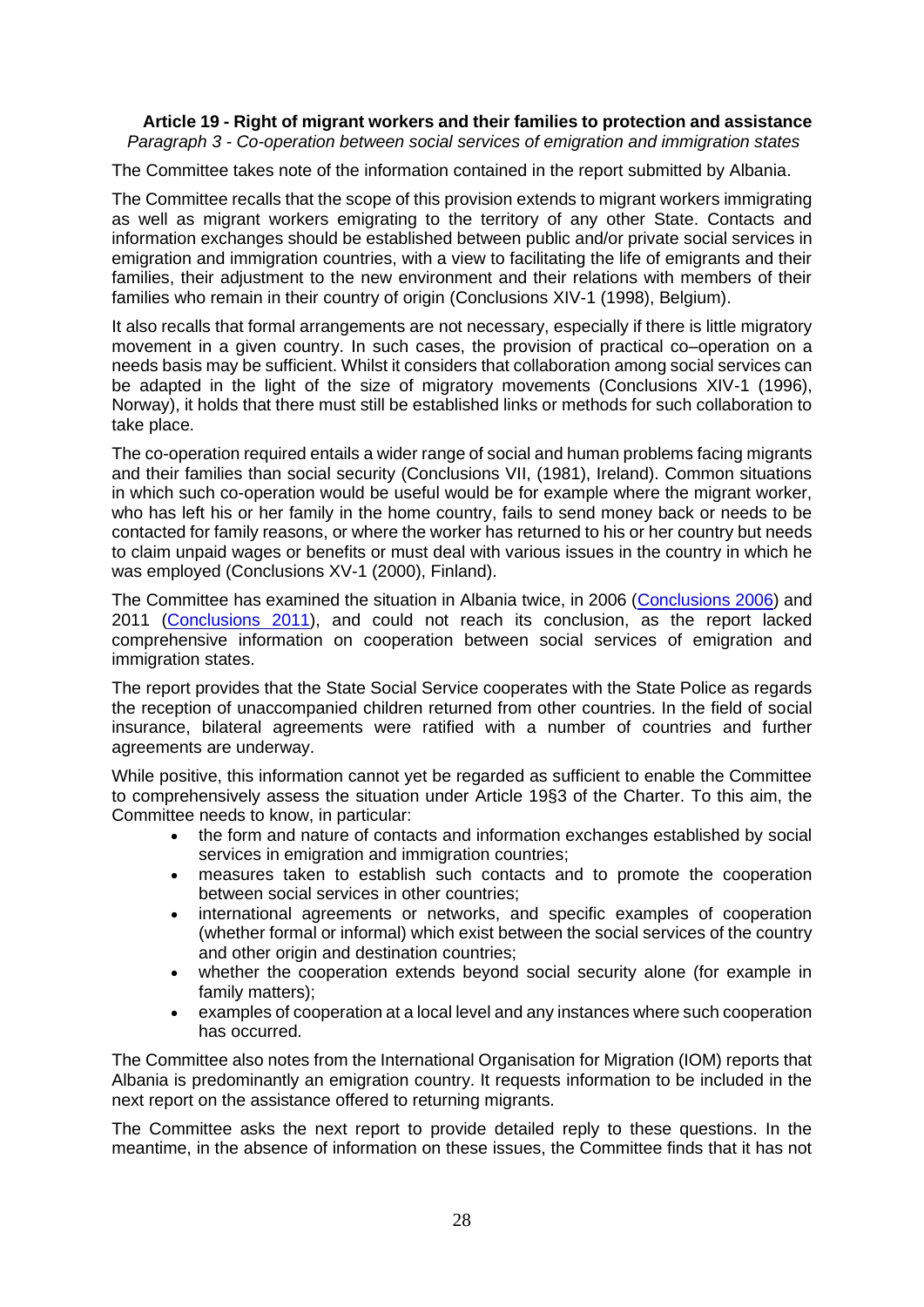been demonstrated that the cooperation between social services is in line with the requirements of Charter.

#### *Conclusion*

The Committee concludes that the situation in Albania is not in conformity with Article 19§3 of the Charter on the ground that it has not been established that the cooperation between social services in emigration and immigration countries is sufficient.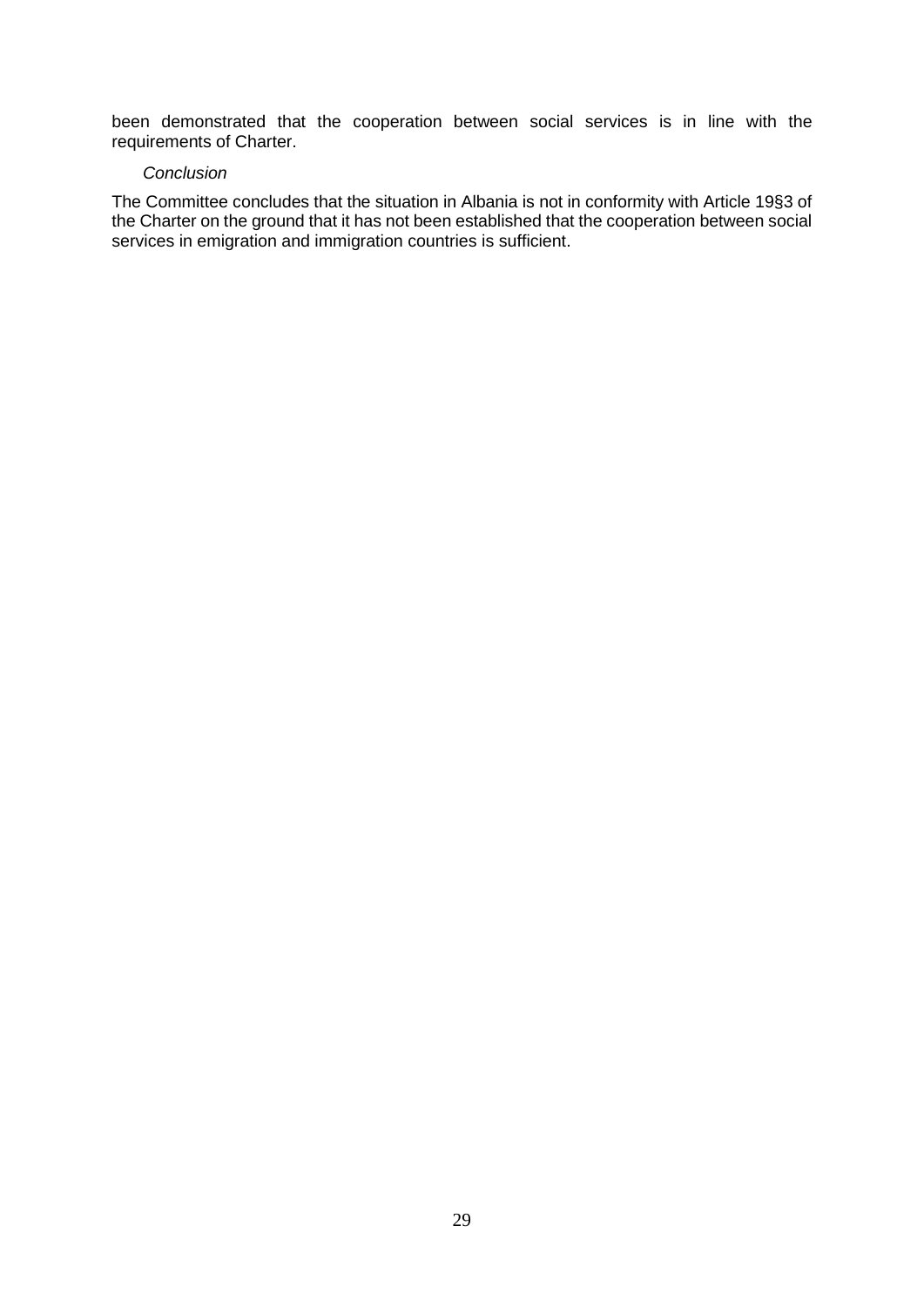# **Article 19 - Right of migrant workers and their families to protection and assistance**

*Paragraph 4 - Equality regarding employment, right to organise and accommodation*

The Committee takes note of the information contained in the report submitted by Albania.

# *Remuneration and other employment and working conditions*

The Committee recalls that States are obliged to eliminate all legal and de facto discrimination concerning remuneration and other employment and working conditions, including in-service training, promotion, as well as vocational training (Conclusions VII (1981), United-Kingdom). The legal framework in this respect has been assessed in the previous conclusion [\(Conclusions 2011\)](http://hudoc.esc.coe.int/eng/?i=2011/def/ALB/19/4/EN). The report confirms that foreign migrant workers are granted the same rights as Albanian workers. The legislation prohibits any economic and legal discrimination. However, the report fails to respond to the Committee's repeated request to provide a description of the situation in practice, including information on the measures taken to implement the relevant legal framework. In the light of the lack of this essential information the Committee has already had to defer its conclusion in 2006 (see [Conclusions 2006\)](http://hudoc.esc.coe.int/eng/?i=2006/def/ALB/19/4/EN). The Committee recalls that it is not enough for a government to demonstrate that no discrimination exists in law alone but also that it is obliged to demonstrate that it has taken adequate practical steps to eliminate all legal and de facto discrimination concerning the rights secured by Article 19§4 of the Charter (Conclusions III (1973), Statement of interpretation). Furthermore, the report does not explicitly confirm that migrant workers access enjoy equal access to vocational guidance and training, skills development and retraining. Accordingly, it concludes that it has not been demonstrated that the situation in in conformity with the Charter in this respect.

# *Membership of trade unions and enjoyment of the benefits of collective bargaining*

The Committee recalls that this sub-heading requires States to eliminate all legal and de facto discrimination concerning trade union membership and as regards the enjoyment of the benefits of collective bargaining (Conclusions XIII-3 (1995), Turkey). This includes the right to be founding member and to have access to administrative and managerial posts in trade unions (Conclusions 2011, Statement of interpretation on Article 19§4(b)).

The report confirms that according to the provisions of the Constitution and the Labour Code, the foreign employees, who lawfully reside and work in Albania have the right to organize and join trade unions.

The Committee asks whether, similarly, migrant workers benefit on an equal footing from collective bargaining.

# *Accommodation*

The Committee recalls that States shall eliminate all legal and de facto discrimination concerning access to public and private housing (European Roma Rights Centre (ERRC) v. France, Complaint No. 51/2008, decision on the merits of 19 October 2009, §§111-113). It also recalls that there must be no legal or de facto restrictions on home–buying (Conclusions IV (1975), Norway), access to subsidised housing or housing aids, such as loans or other allowances (Conclusions III (1973), Italy).

In reply to the Committee's query on this aspect (see Conclusions 2011), the report states that migrant workers benefit on the same conditions from social housing programmes, pursuant to the 2004 Law "On Social Housing Programs", as nationals. Furthermore, as regards the criteria for the selection of beneficiaries, migrant workers and returned migrants are given priority in the assessment system. The Committee asks for more information on the number of beneficiaries, the form and the scope of the state assistance in this respect.

# *Monitoring and judicial review*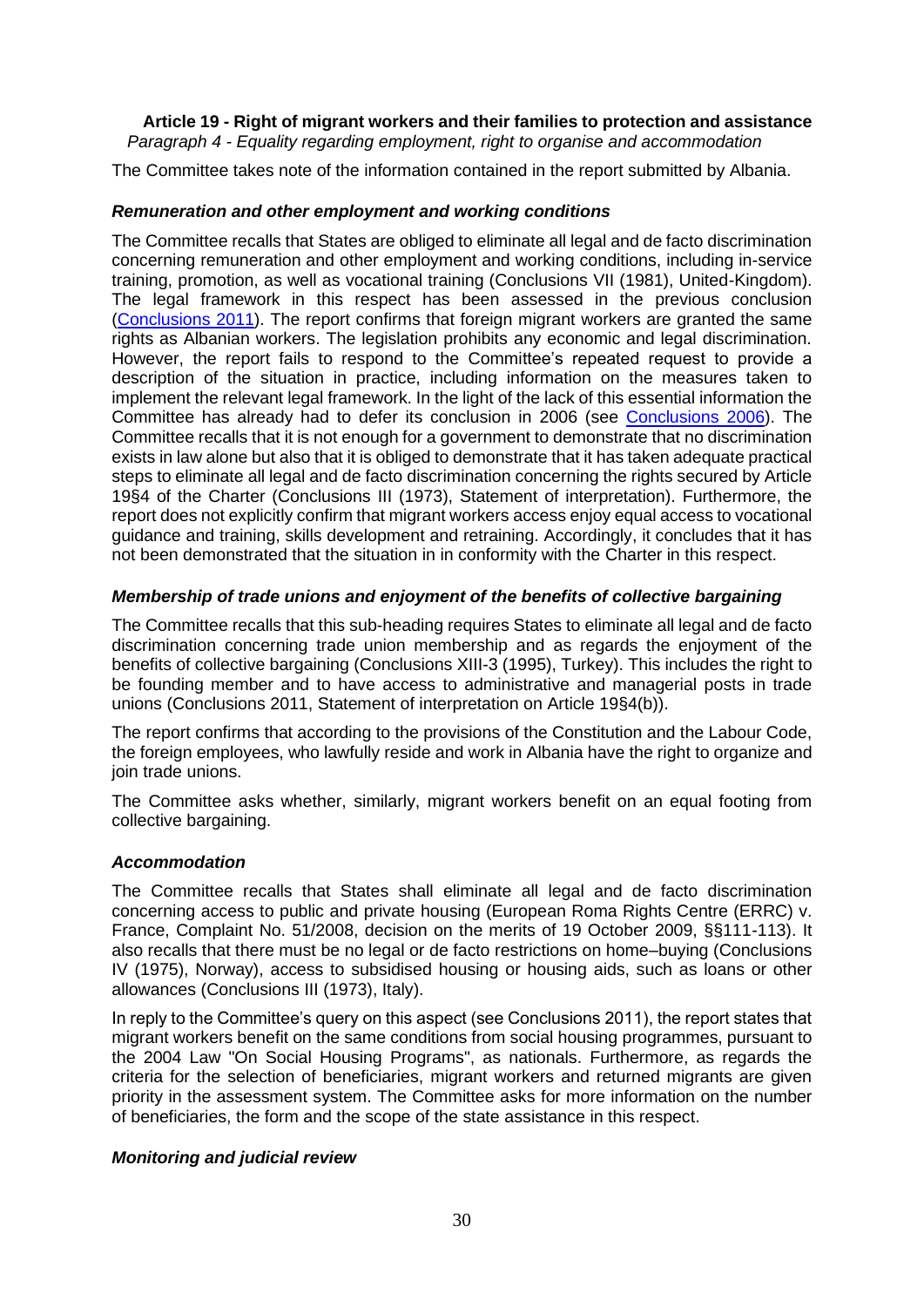The Committee recalls that it is not enough for a government to demonstrate that no discrimination exists in law alone but also that it is obliged to demonstrate that it has taken adequate practical steps to eliminate all legal and de facto discrimination concerning the rights secured by Article 19§4 of the Charter (Conclusions III (1973), Statement of interpretation).

In particular, the Committee considers that in order to monitor and ensure that no discrimination occurs in practice, States Parties should have in place sufficient effective monitoring procedures or bodies to collect information, for example disaggregated data on remuneration or information on cases in employment tribunals (Conclusions XX-4 (2015), Germany).

The Committee further recalls that under Article 19§4(c), equal treatment can only be effective if there is a right of appeal before an independent body against the relevant administrative decision (Conclusions XV-1 (2000) Finland). It considers that existence of such review is important for all aspects covered by Article 19§4

The report does not address these issues, neither in this one nor in the previous report. The Committee recalls that states must show that the national situation is in conformity with the Charter and that in the event of repeated absence of information, it concludes that there is failure to comply.

# *Conclusion*

The Committee concludes that the situation in Albania is not in conformity with Article 19§4 of the Charter on the ground that it has not been established that:

- the State has taken adequate practical steps to eliminate all legal and de facto discrimination concerning the rights secured by this provision,
- the right to equality regarding employment, right to organise and accommodation is subject to an effective mechanism of monitoring or judicial review.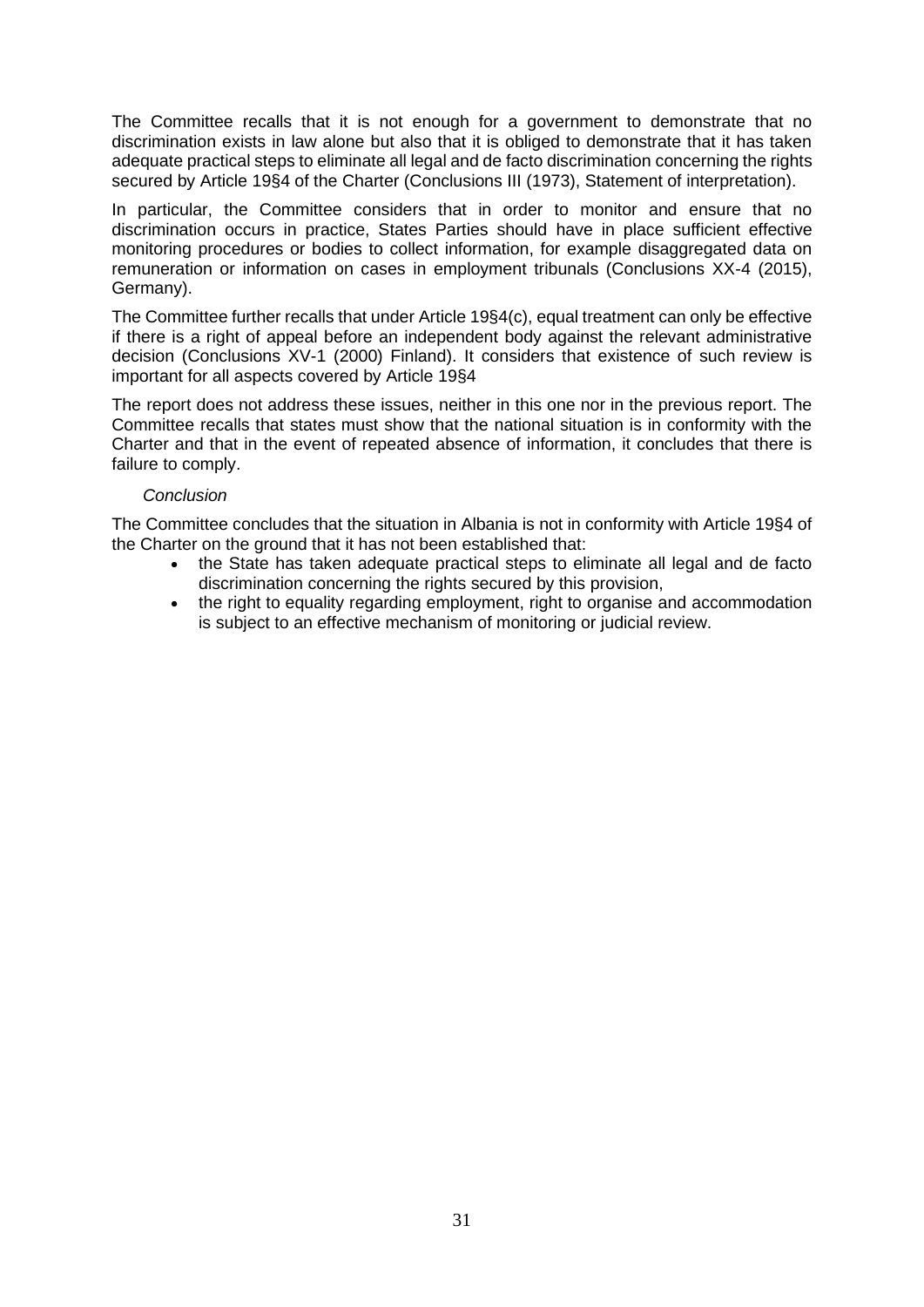# **Article 19 - Right of migrant workers and their families to protection and assistance** *Paragraph 5 - Equality regarding taxes and contributions*

The Committee takes note of the information contained in the report submitted by Albania.

It recalls that this provision recognises the right of migrant workers to equal treatment in law and in practice in respect of the payment of employment taxes, dues or contributions (Conclusions XIX-4 (2011), Greece).

The report states that there have been no changes to the legal framework which the Committee has previously considered to be in conformity with the Charter (Conclusions 2011). It provides information on further agreements with foreign Stats signed by the Albanian Government in order to avoid double taxation.

# *Conclusion*

The Committee concludes that the situation in Albania is in conformity with Article 19§5 of the Charter.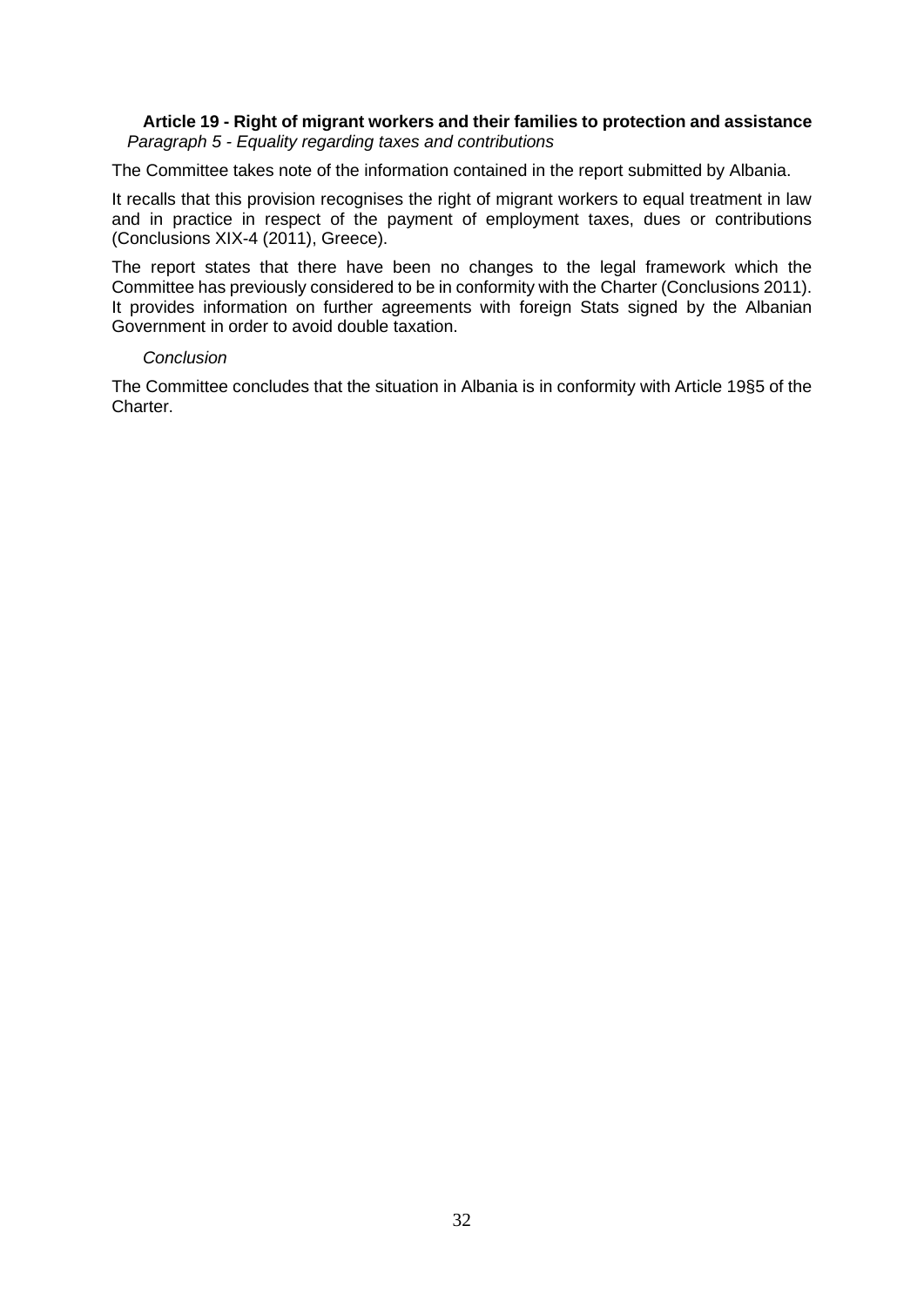# **Article 19 - Right of migrant workers and their families to protection and assistance** *Paragraph 6 - Family reunion*

The Committee takes note of the information contained in the report submitted by Albania.

# *Scope*

This provision obliges States Parties to allow the families of migrants legally established in the territory to join them. The worker's children entitled to family reunion are those who are dependent and unmarried, and who fall under the legal age of majority in the receiving State. "Dependent" children are understood as being those who have no independent existence outside the family group, particularly for economic or health reasons, or because they are pursuing unpaid studies (Conclusions VIII (1984) Statement of Interpretation on Article 19§6).

The Committee refers to its previous conclusion [\(Conclusions 2011\)](http://hudoc.esc.coe.int/eng/?i=2011/def/ALB/19/6/EN), in which it has assessed the scope of the right to family reunion and noted that family members of foreigners entitled to temporary residence, including minor children under 18 of either partner, spouses and parents, may joined them in Albania.

# *Conditions governing family reunion*

The Committee recalls that a state must eliminate any legal obstacle preventing the members of a migrant worker's family from joining him (Conclusions II (1971), Cyprus). Any limitations upon the entry or continued present of migrant workers' family must not be such as to be likely to deprive this obligation of its content and, in particular, must not be so restrictive as to prevent any family reunion (Conclusions XVII-1 (2004), the Netherlands; Conclusions 2011, Statement of Interpretation on Article 19§6).

The Committee furthermore recalls taking into account the obligation to facilitate family reunion as far as possible under Article 19§6, States Parties should not adopt a blanket approach to the application of relevant requirements, so as to preclude the possibility of exemptions being made in respect of particular categories of cases, or for consideration of individual circumstances (Conclusions 2015, Statement of Interpretation on Article 19§6).

The Committee deferred its previous conclusion (Conclusions 2011), considering that it lacked some essential information to make a full assessment of the conformity of the situation with the Charter. It noted that a number of conditions are imposed by the law in relation to, inter alia, health insurance, accommodation and means. It recalled that the requirements of having sufficient or suitable accommodation and the level of means required by States to bring in the family or certain family members should not be so restrictive as to prevent any family reunion (Conclusions IV, Norway and Conclusions XIII-1, The Netherlands). In particular, the wording of paragraph 6 of Article 19 ("to facilitate ... the reunion of the family of a foreign worker") indeed appears to oblige a State which accepts it to take special steps to aid foreign workers to find accommodation, unless conditions on the housing market are such that no steps are necessary (Interpretative statement – Conclusions III, 1973). Furthermore, social benefits shall not be excluded from the calculation of the income of a migrant worker who has applied for family reunion (Conclusions 2011, Statement of Interpretation on Article 19§6). With this in mind, the Committee asked clarifications on how the relevant requirements for family reunion were applied.

In reply, the report provides that the applicant for a family reunion must ensure a normal accommodation according to the general standards of health and security and that the level of available means must be sufficient to prevent them from resorting to social aid scheme. The Committee considers that this information is still not sufficient. In particular, it is not clear what the minimum housing requirement means, whether applications have been rejected on this ground and how the state aids, shall a family fall short of the requirement. As to the means assessment, the Committee understands that social benefits are not included in the calculation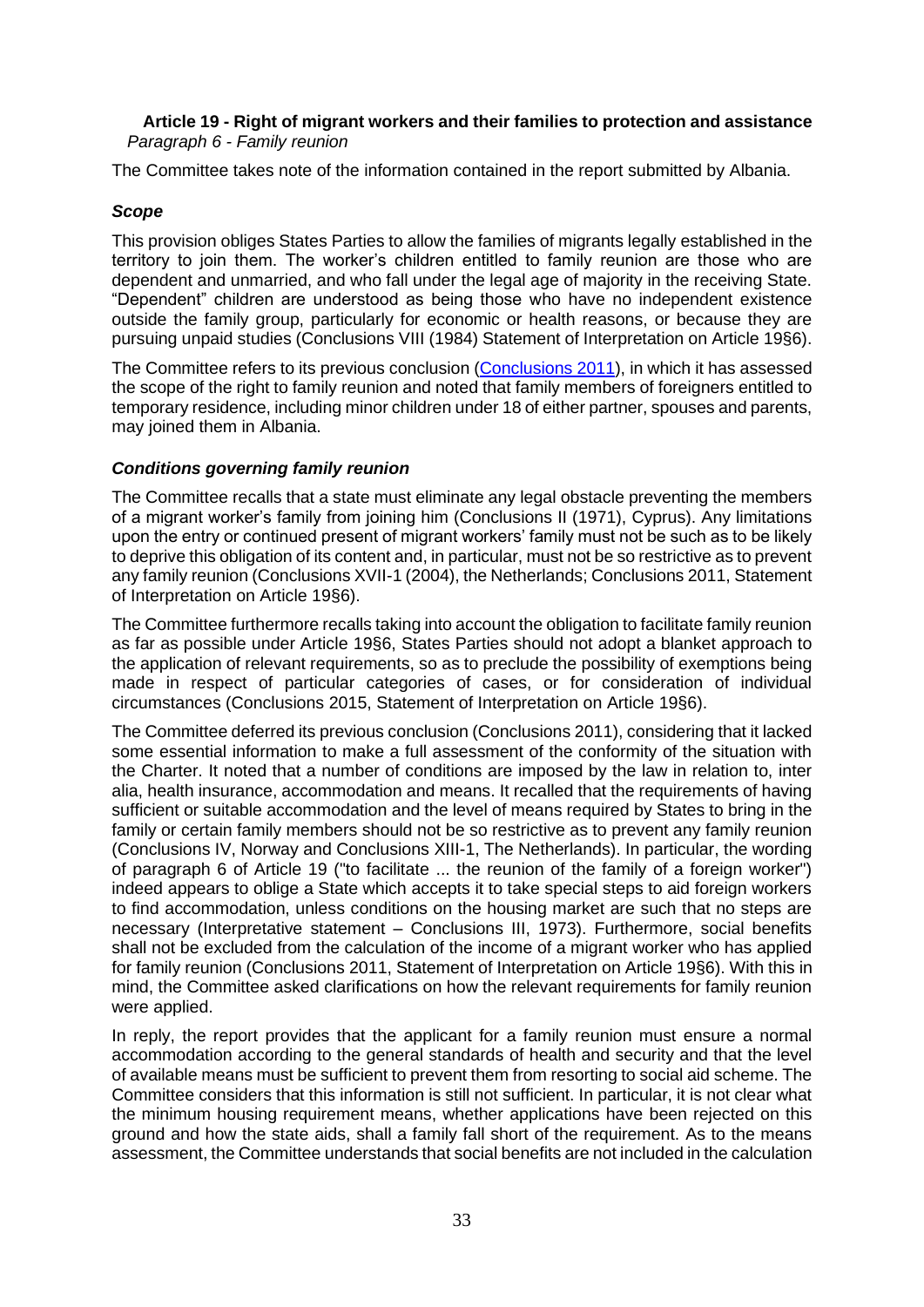of the level of means required, which is not in conformity with the Charter. Accordingly, it considers that the situation is not in conformity with the Charter on this point.

Finally, the Committee recalls that once a migrant worker's family members have exercised the right to family reunion and have joined him or her in the territory of a State, they should have an independent right to stay in that territory (Conclusions XVI-1 (2002), Article 19§8, Netherlands). The Committee understands from the report that this is not the situation in Albania. Permanent stay may be granted in case the foreigner who applied for a family reunion passes or the matrimony ceases after lasting for minimum five years. The Committee also notes in this respect from the Migration Integration Policy Index (MIPEX) 2015 report on Western Balkans that immigrants have limited access to autonomous residence permits in case of widowhood, divorce or violence. The Committee therefore considers that the situation is not in conformity on this point.

# *Remedy*

The Committee recalls that restrictions on the exercise of the right to family reunion should be subject to an effective mechanism of appeal or review, which provides an opportunity for consideration of the individual merits of the case consistent with the principles of proportionality and reasonableness (Conclusions 2015, Statement of Interpretation on Article 19§6).

The report does not provide any information on this matter. The Committee notes from the MIPEX 2015 report, cited above, the existence of discretionary procedures with many grounds for authorities to reject the family reunion application or withdraw their permit. Procedures that lack explicit rules give discretion to the administration and pose a risk of abuse, contrary to the rule of law principles. Furthermore, applicants are never fully prepared as they do not know what they will be asked during a procedure and can never feel secure in their status. The Committee asks the next report to comment on these observations and to provide comprehensive information on the mechanism of appeal or review. It considers that if the requested information is not provided in the next report, there will be nothing to establish that the situation is in conformity with the Charter on this point.

# *Conclusion*

The Committee concludes that the situation in Albania is not in conformity with Article 19§6 of the Charter on the grounds that:

- social benefits are not included in the calculation of the level of means required to bring in the family or certain family members;
- family members of a migrant worker are not granted an independent right to remain after exercising their right to family reunion;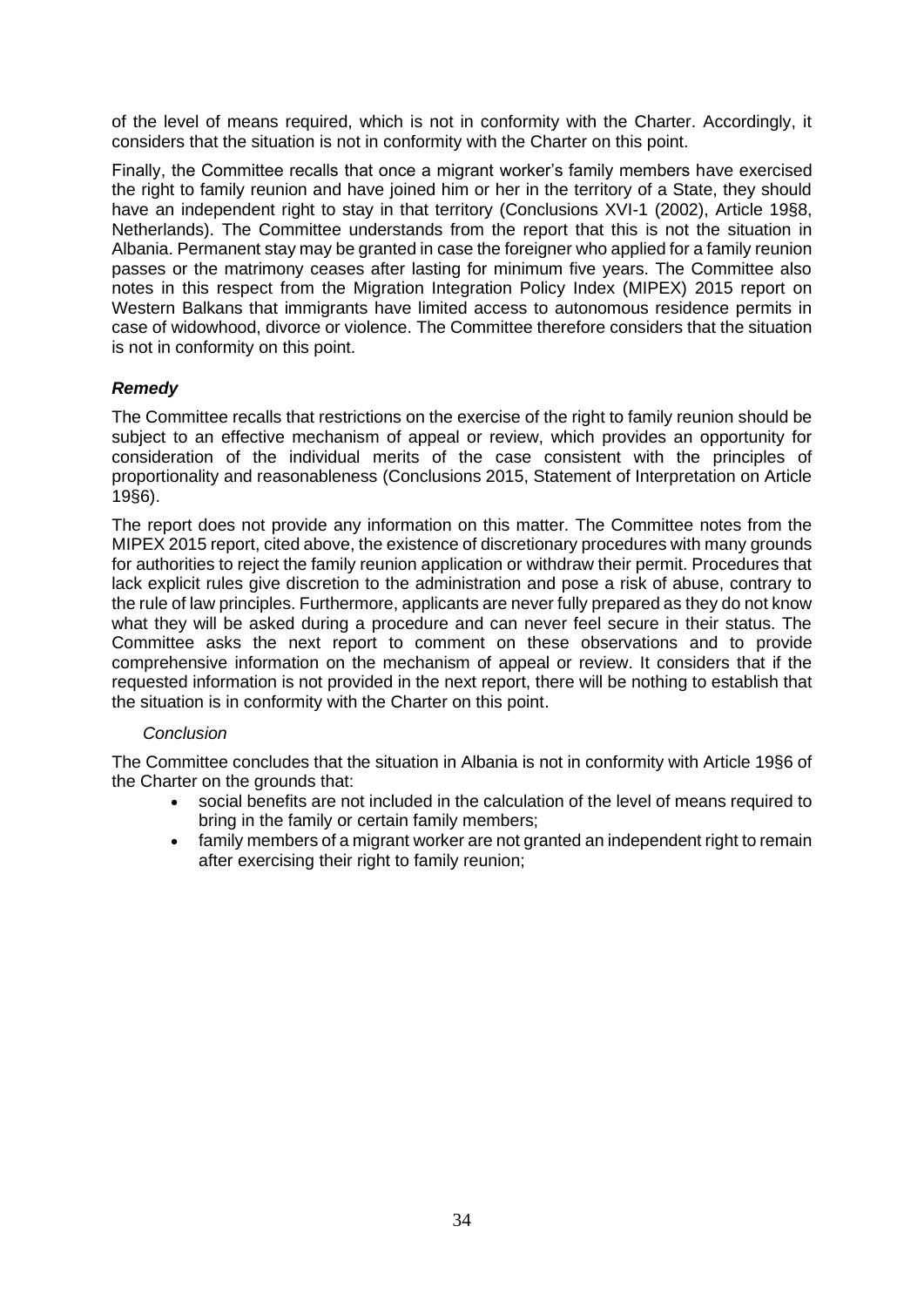# **Article 19 - Right of migrant workers and their families to protection and assistance** *Paragraph 7 - Equality regarding legal proceedings*

The Committee takes note of the information contained in the report submitted by Albania.

The Committee recalls that States must ensure that migrants have access to courts, to lawyers and legal aid on the same conditions as their own nationals (Conclusions 2015, Armenia).

It further recalls that any migrant worker residing or working lawfully within the territory of a State Party who is involved in legal or administrative proceedings and does not have counsel of his or her own choosing should be advised that he/she may appoint counsel and, whenever the interests of justice so require, be provided with counsel, free of charge if he or she does not have sufficient means to pay the latter, as is the case for nationals or should be by virtue of the European Social Charter. Whenever the interests of justice so require, a migrant worker must have the free assistance of an interpreter if he or she cannot properly understand or speak the national language used in the proceedings and have any necessary documents translated. Such legal assistance should be extended to obligatory pre-trial proceedings (Conclusions 2011, Statement of interpretation on Article 19§7).

In the previous conclusion [\(Conclusions 2011\)](http://hudoc.esc.coe.int/eng/?i=2011/def/ALB/19/7/EN) the Committee positively assessed the fact that legal assistance is granted to Albanian nationals and foreigners on an equal basis and requested more detailed description of the relevant legal framework.

The report provides that the 2017 Law on state guaranteed legal aid stipulates that legal aid is accessible to all without any discrimination. It is granted in criminal cases, including in a pretrial phase, when a defence lawyer is mandatory or the defendant has no sufficient financial means and requests a defence lawyer. The Committee asks about free interpretation and translation services in cases in which a defendant does not speak the language of the proceedings.

Finally, the Committee asks for more information on conditions for free legal aid and interpretation services in civil and administrative proceedings.

#### *Conclusion*

Pending receipt of the information requested, the Committee concludes that the situation in Albania is in conformity with Article 19§7 of the Charter.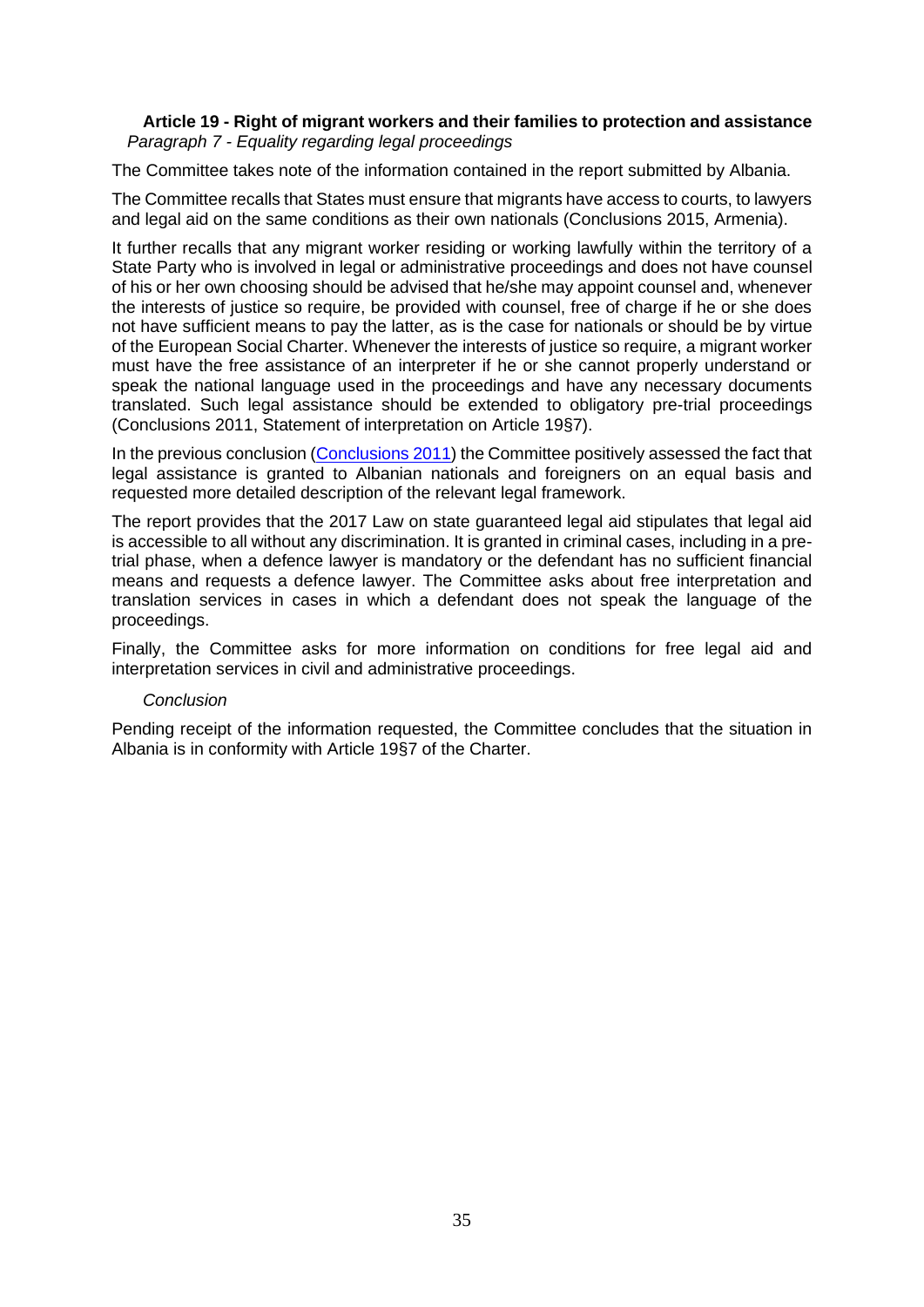### **Article 19 - Right of migrant workers and their families to protection and assistance** *Paragraph 8 - Guarantees concerning deportation*

The Committee takes note of the information contained in the report submitted by Albania.

The Committee has interpreted Article 19§8 as obliging 'States to prohibit by law the expulsion of migrants lawfully residing in their territory, except where they are a threat to national security, or offend against public interest or morality' (Conclusions VI (1979), Cyprus). Where expulsion measures are taken they cannot be in conformity with the Charter unless they are ordered, in accordance with the law, by a court or a judicial authority, or an administrative body whose decisions are subject to judicial review. Any such expulsion should only be ordered in situations where the individual concerned has been convicted of a serious criminal offence, or has been involved in activities which constitute a substantive threat to national security, the public interest or public morality. Such expulsion orders must be proportionate, taking into account all aspects of the non-nationals' behaviour, as well as the circumstances and the length of time of his/her presence in the territory of the State. The individual's connection or ties with both the host state and the state of origin, as well as the strength of any family relationships that he/she may have formed during this period, must also be considered to determine whether expulsion is proportionate. All foreign migrants served with expulsion orders must have also a right of appeal to a court or other independent body (Statement of Interpretation on Article 19§8, Conclusions 2015).

The Committee has deferred its previous conclusion [\(Conclusions 2011\)](http://hudoc.esc.coe.int/eng/?i=2011/def/FIN/19/8/EN), pending clarification of the time limits to exercise the right to appeal, rules governing expulsion of migrant worker's family members and statistics on reasons for expulsion orders.

The report states that in 2013 the Law on Foreigners was amended, aligning it with EU legislation. The Law regulates the entry, stay, and employment of foreigners in Albania. Pursuant to the Law, a preventive expulsion may only be issued if a person is considered to pose a threat to national security or public order or has been convicted for a criminal offence which is sentenced to a minimum of three years imprisonment. The Committee recalls that the presence on the territory of a state of a person who has committed an offence does not constitute, in itself, a threat to national security or an offence against public order or morals. Expulsion can only be justified under Article 19§8 only where certain elements reveal a real and serious threat. It asks whether expulsion is automatic in such cases or whether all aspects of the offender's behaviour, as well as other relevant circumstances are taken into account before a decision on expulsion is issued.

The report provides extensive details on the procedures governing the decision process and the right to appeal against an expulsion decision. The deadlines applicable are the same as in all civil and administrative proceedings. The Committee understands that, when deciding on an expulsion, all aspects and circumstances of each case are considered, as highlighted in the 2015 statement of interpretation, referred to above, and that the decisions are reasoned. It asks the next report to confirm that this is the case.

In reply to the request for statistical data on reasons for expulsion, the report submits that in the reference period subjects of deportation were predominantly persons found in irregular situations at the border or in the territory of Albania. A minor percentage of expelled persons were legal resident migrants who were found to exceed the length of stay, attempt illegal crossing of the state border, or considered a danger to national security and / or public order and security etc.

As regards the expulsion of migrant worker's family members, the Committee recalls at the outset that in its statement of interpretation on Article 19§6 and Article 19§8 (Statement of interpretation Article 19§6 and Article 19§8, Conclusions 2015), it considered that upon a proper construction of the text of the Charter, the possibility of the expulsion of the family members of a migrant worker is more properly dealt with under Article 19§6 on the facilitation of family reunion, rather than under Article 19§8 which concerns only the expulsion of a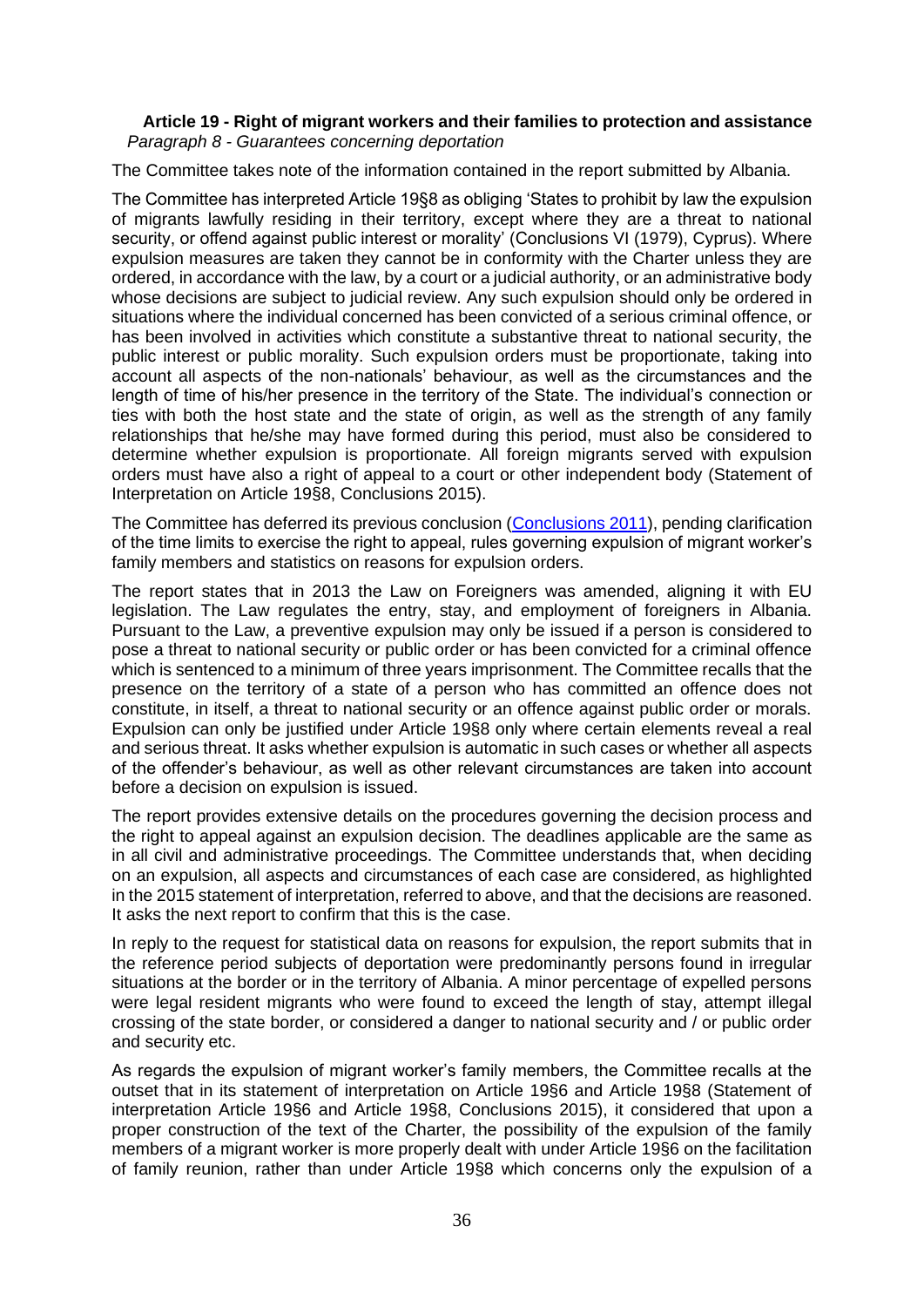migrant worker. It therefore decides henceforth to assess whether the expulsion of family members of a migrant worker is in conformity with the Charter under Article 19§6. For the purpose of assessment of the situation under this provision, the Committee understands from the Law on Foreigners, as amended, that the family members may poses independent residence right with no links with the original right of the migrant worker. It asks the next report to confirm that this is the case, in particular that an expulsion order is an individual measure which in principle should solely affect the migrant worker who has endangered national security or offended against public interest or morality.

#### *Conclusion*

Pending receipt of the information requested, the Committee concludes that the situation in Albania is in conformity with Article 19§8 of the Charter.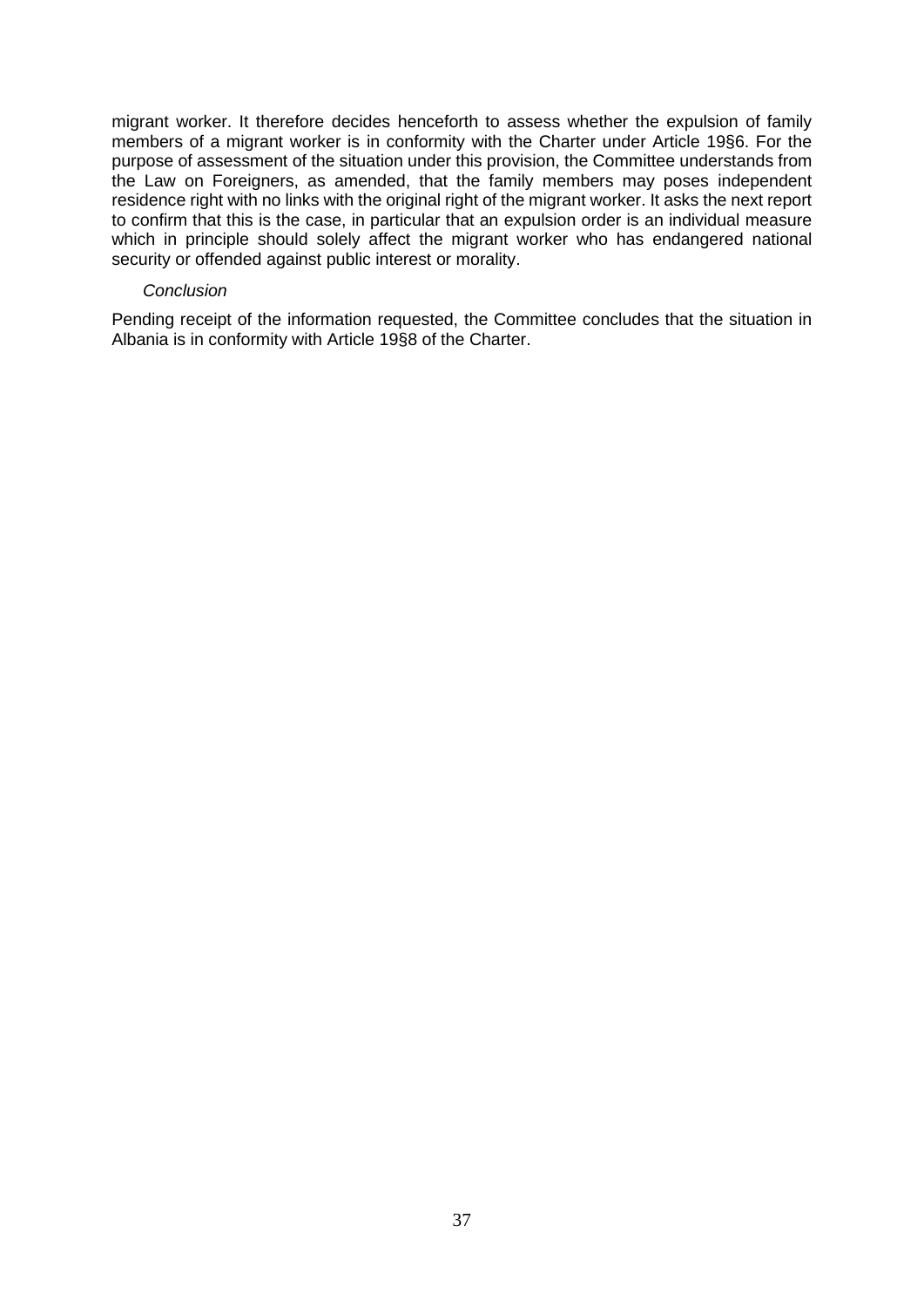### **Article 19 - Right of migrant workers and their families to protection and assistance** *Paragraph 9 - Transfer of earnings and savings*

The Committee takes note of the information contained in the report submitted by Albania.

The Committee recalls that this provision obliges States Parties not to place excessive restrictions on the right of migrants to transfer earnings and savings, either during their stay or when they leave their host country (Conclusions XIII-1 (1993), Greece).

The Committee further notes that it previously addressed the legal framework relating to transfer of earnings and savings of migrant workers [\(Conclusions 2011\)](http://hudoc.esc.coe.int/eng/?i=2011/def/ALB/19/9/EN) and found it to be in conformity with the requirements of the Charter.

The report confirms that pursuant to the Regulation on foreign exchange transactions, as amended in 2015, capital transfers may be carried out freely and without restrictions.

Referring to its Statement of Interpretation on Article 19§9 [\(Conclusions 2011\)](http://hudoc.esc.coe.int/eng/?i=2011_163_09/Ob/EN), affirming that the right to transfer earnings and savings includes the right to transfer movable property of migrant workers, the Committee asks whether there are any restrictions in this respect in Albania.

# *Conclusion*

Pending receipt of the information requested, the Committee concludes that the situation in Albania is in conformity with Article 19§9 of the Charter.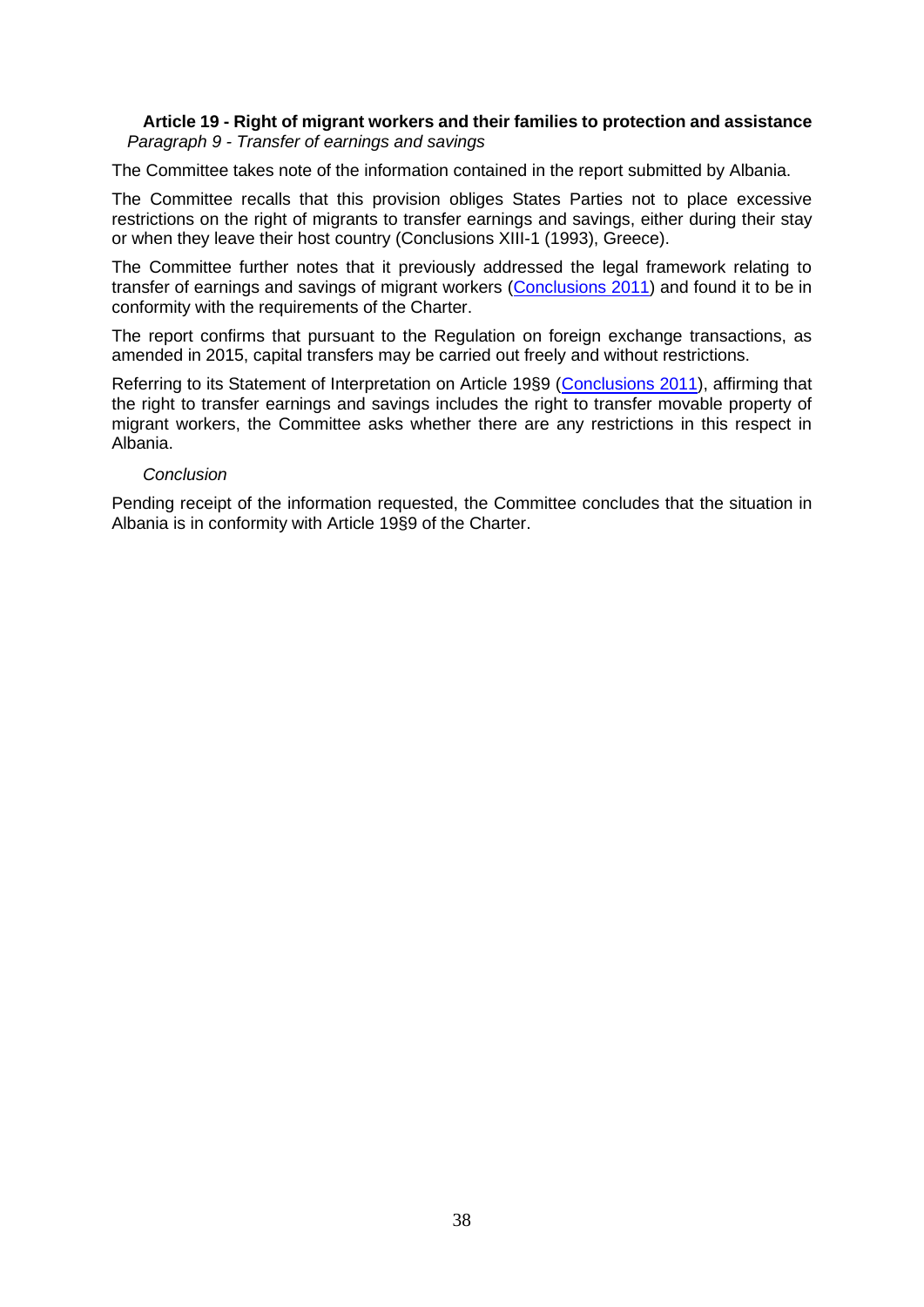# **Article 19 - Right of migrant workers and their families to protection and assistance** *Paragraph 10 - Equal treatment for the self-employed*

The Committee takes note of the information contained in the report submitted by Albania.

On the basis of the information in the report the Committee notes that there continue to be no discrimination in law between migrant employees and self-employed migrants.

However, in the case of Article 19§10, a finding of non-conformity in any of the other paragraphs of Article 19 ordinarily leads to a finding of non-conformity under that paragraph, because the same grounds for non-conformity also apply to self-employed workers. This is so where there is no discrimination or disequilibrium in treatment.

The Committee has found the situation in Albania not to be in conformity with Articles 19§3, 19§4, 19§6 and 19§12. Accordingly, the Committee concludes that the situation in Albania is not in conformity with Article 19§10 of the Charter.

#### *Conclusion*

The Committee concludes that the situation in Albania is not in conformity with Article 19§10 of the Charter as the grounds of non-conformity under Articles 19§3, 19§4, 19§6 and 19§12 apply also to self-employed migrant workers.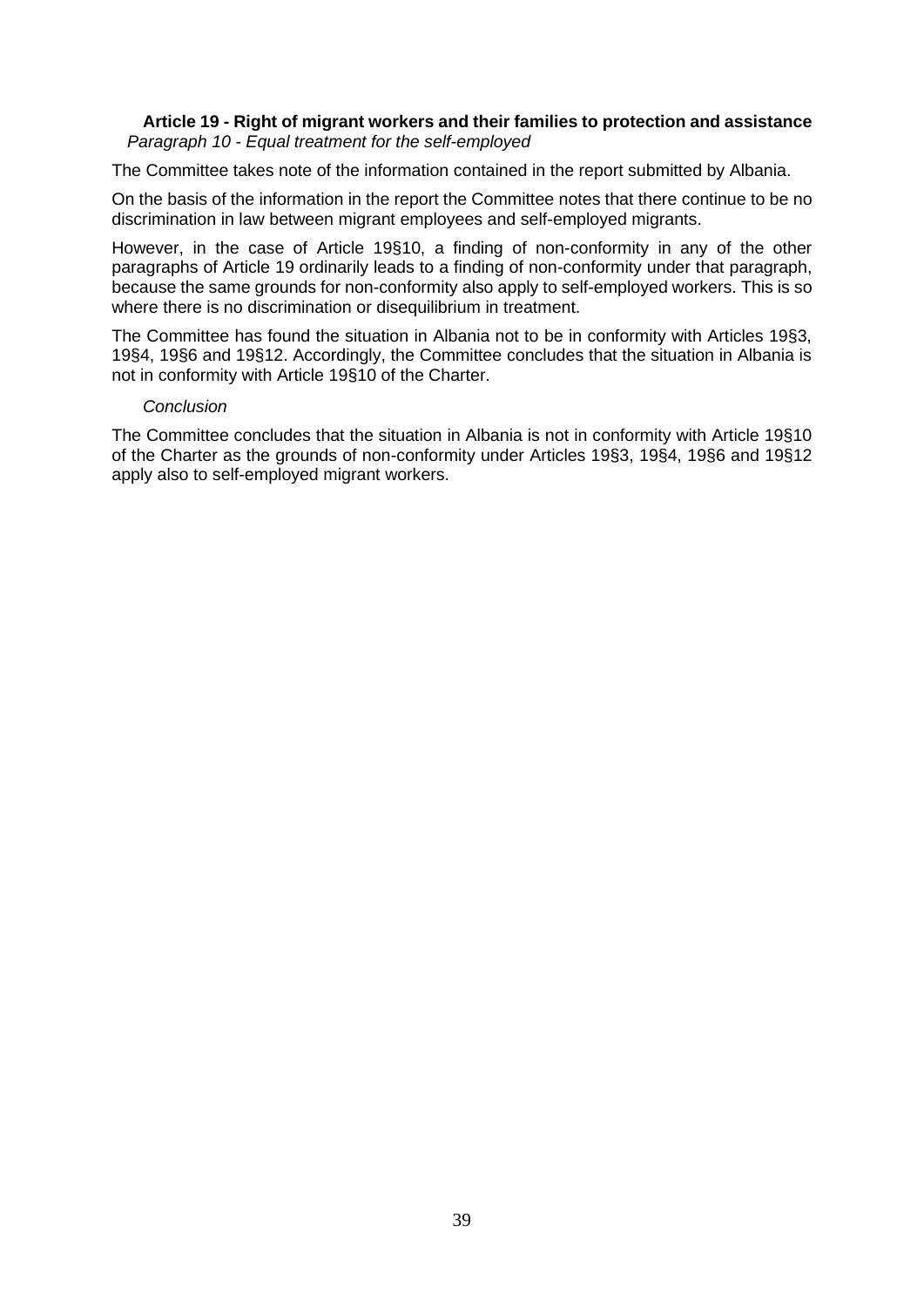# **Article 19 - Right of migrant workers and their families to protection and assistance** *Paragraph 11 - Teaching language of host state*

The Committee takes note of the information contained in the report submitted by Albania.

The Committee recalls that the teaching of the national language of the receiving state is the main means by which migrants and their families can integrate into the world of work and society at large. States should promote and facilitate the teaching of the national language to children of school age, as well as to the migrants themselves and to members of their families who are no longer of school age (Conclusions 2002, France).

Article 19§11 requires that States shall encourage the teaching of the national language in the workplace, in the voluntary sector or in public establishments such as universities. It considers that a requirement to pay substantial fees is not in conformity with the Charter. States are required to provide national language classes free of charge, otherwise for many migrants such classes would not be accessible (Conclusions 2011, Norway).

The language of the host country is automatically taught to primary and secondary school students throughout the school curriculum but this is not enough to satisfy the obligations laid down by Article 19§11. The Committee recalls that States must make special effort to set up additional assistance for children of immigrants who have not attended primary school right from the beginning and who therefore lag behind their fellow students who are nationals of the country (Conclusions 2002, France).

The Committee notes that it has previously assessed the teaching of the national language to migrant workers and their families [\(Conclusions 2011\)](http://hudoc.esc.coe.int/eng/?i=2011/def/ALB/19/11/EN) and found it to be in conformity with the requirements of the Charter. It acknowledged that out of 2% non-Albanian population, the majority still has Albanian as their mother tongue. Noting that the return migration constitutes the most significant migration flow, the Committee has positively assessed measures in place to teach Albanian to the children of returning migrants [\(Conclusions 2006\)](http://hudoc.esc.coe.int/eng/?i=2006/def/ALB/19/11/EN).

The report specifies that foreign children registered with a kindergarten or school benefit from an additional "supplement for learning Albanian language" with an Albanian language teacher. It provides statistics on asylum children who were enrolled in various levels of education in 2017-2018. The Committee requests more detail on the arrangments of the additional Albanian language classes, as well as on the number of other children, apart from asylum seekers, who benefit from them.

The Committee notes from the data submitted that the asylum children are mainly enrolled in private schools or kindergardens and asks whether financial assistance is available for those who cannot afford to pay.

The report also specifies that courses of Albanian language for other family members of migrant workers are offered by the University of Tirana. The Committee asks what measures are taken to promote the teaching of the national language for adult migrants and how many of them benefit from language classes.

#### *Conclusion*

Pending receipt of the information requested, the Committee defers its conclusion.